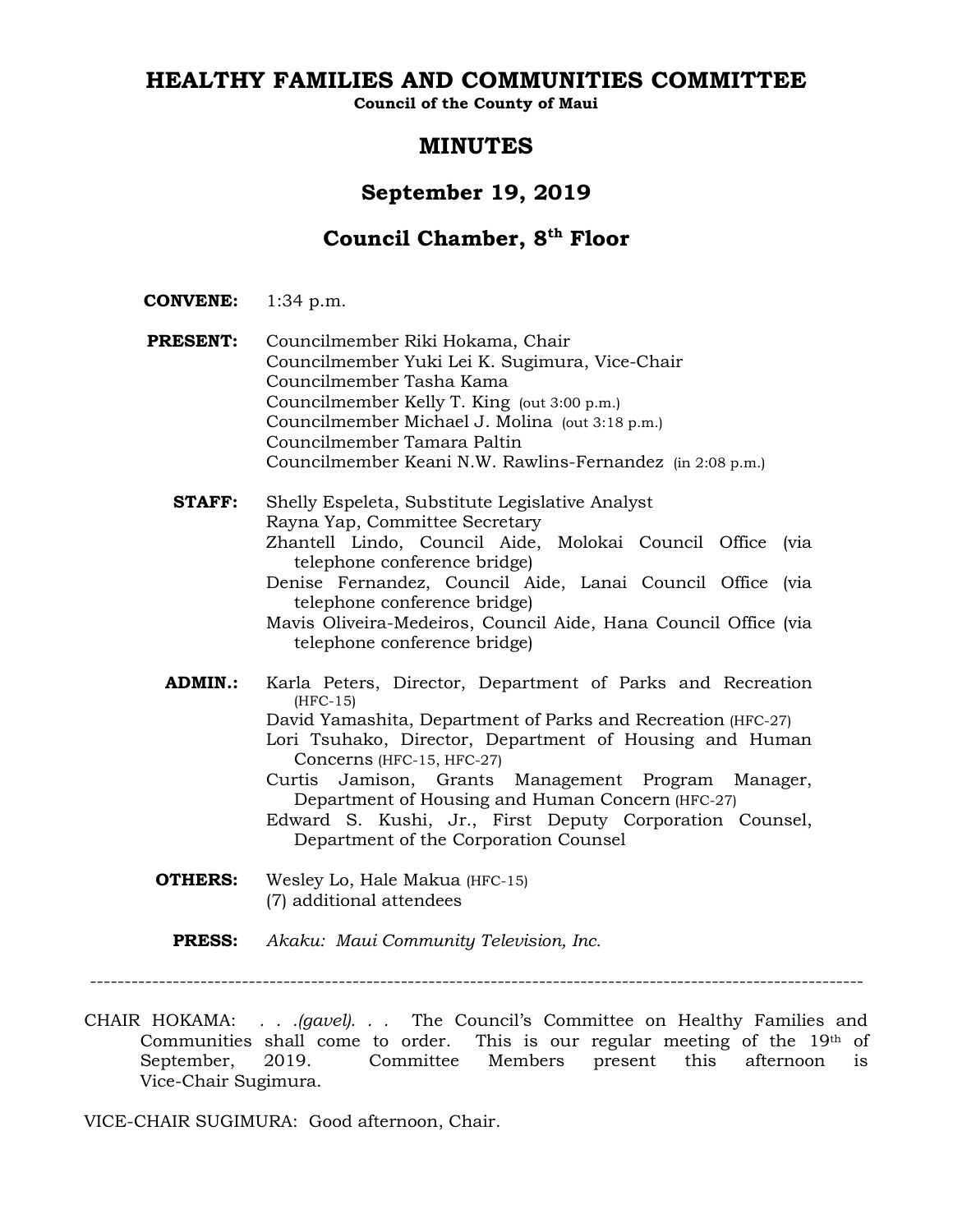CHAIR HOKAMA: Good afternoon. And we have the Committee Members, Mr. Molina.

COUNCILMEMBER MOLINA: Good afternoon, Chairman.

CHAIR HOKAMA: Good afternoon. Ms. King.

COUNCILMEMBER KING: Aloha, Chair.

CHAIR HOKAMA: Ms. Paltin.

COUNCILMEMBER PALTIN: Aloha, Chair.

CHAIR HOKAMA: And Ms. Kama.

COUNCILMEMBER KAMA: Good afternoon, Chair.

CHAIR HOKAMA: Okay, thank you very much. Ms. Rawlins-Fernandez I believe will be attending shortly. We have two items for review this afternoon that we will be doing in an expeditious manner. First, is HFC-15 under the heading of Opportunity Zones and Healthy Communities, and the second item is HFC-27 which is the 2019 Fiscal Year Grant Performance and Evaluation Report, and this is from the Department of Housing and Human Concerns. So, at this time--including myself--we'll turn off all noisemaking devices for this meeting please, guests and Members. Staff, do we have any requests for testimony this afternoon?

MS. YAP: No, Chair.

CHAIR HOKAMA: Okay, Members, we have no requests in Chambers or at our District Offices for testimony this afternoon so with no objections, we'll close testimony.

COUNCILMEMBERS: No objections.

CHAIR HOKAMA: Thank you, Members. So ordered.

### **ITEM HFC-15: OPPORTUNITY ZONES AND HEALTHY COMMUNITIES** (CC 19-124)

CHAIR HOKAMA: Let us move straight into HFC-15. As you are all aware, Members, we had a previous meeting on this subject. We've heard from the Department of Parks and Recreation as well as the Department of Housing and Human Concerns. And we also have Mr. Wes Lo, our Executive Director of Hale Makua. And as well as with their participation in this opportunity, we have, one, to exercise some ability to acquire or access Federal resources to support us in adding additional civic benefits to the Central Maui communities. So, at this time I'm going to ask, Mr. Lo, if you have any opening comments, the Committee would be happy to hear your comments at this time.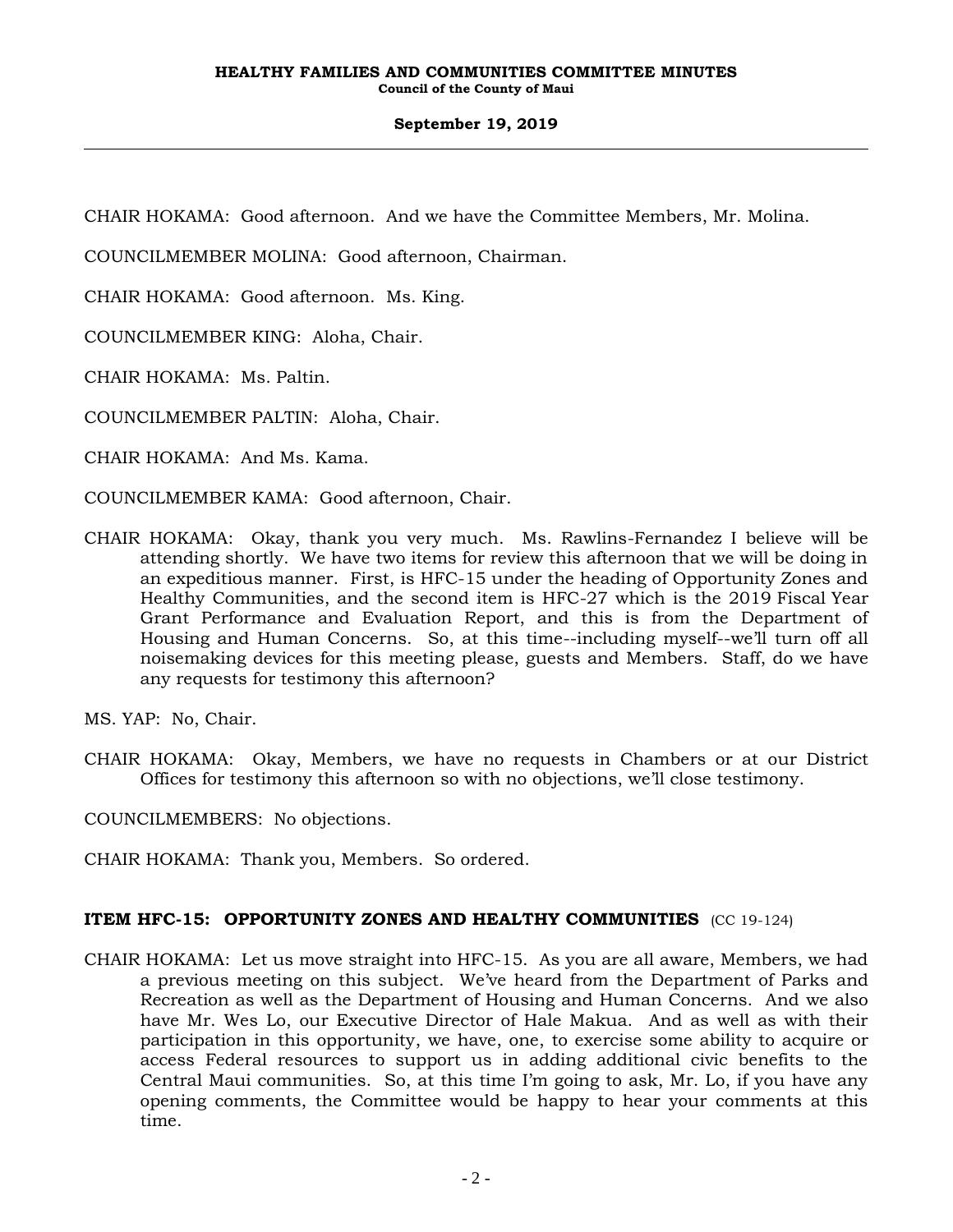- MR. LO: Thank you, Mr. Chair, Members. Thank you for having me today. Just some real brief opening comments. You know we have been in discussions with some of the national funding sources, and we have been talking about similar types of projects across the nation and their approach, et cetera. And we are trying to work through that right now with some departments and try to see…start establishing sort of a plan moving forward on how to approach and go at this very broad and somewhat undefined, multifaceted project at this point in time.
- CHAIR HOKAMA: Okay, thank you. Director Tsuhako, any comments for your Department please?
- MS. TSUHAKO: Thank you and good afternoon, Mr. Chair. The Department of Housing and Human Concerns is going to administer the \$200,000 that was granted to Hale Makua for the master planning of this project, and we are working in partnership with our colleagues at the Department of Parks and Recreation. Parks owns a portion of the parcel that might be involved in some of the overall master planning, so the funding will come from DHHC and we'll work together with our colleagues at Parks to actually administer and pay for the master planning as it rolls out. Thank you.
- CHAIR HOKAMA: Okay, thank you for your comments. Director Peters, any comments as it regards to your Department please?
- MS. PETERS: Good afternoon, Chair. Good afternoon, Members. So, like Director Tsuhako mentioned, we are working with the Department of Housing and Human Concerns as well as Hale Makua on formalizing the roles and responsibilities and scope of work for the master plan.
- CHAIR HOKAMA: Okay, very good. I'll, I'm going to allow our Committee Members to present some questions that they may have or requests for clarification. I will tell the Committee Members that I have just met with the Mayor twice on this, the last one was this morning, and I expressed my disappointment of what I consider lack of progress in this area. And therefore I have indicated to the Mayor that I'll be working with Mr. Lo to set up general parameters regarding the development of this project and allow Mr. Lo to like be the lead or advance guard and that how the departments will then do their portions within their responsibilities for the project. Okay. The Mayor and I agree we will not allow traditional silo mentality stop us from moving forward. So, to assist that, the Mayor has been open to Mr. Lo and I setting up general parameters, general parameters. The departments would come up with the specific components to fill the skeleton out, but we will not wait for the departments to figure out who is the lead department. We will set those parameters with your participation and guidance, Members. But I don't want to lose some momentum, and since we are having such a hard time, it appears to your Chair that although we talk about adjusting or creating that landing strip for those planes with monies that flying over us that would like to invest, I think maybe the Mayor and I agree that maybe if Mr. Lo then might be able to set up a landing strip under the nonprofit component, that we would be able to expedite and move this forward to capture and make use of the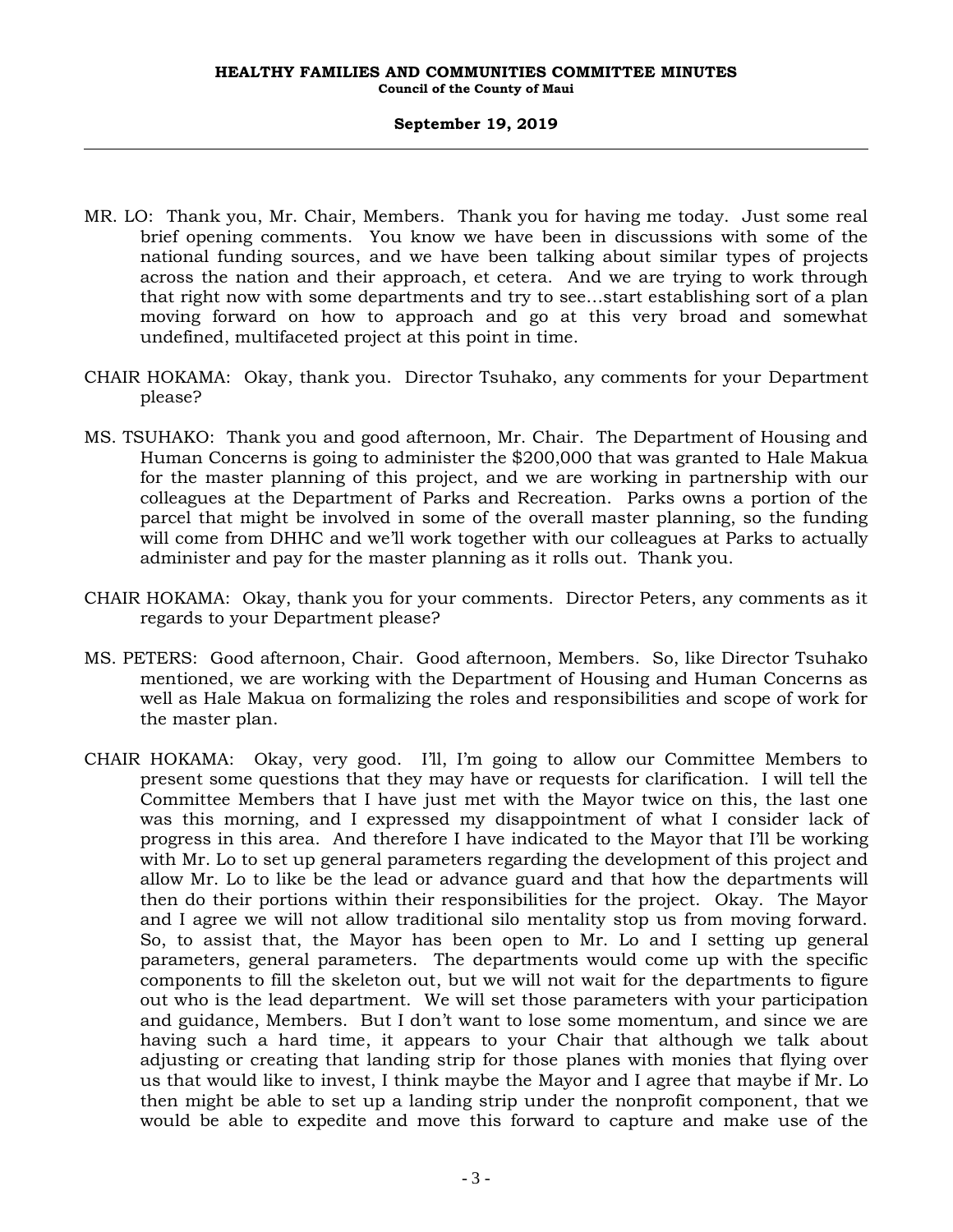Federal benefits through opportunity zones which I believe this project can be encompassed. So, stating that, I'll ask, Ms. Sugimura, if you have any questions for our resource people this afternoon?

- VICE-CHAIR SUGIMURA: Yeah, exciting to see this moving forward. I know that during the last term, I think it was through your vision and movement that this project developed, so I'm glad to see this happen. I know that during the budget cycle there was the 200,000 that was put in for this project. So, what is the parameter for that grant which will kind of fold in the departments and Hale Makua?
- CHAIR HOKAMA: Who wants to answer that? Ms. Tsuhako?
- MS. TSUHAKO: Thank you for your question, Councilmember. The parameters are really broad, it says master planning of, and so we've convened between Mr. Lo and his staff, as well as Parks' staff, and my Department, Grants Management Division have convened numerous meetings to discuss the actual what is it that the County funds are going to pay for. And so, there's multiple I think--you correct me if I'm wrong, Wes--but there's multiple sort of ideas about what the planning can encompass. So, is it limited to that one parcel which is identified in some of the earlier planning as Parcel A or Parcel 1, or are we really talking about a more global master plan that includes, you know, those entire blocks of property including a larger area of Parks' property as well as Hale Mahaolu, as well as Onehee--is it Onehee Street?--that abuts the park property on the other side on the west side. So, that is I think part of the details that the Chairman is talking about is, you know, we don't want to wait for all those details, but as the grantor of the funding, we do have to concentrate at those things in order to ensure that those funds are being used in a way that we all agree is proper.
- VICE-CHAIR SUGIMURA: So, for departments…Riki Hokama, Mr. Hokama, what about Public Works? I thought Public Works would be involved with this just because of the scope of the area and…or are we just talking about these two departments?
- CHAIR HOKAMA: There'll be multiple departments involved. Wastewater will be involved, Water Department will be involved at the appropriate time.

VICE-CHAIR SUGIMURA: Okay.

CHAIR HOKAMA: Okay. You know right now the key for us is to set the general parameters yeah. The details and getting into the weeds is down further stages. We just need to get the parameters squared away so we can start making movements and seeing where we want to get what resources, because I would look to get the Federal resources that are available as well as the tax incentives that Congress has passed, to allow those that would like to consider potential participation in the project to have that upfront and prepare their finances. And that is why I've asked the Mayor and Mr. Teruya as the Finance Director that maybe for this project or the next bond float, that we really consider a negotiated bond instead of a competitive bond. And what is the advantage of a negotiated bond? I believe our advantage is to allow then people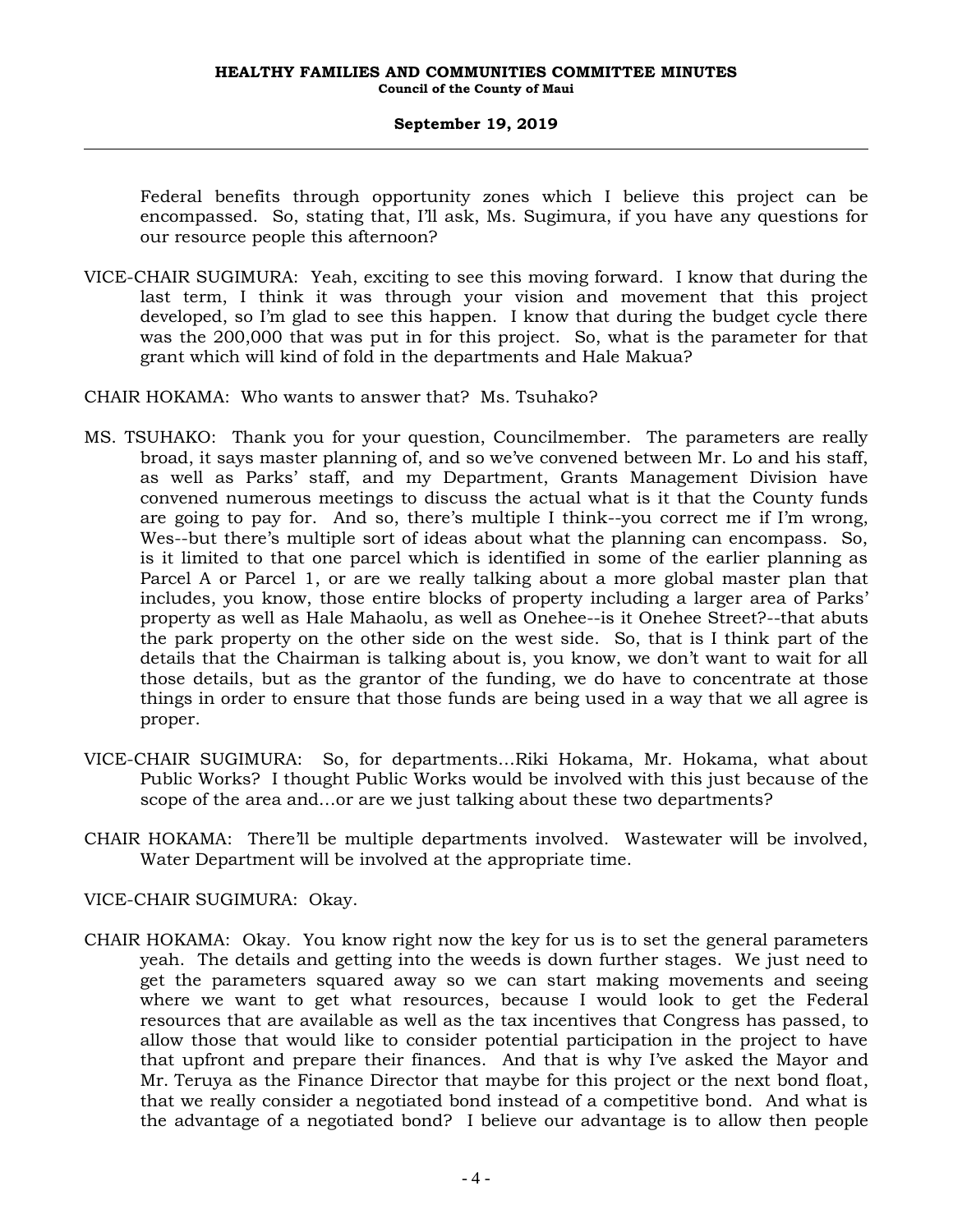#### **September 19, 2019**

on, in this County, on this island and the State of Hawaii to have our financial entities be able to participate in purchasing our bonds for a community benefit. Okay. More than likely through a competitive, we kind of lock out the Hawaii investment group for participation, and in the past, Hawaii has always supported buy Maui County bonds because of our bond rating. So, that's something I believe would be, I would say it's like the high-end version of a government tanomoshi, allowing our own people to invest back into our own projects. So, that's one of the advantages of a negotiated bond option if we choose to do it that way, and I think we need to consider that 'cause people want to invest in Maui from Hawaii. So, that's what, one of the ways I'm looking at it. Again, I think our Congressional delegation when I chatted with them are very open and excited that we are looking at ways to utilize the opportunity zone benefits and that we are actively searching for projects that can qualify, that we can move forward to construction and completion in a timely manner. So, for me again depending on how you look at it, for Administration they're about 20 percent done of their term. For people like me I'm almost 50 percent done with my term and I have nothing to show regarding this. For me, that's wasting time and effort. So, I'm going to be a dog of a driver to make sure we get something at least in place to move forward by the end of this term. Okay. 'Cause I think we can utilize these benefits to community advantage including the central corridor, transportation corridor and how this would be a component of benefit from the corridor work that your Committee would have jurisdiction, Ms. Sugimura. So, it needs to be coordinated --

### VICE-CHAIR SUGIMURA: Right.

- CHAIR HOKAMA: --and cannot be stuck with just a department, yeah, so part of it is how we're going to be able to work with DOT, Public Works, Human Concerns, Parks and Rec, Fire will be involved, Police will be involved. So, that's how I see this moving forward.
- VICE-CHAIR SUGIMURA: Exciting, I'm glad. So, I was going to ask about TOD so I'm glad you mentioned that. 'Cause that, as that project rolls out, I'm not even sure where it is, but I know that some of the visionaries of the, that project is here with David Yamashita and the Healthy Communities Initiative. And I hope that the two will somehow, you know, lock arms and work together. So, later on when it's appropriate maybe you could tell me what the schedule is for this after the Members go through their questions.
- CHAIR HOKAMA: Okay, sure. Ms. Kama, any questions at this time?
- COUNCILMEMBER KAMA: Just one. At one point…at what point do you include the community in your planning process?
- CHAIR HOKAMA: Once we're able to set the general parameters so that we can then have the community have a general sense of what we're trying to do so that their comments then fit. You know I think we need to be able to propose something for them to respond to.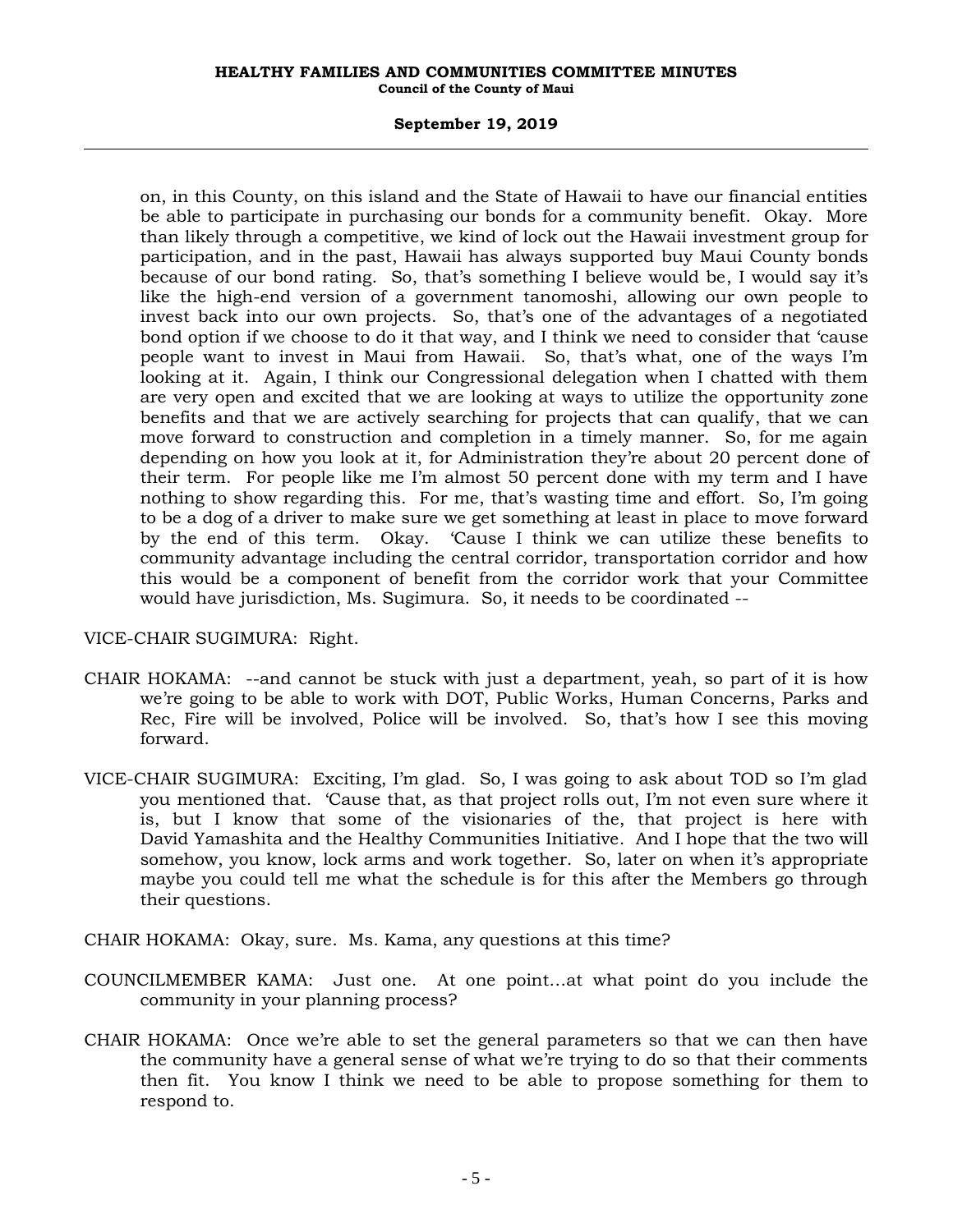COUNCILMEMBER KAMA: Okay.

CHAIR HOKAMA: If not, it's --

COUNCILMEMBER KAMA: Make sense.

CHAIR HOKAMA: --going be just shooting bullets in the air --

COUNCILMEMBER KAMA: Okay, okay.

CHAIR HOKAMA: --and we have no target.

COUNCILMEMBER KAMA: Thank you.

CHAIR HOKAMA: Okay, thank you. Mr. Molina, any questions at this time?

COUNCILMEMBER MOLINA: No, but I appreciate your aggressive stance on this, Mr. Chairman. And just out of my own curiosity, in other municipalities are there examples of what's occurring in other places in our country that, I guess looking ahead what could be a good fit for Maui County? If I could ask Administration or Mr. Lo.

CHAIR HOKAMA: Mr. Lo, are you aware of other examples we could possibly look at?

- MR. LO: Mr. Chair, Councilmember Molina, yeah, we've been in touch with a lot of different communities that are moving along on similar types of projects. Some of the projects that have been mentioned to us are things like something called HOPE San Francisco. It's a large failed public housing project that's being rejuvenated and revitalized by doing mixed-income housing with wraparound services. There's also some communities in I believe it's Columbus, Ohio, I might have this the wrong city. It's actually funded by or it's assisted by something called, what is the name of the company, but it's funded by Warren Buffet. But so they are doing a big project there. We've also been in touch with Local Initiatives Support Corporation. They've had the people from North Carolina, they're doing a huge project there which is similar in size, and so we've been talking to them. And there's other entities involved with transportation. And I can get all these websites to you which actually didn't involve necessarily housing but a TOD-type of thing in Oregon, in a low-income neighborhood in Oregon. And so, there's been examples we've been given by a lot of the national funders to follow. I do think we need to make sure that we just learn from them, but we choose our own path going forward. But I can certainly provide you I think probably more depth, I can give you some websites. I think I gave to Councilmember Sugimura a few like HOPE San Francisco and some of the others.
- COUNCILMEMBER MOLINA: That would be great, Mr. Lo. Exciting, and like you stated earlier, Mr. Chairman, seek those Federal dollars first to implement. And of course what occurs in places like Ohio and San Francisco, if we go in that route or go to a project similar to that, we'd have to try to make it fit for Maui County.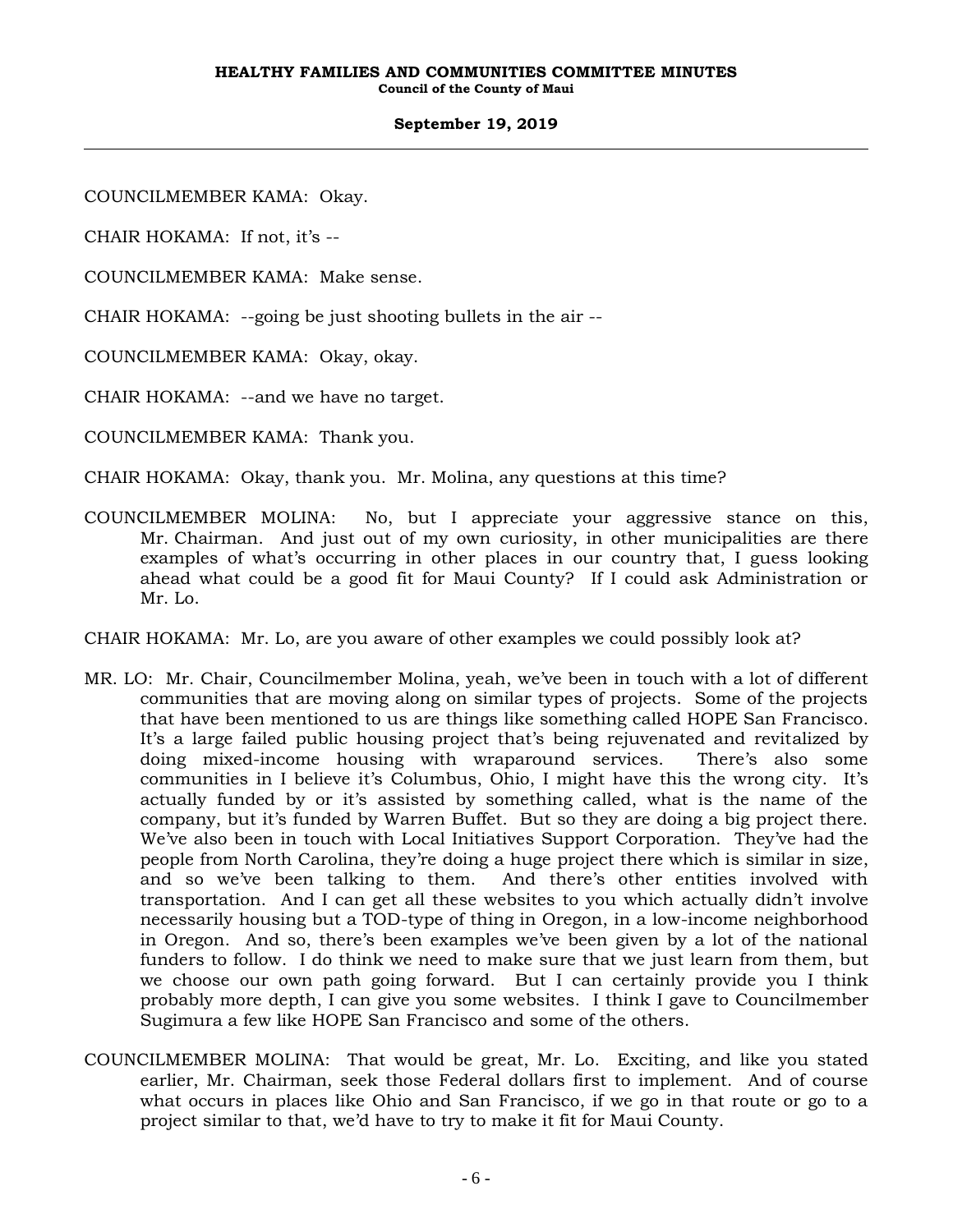CHAIR HOKAMA: Definitely.

COUNCILMEMBER MOLINA: And we can go…you know one sizes does not fit all but, you know, we can modify --

CHAIR HOKAMA: Yeah, agreed.

COUNCILMEMBER MOLINA: --to where it can work for us yeah. Thank you.

- CHAIR HOKAMA: Yeah, and again Mr. Lo has mentioned some of the other entities and whatnot. We've already discussed, I've already called San Diego County, our sister county, they have a nationally recognized program regarding something we'd like to do. And Nick Macchione which is the agency director, that's what they call their department, agency, so he's the Director of Health and Human Services Agency, County of San Diego. And they already have implemented programs that I think we should at least look at their template and see if there's something we can duplicate that works for us. And they've also extended their willingness to share whatever expertise they have as far as their operations and their experiences. Yes?
- COUNCILMEMBER MOLINA: Mr. Chairman, you stimulated my memory. I think there was a presentation at the NACo conference in Nevada that I saw, and it's a wonderful program.
- CHAIR HOKAMA: Yeah, these guys are nationally recognized. Yeah, you're right, Mr. Molina. Thank you. Ms. King, any questions? Thank you. Ms. Paltin?
- COUNCILMEMBER PALTIN: Thank you, Chair. So, we're not voting today, we're just discussing --
- CHAIR HOKAMA: No, no, no.
- COUNCILMEMBER PALTIN: --the opportunity zone?
- CHAIR HOKAMA: Just, yeah, getting a sense of where we are as far as status and basically it's we haven't really moved since the last meeting about two-three months ago. So, part of this meeting is to relight the fire, kick the dust off, and focus and get the ball moving forward.
- COUNCILMEMBER PALTIN: And the zone is around of, around where Hale Makua is is the whole entire zone or?
- CHAIR HOKAMA: For me right now, that's why I said the parameter as I discussed with the Mayor earlier this week twice is that with participation from his designees as well as Mr. Lo, that is what we would like to get done as soon as possible is that general parameter so that we can go out and start getting community comments. We can seek the appropriate consultants for development of the meats and bones to be placed on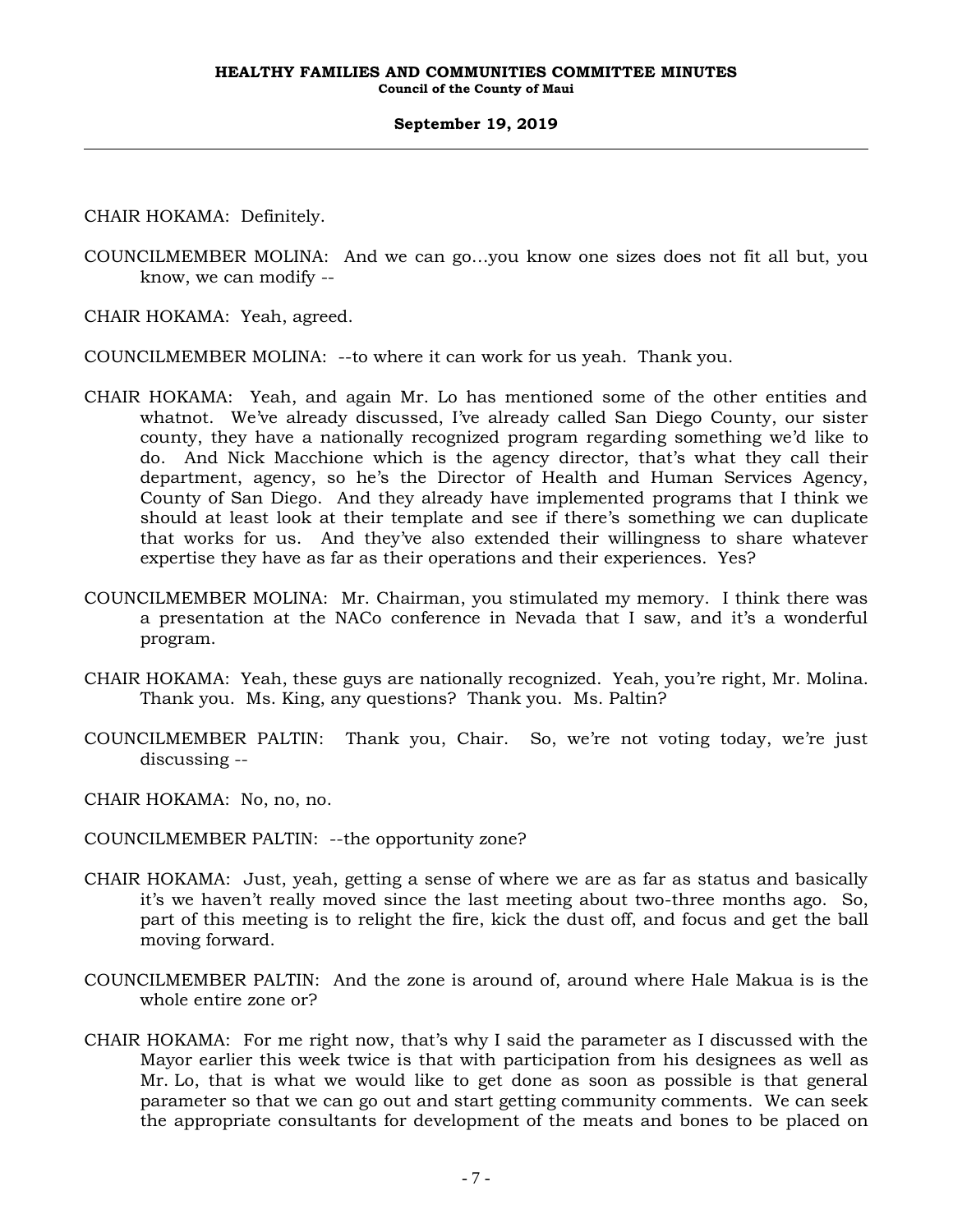the skeleton, and each department will be responsible for their kuleana area, yeah. Parks won't interfere with Human Concerns, Human Concerns won't interfere with Public Works, and that part of the effort that I'm…that the Mayor and I have agreed upon is that we will need a ramrod that can traverse all departments and make sure that we have the cooperation to move this project forward. So…

- COUNCILMEMBER PALTIN: Once you get 'em going on this project might as well take over the whole County.
- CHAIR HOKAMA: Well, again yeah, we'll take the baby steps, Ms. Paltin. And again, what works good for this project if it can be duplicated I'm sure Mayor and his people will be open to that and will move forward. But I want this project to be focused tight enough that both you, myself, and the community will understand some of the targets we want to hit within the timeframe that is acceptable to all of us. So, part of it is the short-term goal and the long-term aim and mission to achieve by the short-term successes. So, I think we can do that. I'm pretty sure we pretty much know where we want to go, it's how to get there, and the densities. And, you know, again I'm not going to get into the weeds of what the configuration is going to look like, that is something that needs a lot more input and assessment on, the final layout, if we're going to relocate certain activities. But my thing is the community should be aware that we are looking at improving and bettering the current situation. Okay. We all know what Onehee was in the 1950's, that was part of agriculture, wasn't houses until the Dream City movement happened. Okay. It's gone through its maturity, its generation, and now it's going to go through its regeneration. So, reinvestment to me is going to be part of it, adjustment of uses, because it is a matured community and so maybe for certain things under recreation would need to be relocated to a more smarter location where we have the young people closer by that need to be transported to. So, yeah, I'm looking at a lot of potential benefits and adjustments, because Central is going to be busy for a while.
- COUNCILMEMBER PALTIN: What is the process, at what point we vote like if they set the parameters and then it goes to the community and then we vote? Or they set the parameters, it comes to us, then we vote and then it goes to the community?
- CHAIR HOKAMA: Again, yeah, I'm not stuck on a specific process yet, Ms. Paltin, because depending upon when we get the information to present and again depending on finances. All I know is we currently have money, I want that expended, I want to get the benefit of that planning money, and then we can decide what is the next step. Any future appropriations will definitely come back to Ms. Rawlins-Fernandez's Committee's jurisdiction for budgetary purposes.
- COUNCILMEMBER PALTIN: So, kind of to light the fire, is, mean like brainstorm? Brainstorm what kind of opportunities Kahului and the Central could be healthier for local people that live there? That's the…what…
- CHAIR HOKAMA: The brainstorm will happen after Mr. Lo and myself start setting the general parameters, because then at least we can have the community focus on giving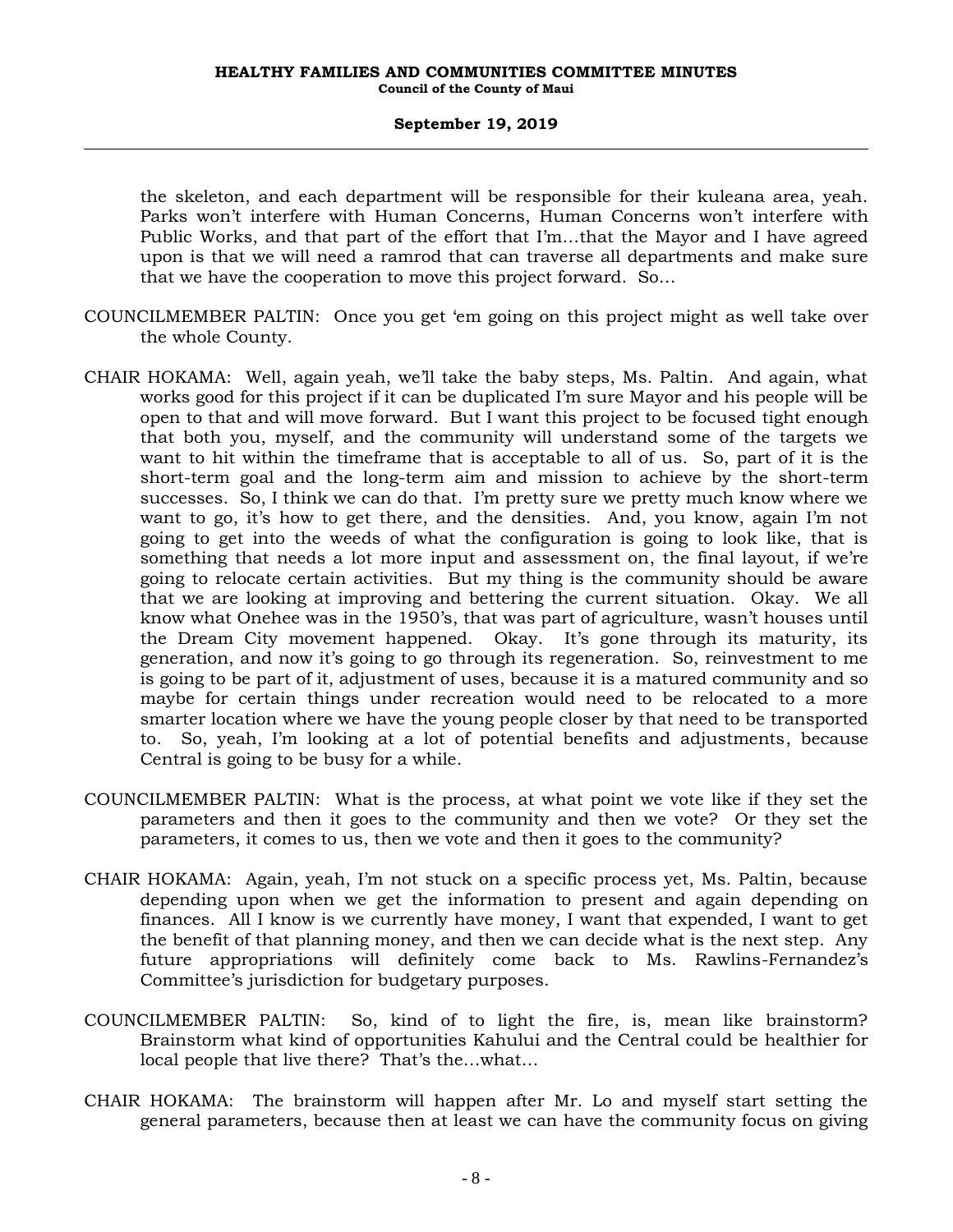us comments to something that I would say is pertinent to the project. Again, right now if we go out there, I don't know what they would be commenting on because we have nothing to propose. We have nothing to show of a structure. We have nothing to show as far as potential routes.

- COUNCILMEMBER PALTIN: So, the general theme is just healthy communities, like livability, that's the…
- CHAIR HOKAMA: So, part of what we're going to take to the community eventually is also how we plan to create that landing strip for those planes with those foundation monies and whatnot.

COUNCILMEMBER PALTIN: Oh, okay. Thank you.

- CHAIR HOKAMA: Yeah, there's a lot of moving parts and that's part of the exciting thing about this project, there's a lot of moving parts so it's going to be new to many of us. The exciting thing is we are trailblazers, and so don't feel that we cannot consider things that we haven't before. Throw it out, I mean if it can work, we're going to be open to it. So, that's what I wanted to bring up for this item this afternoon. Any comments, Parks?
- MS. PETERS: Thank you, Chair. We have our Parks Planner David Yamashita here and I'll defer to him for some comments.
- CHAIR HOKAMA: Okay. Mr. Yamashita, any comments at this time on this item?
- MS. YAMASHITA: I just want to reiterate I think what you said that this is a complex project with a lot of moving parts, and so it's going to be a challenge but I think interesting to see how they all fit together. Because there are several I think initiatives Countywide to kind of address this issue of how do you promote community health through the built environment. So, this is where I think it gets really exciting.
- CHAIR HOKAMA: And we'll want your Department's participation. Okay. You're the professionals in your departmental area. We're going to ask Ms. Tsuhako for her comments, and we're going to be open to her professionals giving us comments within your jurisdiction. Ms. Tsuhako?
- MS. TSUHAKO: Thank you, Mr. Chair. So, Mr. Lo and his staff were very welcoming of people from, staff from our Housing and Human Concerns' divisions to get input from for example the Office on Aging as well as our Senior Services Division. And we'll continue to have those discussions ongoing to contribute to the needed assessment of what the community need is for, for those services in particular and looking at the ways that those services or similar services could fit into the master community. So, what we're focused on right now though is, you know, you talked about silo'ing. I think that it's…well, from my perspective it's not a silo'ing thing with the Department of Parks and with DHHC, because we're looking at how best to administer the funding in a way that makes sense, to pay for what we know we're…what we know and Mr. Lo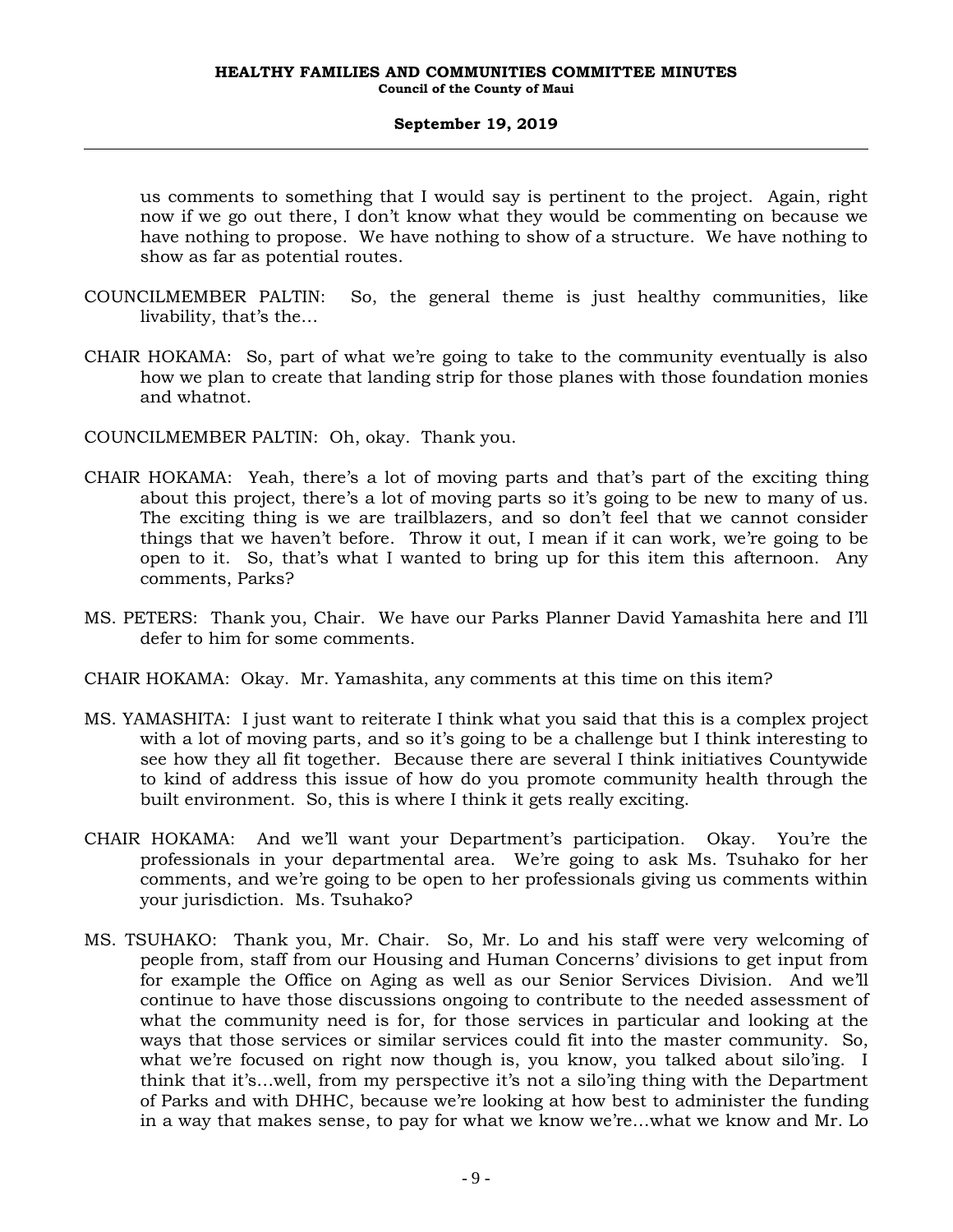says he needs in order to get this project planned and orchestrated properly. So, I think we're doing a good job, maybe not moving as fast as you like us to move, but we're making progress on those things so that we can come out with an agreement that we all can support and we can all comfortably say that it's…we're…the County funds are being used to pay for what we all agree need to be paid for.

- CHAIR HOKAMA: Okay, thank you for that. And as some of our Members mentioned in the last meeting, we cannot be as fast as molasses now. Mr. Lo, any other comments?
- MR. LO: Mr. Chair, thank you. Yes, I do have a couple comments and it does relate to many of the Councilmembers' comments. I think first and foremost, you know, I think that the first thing that needs to happen, 'cause this, it's sort of a blank slate right now and this is something that has never been done before. And what our intent is for the Council's thing is to actually start mapping all the interests out first, to seeing who's involved, what is it, is it just County departments, are there private developers, are we talking TOD, are we talking complete streets, are we talking so on and so forth. Map out your interests, see where the funding potentially could come from, and then move forward with data driven around--hopefully if it's with the Council's approval--around health and healthy communities which is a pretty broad topic. It could mean affordable housing, it could mean workforce development, it could mean complete streets. We need to define it. And then I think then we're, we can start having some real discussions about it, that we're focused and we understand the roles and responsibilities. I think I do want to say I guess a little bit defensively here is that the intent is not to make this a Hale Makua project. I think when we've talked to the places like Local Initiatives Support Corporation, et cetera, and some of the major foundations like Weinberg and Kresge, et cetera, the thought was that you just need to get it started first. And part of one of our thoughts around this is to start in addition to figuring out your community outreach and your mapping of interests is to start figuring out an organizational structure to move it forward and just incubate it through Hale Makua initially but then to jettison it out to some potentially, maybe a separate private nonprofit at some point in time. But at least come up with a plan on what it would be because this is, you know, this is a large project and will need a lot of focus and attention. And I think for it to be successful you do need to have a implementation structure and strategy; otherwise, you know, you'll be…it'll get confusing and then, you know, as I always, one of my favorite sayings is a bad idea implemented well is better than a good idea implemented poorly. So, you know, we're happy to start the effort. I think that our goal would be have an organizational plan going forward that everybody is acceptable that it does become a community asset. There are so many different people that potentially could be involved in this, and even trying to figure out the scope, does it include TOD or not? Does it include complete streets? Is there affordable housing, is it going to be County affordable housing, is it going to be private affordable housing? What are the wraparound services? You know so I think that, you know, I hope it's acceptable and, you know, we will obviously follow Council's direction. But I think we need to map our interests out first, start seeing what the lay of the land is first, and then come up with…see that there is at least some form of a strategy and plan around organizational structures as well as if there really is availability to financing. Last comment about financing is I think that it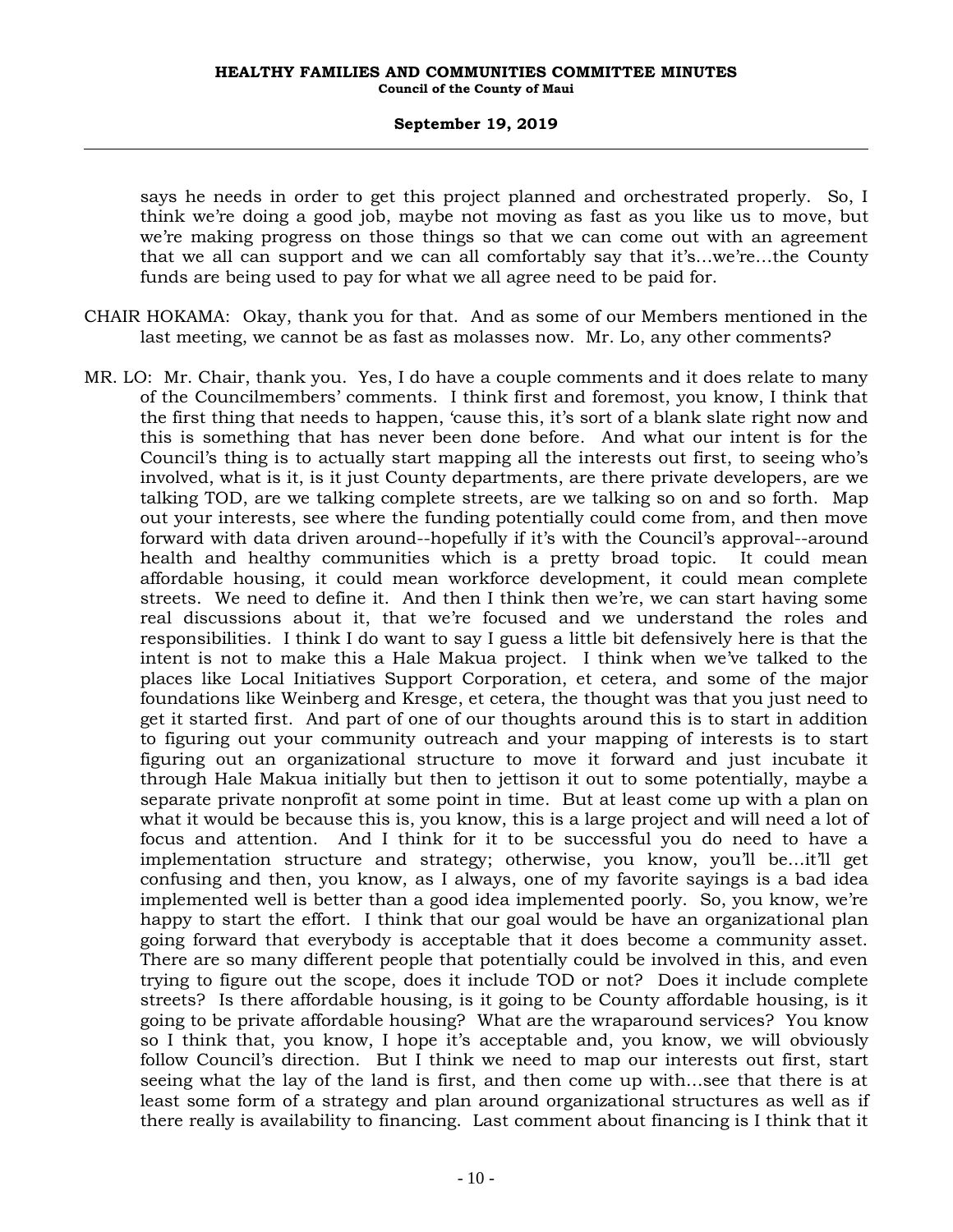#### **September 19, 2019**

does behoove some community type of entity, whatever entity it is in the future to move it; otherwise, if it is purely driven by the County then you will be relying on County funding entirely on it. So, I think that the goal is to see what other fundings are out there as you set up your organizational structure. 'Cause, you know, frankly I think the solution to many of our problems are not any one place doing it, it's lots of people have to come to the middle and try to figure it out and if anybody can benefit. So, and I think that the private foundations already are wanting to see something, some movement and have offered, softly offered some funding for some bodies, but we don't have a plan yet so we don't want to accept it, because we don't know how we're going to move forward on it. So, our first goal would be to try to see if there's an acceptable methodology to move forward and at least have everybody know is what is our target first. So, I just want to make sure that…this is a long way to say is, you know, I don't want this to be viewed as a Hale Makua project, I don't necessarily want the accountability or the things. But we get it that this needs to move forward and we have some of the contacts right now. But at the end of the day, I think that this needs to be a community project, and we just need to incubate it and provide some administrative support. But at some point in time it does need to be…become its own project and with a very laser-like focus on the implementation and development of that. Thank you, Mr. Chair.

- CHAIR HOKAMA: No, I think you have hit it on the head, Mr. Lo. The County will participate, nonprofits will participate, our departments will participate, but I don't see this as a Hale Makua project, yeah, it's bigger than that. To utilize the Federal benefits you need the private sector to be a participant as well as an investor in our project. So, I would say this would be a multi-prong approach sector project, because there's, like we all are aware it's multiple components, Parks, Human Concerns, seniors, our youth, sewers, Police, Transportation, Public Works. So, yeah, I would agree with you. But I need a trailblazer and right now I'm comfortable that you be the point to help start us off and that we will give you the appropriate support and the departments will give you the support. 'Cause departments have a lot of things to take care of, their own departmental priorities, they have Council priorities of CIPs, and so I understand that they get to…need to prioritize resources. I think you can give us the amount of I would say energy that we would like to at least have this moving forward, and then we can supplement that and then designate appropriate responsibilities once we get as you say the plan, a general plan in place. Members, any questions? This is a continuing item so your Chair is just going to, plan to defer, we're not going to take any action because we have nothing to take an action on. Ms. Kama?
- COUNCILMEMBER KAMA: I just wanted to say that I understand Mr. Lo's situation about at least getting organized and then putting a structure in place that he doesn't want to fulfill, but he wouldn't mind--let me see if I'm getting this right--at least helping us to get going. And then should…and through all of these discussions that should there emerge a entity as what we are talking about, then at that time then we can actually formalize the structure.

CHAIR HOKAMA: Correct.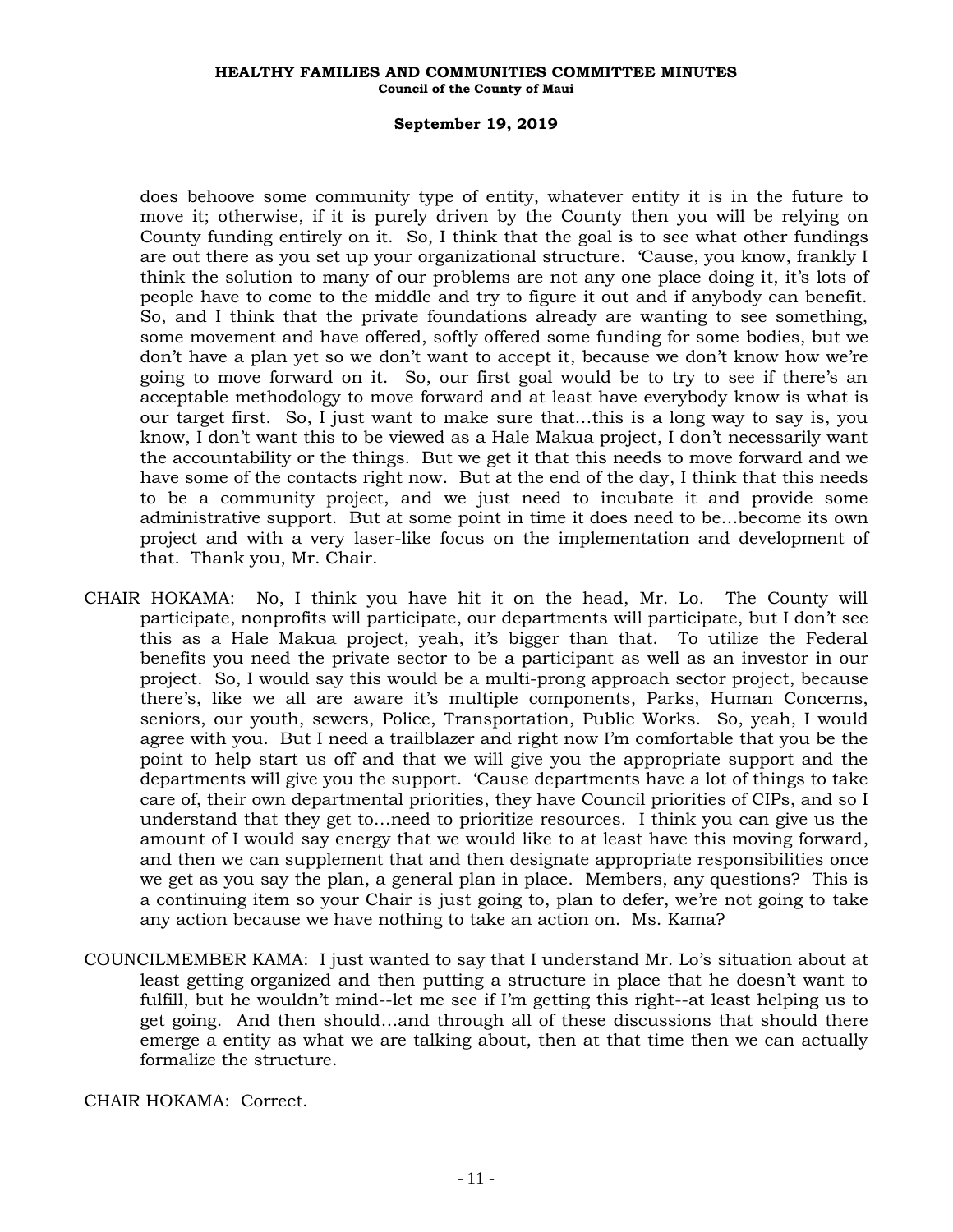COUNCILMEMBER KAMA: And then we with that and then move towards either execution or implementation. But first of all, just to do the organizing first, and so I think that's what we're saying, Mr. Lo, to just help us to facilitate that I think, right?

CHAIR HOKAMA: Mr. Lo?

- MR. LO: Mr. Chair, Councilmember Kama, yes. So, this actually is not my idea, none of these things are my idea. This actually came from discussions with HMSA Foundation and the LISC folks.
- COUNCILMEMBER KAMA: I remember that.
- MR. LO: Yeah, and so we talked about it and I'm, you know, I'm like no, no, no.

COUNCILMEMBER KAMA: You were the guy at the time.

MR. LO: Like I want to concentrate on Hale Makua, you know, but there's this opportunity, and don't get me wrong, I totally believe in this, but it's hard to focus even organizationally on you have to know what your focus is. So, they suggested this, they said…and they were offering to help us find money to fund a body housed under Hale Makua initially just to provide support, and this…they want to go down a path of where part of the initial assessment is to get…figure out who potential community stakeholders could be, and eventually these places do form a separate nonprofit.

#### COUNCILMEMBER KAMA: Yeah.

- MR. LO: And by including them in the beginning and having that thoughtful conversation early, you start identifying your potential stakeholders --
- COUNCILMEMBER KAMA: Yes.

MR. LO: --and your board --

- COUNCILMEMBER KAMA: Yeah.
- MR. LO: --and it jettisons off. But, so this was a, it was in discussion with some of the, I mean some of the folks that you met in some of the things, and they thought that this was a good approach because they understand. And, you know, 'cause frankly Hale Makua is probably one of the smaller parts of this whole thing. You know we're concentrating on the senior healthcare. But the opportunity is here and, you know, I think that there's a great opportunity. I do frankly like the idea that, you know, I have a…this…the Council is guiding, directing, because you represent the community and I think that that…it's worrisome that we, Hale Makua starts taking the steps forward, because then this becomes a Hale Makua, you know, we'll be the guys that, the rocks. And I think we want to make sure it's a community-driven approach 'cause we don't even know what it is. We…I don't mean to get too emotional about this, but I think that if we don't know what our…if we don't know the reason why we're doing it and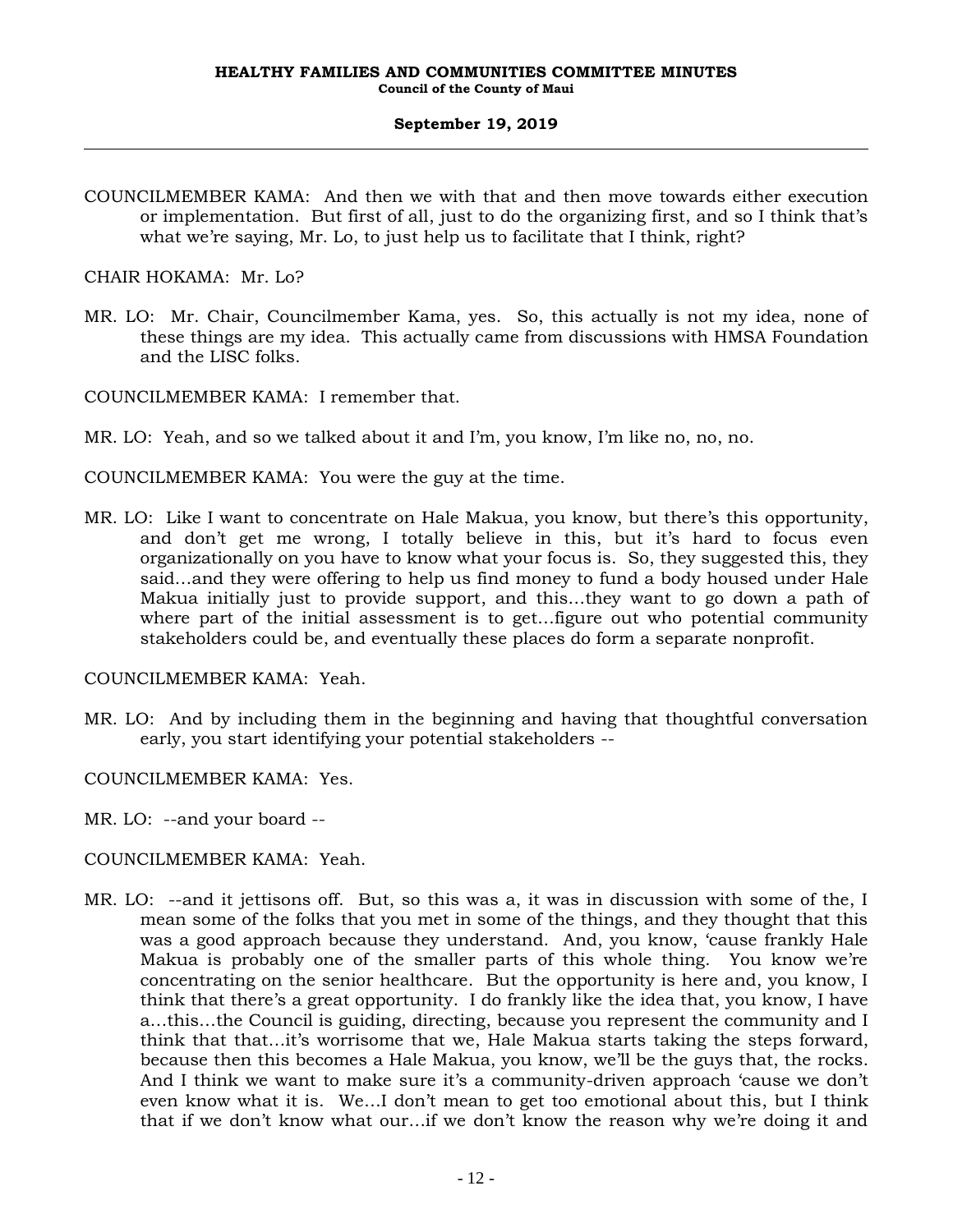there's data around it, I don't want to go and start doing it. You know so if it's…we think, you know, we think it's something and we start going at it, but we don't have any data around what it's, we're going to do then I don't…this is not a Hale Makua project, I only have a downside on it. So, I think it's important that we have data that we can share publicly with you of how and what we're doing and if that's agreeable to do, and here's how we think we could structure it. And I'm sorry, Mr. Chair, I got off the question, I apologize. Thank you.

CHAIR HOKAMA: No, I think --

COUNCILMEMBER KAMA: Thank you.

- CHAIR HOKAMA: --you helped Members --
- COUNCILMEMBER KAMA: That's good.
- CHAIR HOKAMA: --have a more --
- COUNCILMEMBER KAMA: Clear.
- CHAIR HOKAMA: --conceptual understanding of what we're trying to move forward. So, anything else, Ms. Kama?

COUNCILMEMBER KAMA: No that's all, sir. Thank you.

CHAIR HOKAMA: Okay. We recognize Ms. Rawlins-Fernandez.

COUNCILMEMBER RAWLINS-FERNANDEZ: Aloha, Chair.

CHAIR HOKAMA: If you have a question, and again we just did a status of where we are, and the discussion has been about moving forward by setting general parameters and then have…give assignment and prepare something so we can take, bring forward to the community for potential comments and adjustments.

COUNCILMEMBER RAWLINS-FERNANDEZ: Mahalo. I really appreciate that recap.

CHAIR HOKAMA: Okay. Anything else, Members? Yes, Ms. Sugimura?

VICE-CHAIR SUGIMURA: So, I guess I just wondered what the next steps are.

CHAIR HOKAMA: After deferral, I'm going to be working with Mr. Lo and also inform the Mayor of the general parameters that we will be proposing to the departments and this Committee and see how it fits with his timing on using that funds we've already appropriated for planning purposes. But we will report back to the Committee as soon as possible on the general parameters that we're going to ask for some consensus on.

VICE-CHAIR SUGIMURA: Before you take it out to the community then?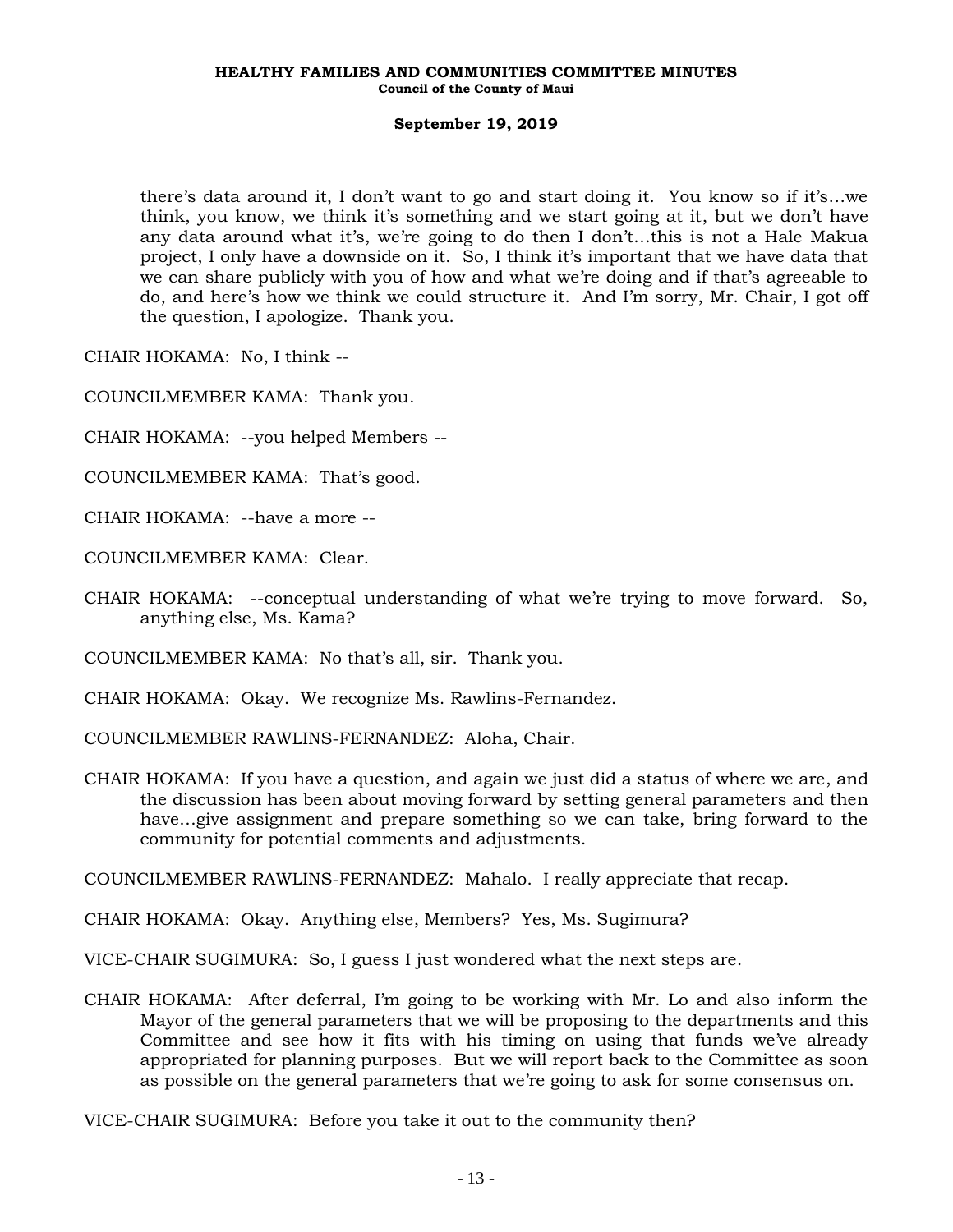CHAIR HOKAMA: Yeah, because again, we have nothing specific to take to the community yet. I mean if they tell us okay, so you want us to help you build one landing strip for these planes with potential foundation cash, now what do you need? Again, I'm not too sure what we need to create that landing strip. Definitely we need someone, a receptacle that can receive the funds, and then we're going to need to have someone agree to what is the parameters of the use of the funds. We need somebody to ensure compliance of the funds. We're going to need somebody to account for the funds and be able to do the annual audit requirements. So, there's still a lot more steps. but unless we start. we will not get benefit of this opportunity zone.

VICE-CHAIR SUGIMURA: Good.

CHAIR HOKAMA: Okay, anyone else? Yes, Ms. Paltin?

- COUNCILMEMBER PALTIN: Just wanted to thank you for the heads-up on this to light the fire, 'cause I'm super excited, especially with the planning conference they just put on so much good ideas there and like now to see it get, try to put it into action. And I'm sure the community has lots of desire, so super excited. Thank you for the heads-up.
- CHAIR HOKAMA: You're welcome. And again, we're talking about Central Maui right now. because there seems to be a focus and we can prove a need, but I hope that the template we create can be duplicated in any district of this County. So, if West Maui has a need and we can help justify it, we can help support to create an opportunity zone for West Maui, South Maui, Molokai, Lanai. Again, this is one of the few good things I've seen from the Feds in a long time.

COUNCILMEMBER KAMA: So…

CHAIR HOKAMA: Yes, Ms. Kama?

COUNCILMEMBER KAMA: Just…so how do you start? Like it's exciting enough that I would raise my hand and say how do I participate? So, that's the quest…so how does that get started and who's the go-to person and so on and so forth?

CHAIR HOKAMA: Many ways, but, Mr. Lo, you have a couple thoughts you want to share?

MR. LO: Mr. Chair, Councilmember Kama, well, I think there's some organization that needs to be done. Just some thoughts and ideas, and we want to make sure we work with the departments on this. But I think one of our thoughts was to engage somebody like Mr. Andrew Aoki to help us start having conversations and thinking about how you plan and organize as well as come up with plans for outreach and data since he did the community health needs assessment. So, that was our thought but I think we want to be respectful of all the stakeholders and we can move accordingly and we'll work with the departments on that.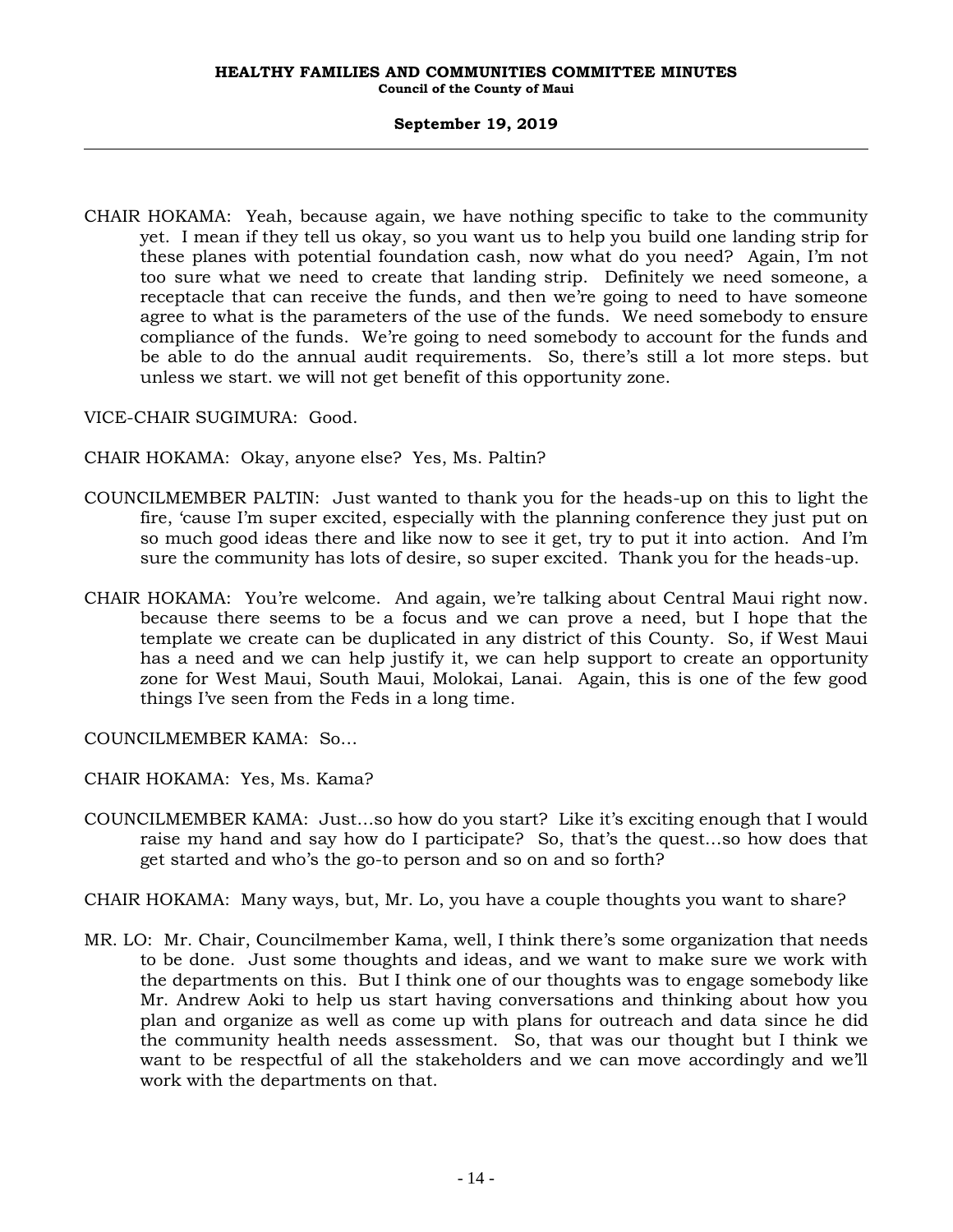#### **September 19, 2019**

- CHAIR HOKAMA: I'm thinking if possible, since Ms. King asked me and I agreed, to participate with the Complete Count Census program, that this may be another component of how we can go and reach our community, educate them about participating in the Census, get comment regarding this potential project. And then the benefit for us is of course if we get a good accurate count, it may produce additional Federal resource support because of our more accurate population count. And that's the reason why we're all going to go push for maximum Census participation, because rural Hawaii, in my opinion and experience, is not receiving its fair amount of Federal resources, because they haven't been counted in the last Census. So, I see us having multiple benefits if we move this and we do it well, we can get good participation, we can get Census participation, we can get updated information on services that they would like the County to see in an opportunity zone project, whether it's healthcare, transportation, essential service which is first responders. Yeah, I mean it's…for me it's exciting 'cause there's a lot, the parameter is wide, but I caution us that we…your Chair is going to try and help us focus to the achievable short-term components and not get lost in the vastness of the ability. Okay, yes, Ms. Sugimura?
- VICE-CHAIR SUGIMURA: So, today at--what time did he go--nine o'clock, Kauanoe Batangan who's my staff went to a Census informational meeting. He was the only one there from the County of Maui, and there was…I don't know how other…Federal and other departments, State departments. But it was informational about the upcoming Census 2020, and if you want you can, you know, get a debrief from him. He's writing something up for me.

CHAIR HOKAMA: Okay, thank you.

VICE-CHAIR SUGIMURA: But they're starting, yeah. And we should…

- CHAIR HOKAMA: Mr. Leo Caires is I guess the Maui County CCC, Complete Count Committee Chair, I believe is the title. But he's been working hard, he's even gone to Kalaupapa to hear from those residents that they should participate also. And we're going to do outreach on Lanai, I'm doing outreach on Lanai. And again, Members, there's new components in categories so I believe we have the new category is Portuguese Pacific…I don't know, but there's a new Portuguese component to register under for Census so that I kind of am kind of happy that they recognizing the uniqueness of this State, because again, for many of us who have multiple ethnicities, some of us may just prefer to register under one specific component. Okay. So, we will have choices, and I don't know how Congress is going to…I mean the Census Bureau is going to break out the financing, but the key is we get counted, we need to be counted to get the Federal dollars. Okay, anything else at this time, Members? Yes, Mr. Molina?
- COUNCILMEMBER MOLINA: No, Chairman, just thank you for bringing this subject out. And the more we talk about it, the more fascinating it is and the opportunities out there. And I want to thank Administration. And, Mr. Lo, of course you will be an excellent point person because of your prior County experience as our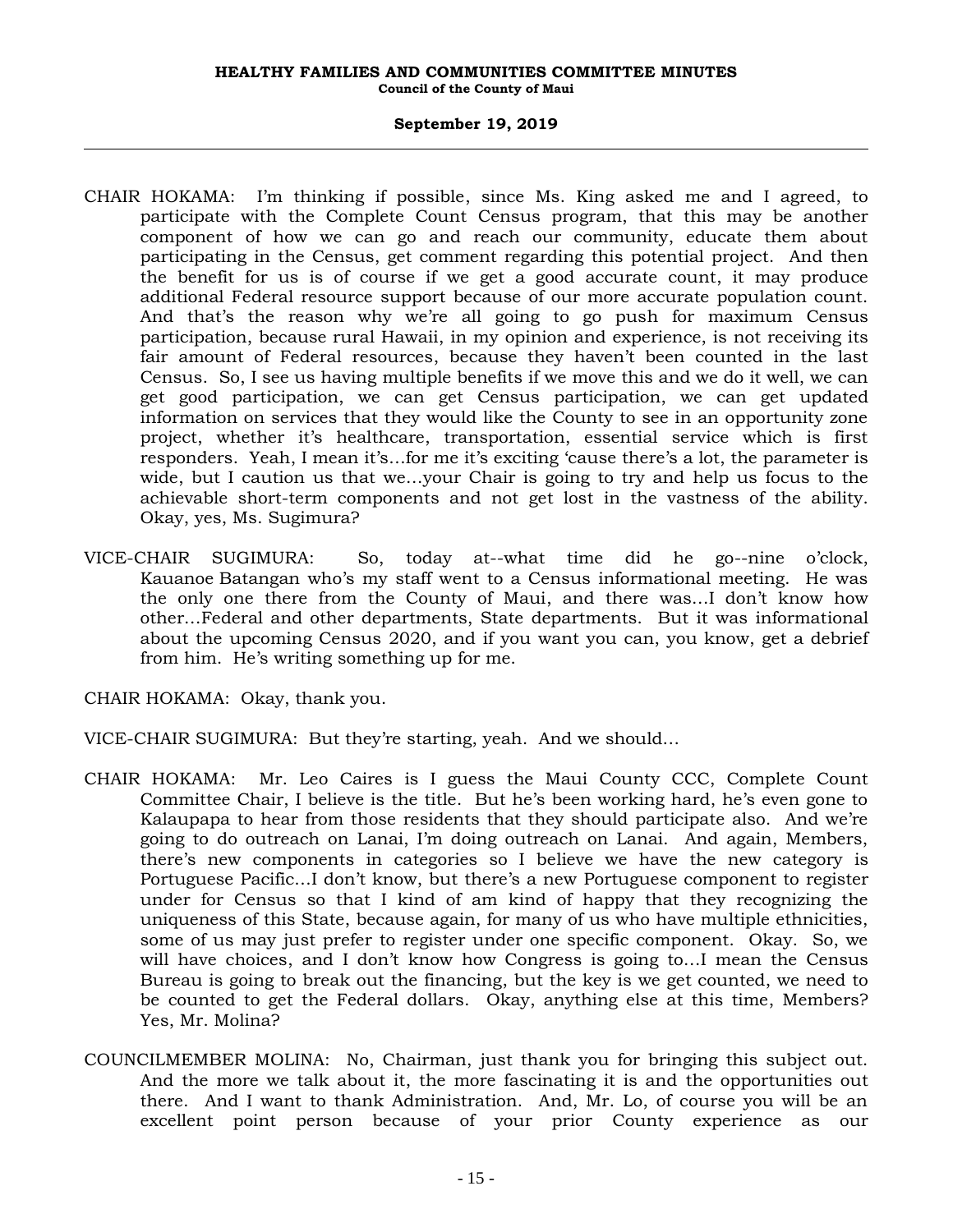Finance Director, you have that financial acumen that I think will be very helpful to us. And, you know, you mentioned the websites as to where we can find, look at other municipalities with opportunity zone issues or projects. Since, you know, some of us, Mr. Chair, I mentioned the NACo conference, some of us like to frequent the State of Nevada for recreational purposes and I kid you not, when I do go out there, I like to network with governmental officials out there, I've checked out their city bus system and went to a Las Vegas City Council meeting at one time and went to go check out \_\_\_\_\_. So, let me know what's out there in Nevada so I like to maximize my travel time for those kinds of purposes as well. So, but thank you.

CHAIR HOKAMA: Thank you. Okay, Members, anything else before we defer this item for the next meeting? If not, we thank the departments and Mr. Lo for a status. And you've heard that this Committee is willing to move the ball forward. Okay, Members, if there's anything else, notify the Chair and I can always put in a written request for additional comment or information that will be disseminated back to the membership. Okay, with no objections, we'll defer this item.

### **COUNCILMEMBERS VOICED NO OBJECTIONS.**

### **ACTION: DEFER PENDING FURTHER DISCUSSION.**

CHAIR HOKAMA: Okay, this item is deferred. Thank you. And as a point of information, under HFC-13(6) you may be able to retrack a copy of a submittal from Mr. Lo as it regards to opportunity zones.

# **ITEM HFC-27: FISCAL YEAR 2019 GRANT PERFORMANCE AND EVALUATION REPORT FOR DEPARTMENT OF HOUSING AND HUMAN CONCERNS GRANTEES** (CC 19-327)

CHAIR HOKAMA: Okay, we'll take up now HFC-27. We received on September  $10<sup>th</sup>$ , from the Director of Housing and Human Concerns, a revised copy of the Fiscal Year 2019 Grant Performance and Evaluation Report. This is for grants funded through and managed by the Department of Housing and Human Concerns. This covers grant programs under Housing, Human Concerns, and Animal Management. Okay. So, this afternoon we have I believe Ms. Tsuhako and Mr. Jamison. Mr. Jamison is the Division Administrator for grants, Members. And I'm not too sure if you folks have a copy of her evaluation and grant report. Okay, it's on Granicus, Members. So, if you could refer to that. That was attached again to a September 5, 2019 letter from Ms. Tsuhako, Director, and with the attachment. Okay, before we ask Ms. Tsuhako and Mr. Jamison for some comments, opening comments, the Chair will just note that all grants, including those in the Office of the Mayor, Department of Water is required by Section 3.36.120 of the Maui County Code, that the agency that is \_\_\_\_\_ shall monitor every grant to ensure compliance. Within eight weeks after the end of the fiscal year, the agency shall transmit to the Mayor and Council an evaluation of every grant which was appropriated during the fiscal year. The report shall contain a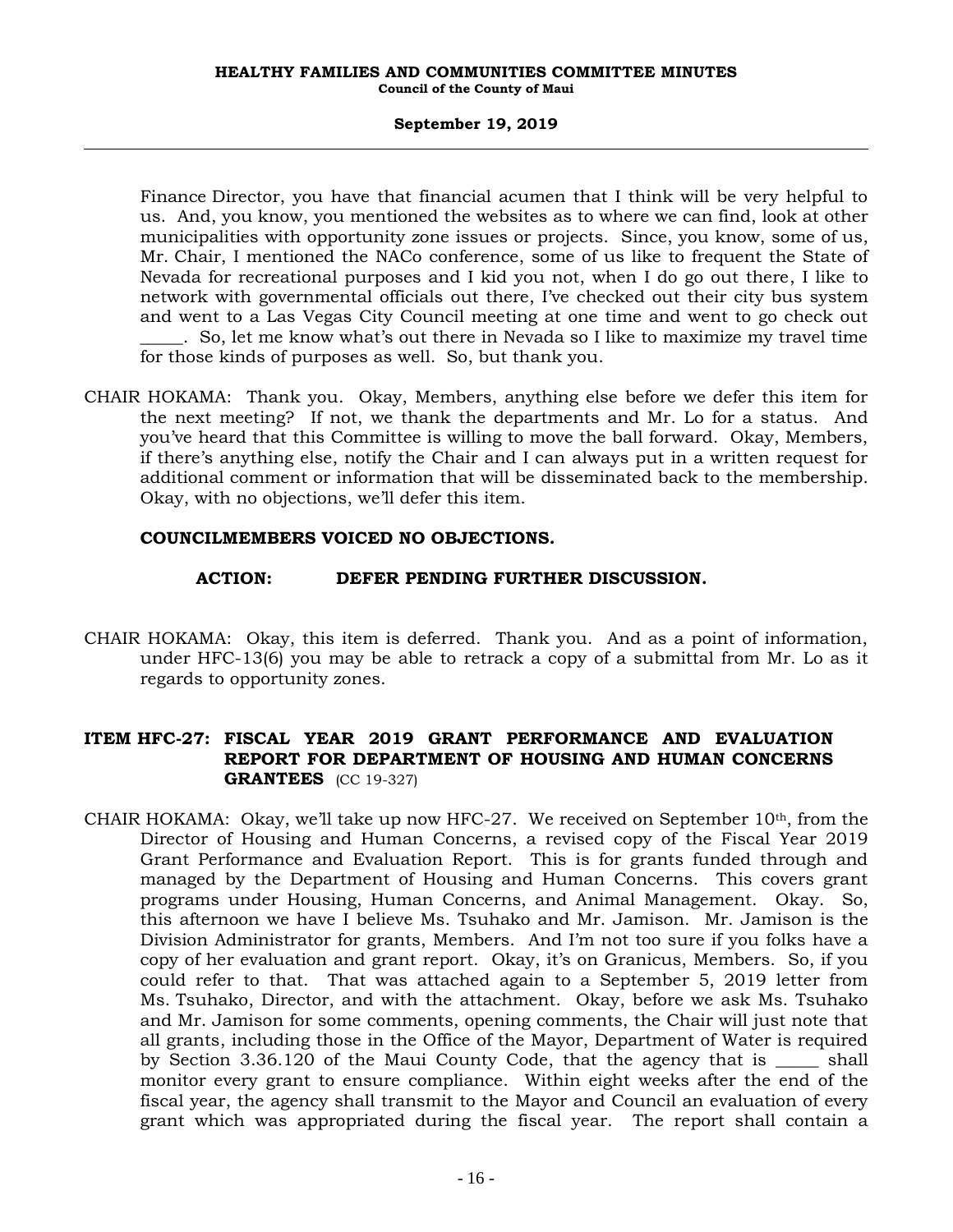#### **September 19, 2019**

summary of whether each grant obtained the intended results in the manner contemplated and approved by us. Okay. So, with that I'm going to ask Ms. Tsuhako or Mr. Jamison, any opening comments before we do the review of your report please?

MS. TSUHAKO: Thank you, Mr. Chairman. Thank you for the opportunity to appear before the Committee to discuss the yearend grant evaluations for Fiscal Year 2019. This evaluation was conducted by the Grants Management Division staff and as the Chair noted, Curtis Jamison who's the GMD Administrator is here with me and Curtis can talk in more detail about the way these evaluations were conducted. So, the Department as well as the Grants Management Division have been working very hard to increase our monitoring of the grants that we administer. We've informed grantees of our ongoing efforts to ensure that the taxpayer funds are used for the purposes stated, agreed to, and for the public benefit. So, here's the, a simplistic way I break that down. So, agencies may be granted funding to do a service, and they may be excellent at doing that service, and that's great, we want them to be excellent in doing that service. But they also need to be able to administratively account for how that funding is spent in order to provide that service. And an agency has to be able to do both the service as well as the accountability piece in order to continue receiving County funds. They cannot just do the service or be really good at the administrative side, they have to be able to do both. And so, to that end the Grants Management Division has been conducting more individualized capacity building, technical assistance to the grantees. And we've done meetings on every island--right?--prior to this new fiscal year beginning about expectations for how those grants will be administered. So, the fact that we're monitoring more frequently or that we're establishing higher accountability should not be a surprise to the grantees. Thank you, Mr. Chair.

CHAIR HOKAMA: Okay, thank you. Mr. Jamison, you have anything you wish to add?

- MR. JAMISON: No, no further comment right now.
- CHAIR HOKAMA: Okay, thank you very much. Ms. Kama, you have any questions you would like to pose to the Department at this time?
- COUNCILMEMBER KAMA: I just want to understand how to read the columns. So…
- CHAIR HOKAMA: Okay, maybe, Ms. Tsuhako, if you can assist the Committee in explaining how you prepared your matrix for us please?
- MS. TSUHAKO: I'm going to defer to Mr. Jamison.
- CHAIR HOKAMA: Okay, thank you. Mr. Jamison, if you can just go through your format so the Committee Members can appreciate your information.
- MR. JAMISON: So, the first thing you need are glasses because it's tiny print, but the way we kind of set 'em up is, you know, the agency and then the program, and then the grant number, the award, and then the amount that they received as far as payment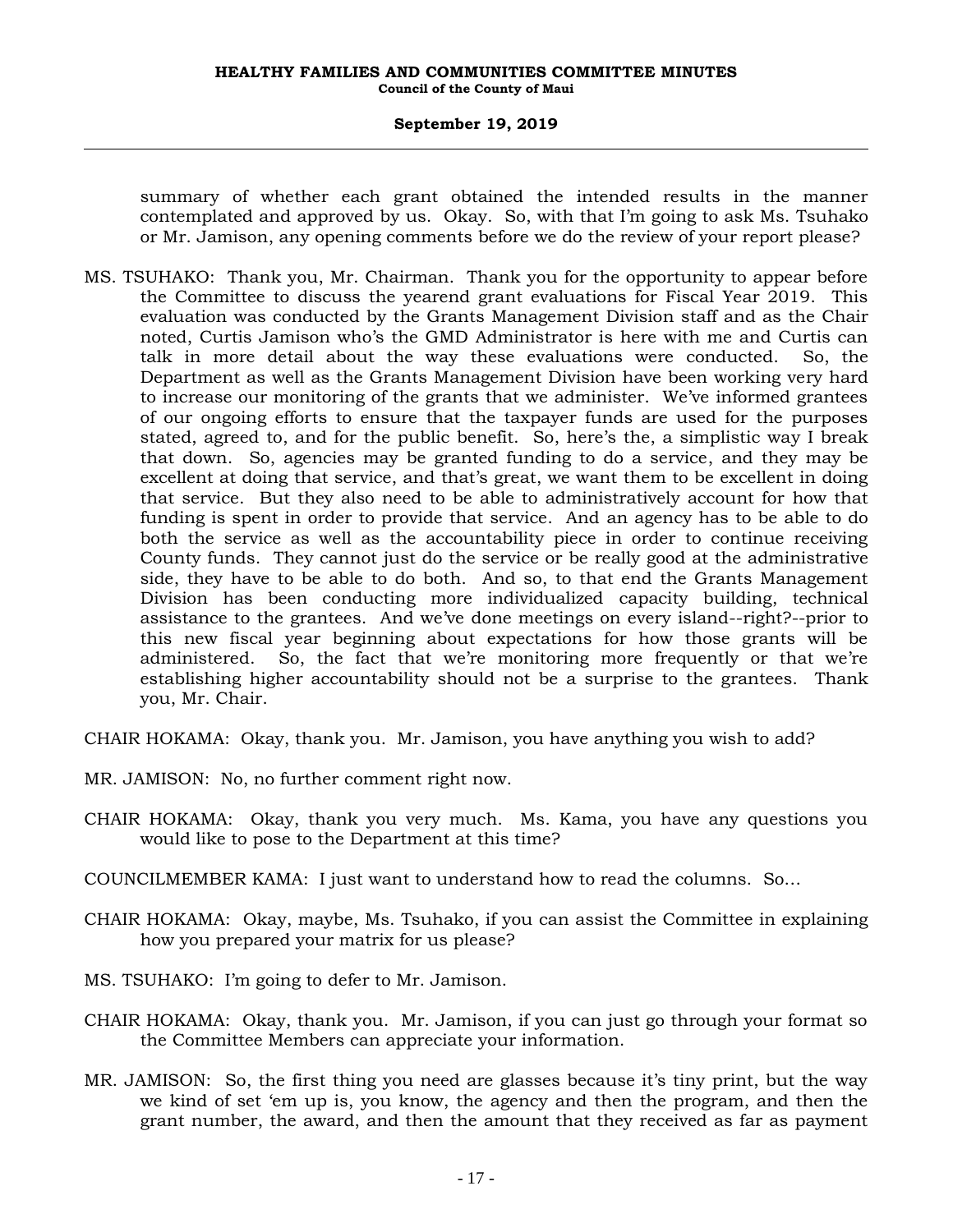#### **September 19, 2019**

goes. And then we set up the five criteria, I'm sorry, the six criteria to look at. And so the grant application process, this has to do with the initial grant that was received, that we then used to begin the process to go through the grant contracting. The use of funds was the appropriateness and how did they utilize the funds in an effective manner that they were given. Meeting community needs, this had two elements to it actually, one of them is we tried to rank based on the necessity and the needs in the program so that programs that addressed more important issues were given a little bit of a higher score to begin with. So, if you had like a, if it was a program that addressed homelessness or substance abuse where these are more larger issues versus maybe a program that use the arts for education, maybe not as important as…and then from there we based on how well did that grantee through their program address that need. Responsiveness, this has to do with when we have requests for further explanation or we want to communicate with the agency, how well did they demonstrate and be able to get back and forth with us. Records and reporting, at the end of every quarter, we need to get reports from the grantees as well as a end-of-the-year report. So, we looked at if those reports were clear and concise, if they actually followed the contract as well, if there were any problems or errors or need for further explanation. And what we're looking from that is how quickly we're able to move through the reporting process to see…reports are also used when we go monitor the programs. So, we'll take the report and if they say they saw, they had ten clients, we'd go and visit that agency and we'll ask them okay, show us where your records are of these ten clients or whatever it may be, as well as the financial reports. And then effort to secure other funding. This is one of the elements that we've been trying to work with grantees to encourage them to seek funding other than just the County so that the County is not their sole funder. It's something I think maybe a little bit newer. A lot of agencies they do it for their own sustainability anyway so we've been working with them a little bit on that, so that's what that entity has. Each element was given five points and then we tried to base it on not just our own view but anything that we have that's documented. So, if they report that they have additional funding then we use that as a…how many times did we have to send the report back and forth to them before it actually became clear. So, if they performed well, they got a better score, if they performed less well, they got a not-so-good score. We felt it's important to go beyond just a little bit of the did they actually implement the program as funded and provide this information to the Mayor's Office and to the Council, 'cause this is a lot of the things that our Department sees with programs that are funded. And like Director Tsuhako said that, you know, when it comes to we fund the program, it's a good program maybe, but do they actually operate on the ground in that manner, do they have the fiscal and the accountability on that side, and the program implementation and administrative structure to support those programs, so. And to be honest our grantees have a wide range, the folks that we work with there's a wide range and multiple elements, so.

COUNCILMEMBER KAMA: Okay, thank you for that explanation. So, now I can ask my question. So, just looking at the very first application. So, you scored it that on a scale of one to five, in the recording portion 2.5 so that means they reported, it wasn't clear, it was difficult, you had some difficulties. And then when you go across the board and you scored them on the 19.50, so that's a pretty low score right if the, if 30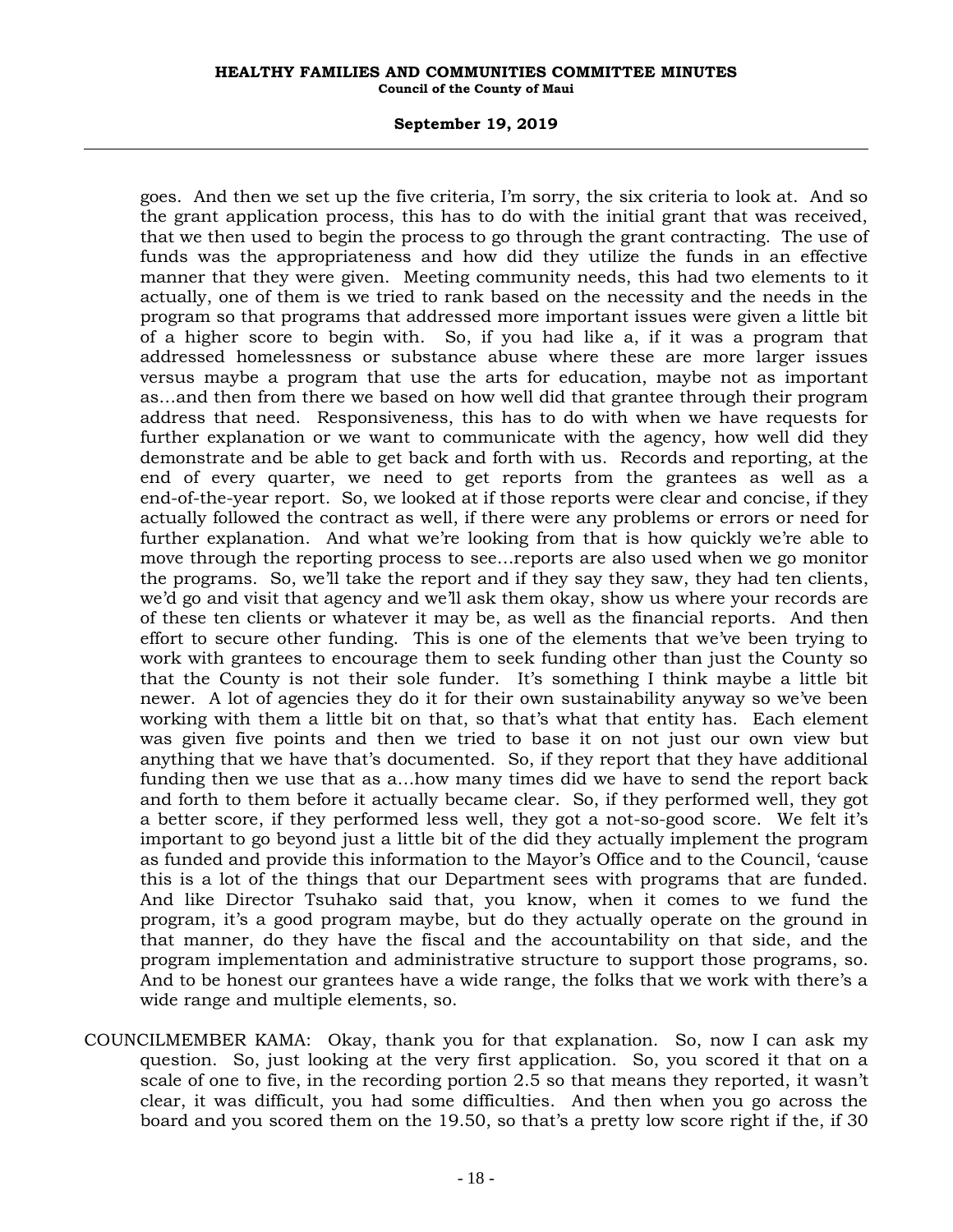is the…I mean that's two-thirds good, but it just tells me that they have issues with their reporting out onto us as to what they're supposed to be doing. And then in your comments it says that in Quarter 1 and 2, they didn't adhere to the grant agreement and then changes previous quarter…the numbers do change, right, so that's going to happen. And then but it says in Quarter 3 and 4 they improved. But this is for the first quarter though right, the, this report? This is the whole year? Okay, end of the year. Okay. But in the end of the year they still got a score of 65 percent. Okay, I understand that. Thank you very much. Now, I'm going to read the rest of it and then I'll comment later. Thank you, Chair.

CHAIR HOKAMA: Okay, no, that's fine. Ms. Sugimura, any questions at this time?

VICE-CHAIR SUGIMURA: I'm really glad to see this, I've never…you probably submitted it every year, I've never looked at it. So, these are all the people that came to us and you follow up and make sure that the funds are expended properly. The one that I'm kind of familiar with is that Boy Scouts one, so thank you very much for helping them as they went through their transition. I guess they're catching up? I don't have a question. I got to look at it further.

CHAIR HOKAMA: Yeah, no --

VICE-CHAIR SUGIMURA: Yeah.

- CHAIR HOKAMA: --you can review it 'cause this is a seven-page report from the Department. Ms. Paltin, anything at this time?
- COUNCILMEMBER PALTIN: Thank you, Chair. Nothing at this time.

CHAIR HOKAMA: Okay. Ms. King?

COUNCILMEMBER KING: Thank you, Chair. Yeah, I actually read through all, through the ninth page and I just had a couple questions. One, is why do some of them have an N/A, is that not available or not applicable? Because it seems like they would all have some score for how clear their grant application is and some score for all their reporting but what are those?

CHAIR HOKAMA: Department?

MR. JAMISON: So, yeah, so if you notice most of the ones that have N/A are actually capital improvement projects. So, in some cases we actually find it a little bit harder to use…our office typically does the social services and then we have these capital improvement projects which are kind of a little bit different and outside the ordinary. And we didn't feel necessarily that the way that we evaluated the social service program is the same measure that we should use for a capital improvement project. So, that has to do with some of the, where most of the N/As are. They're almost entirely I think in the capital improvement ones.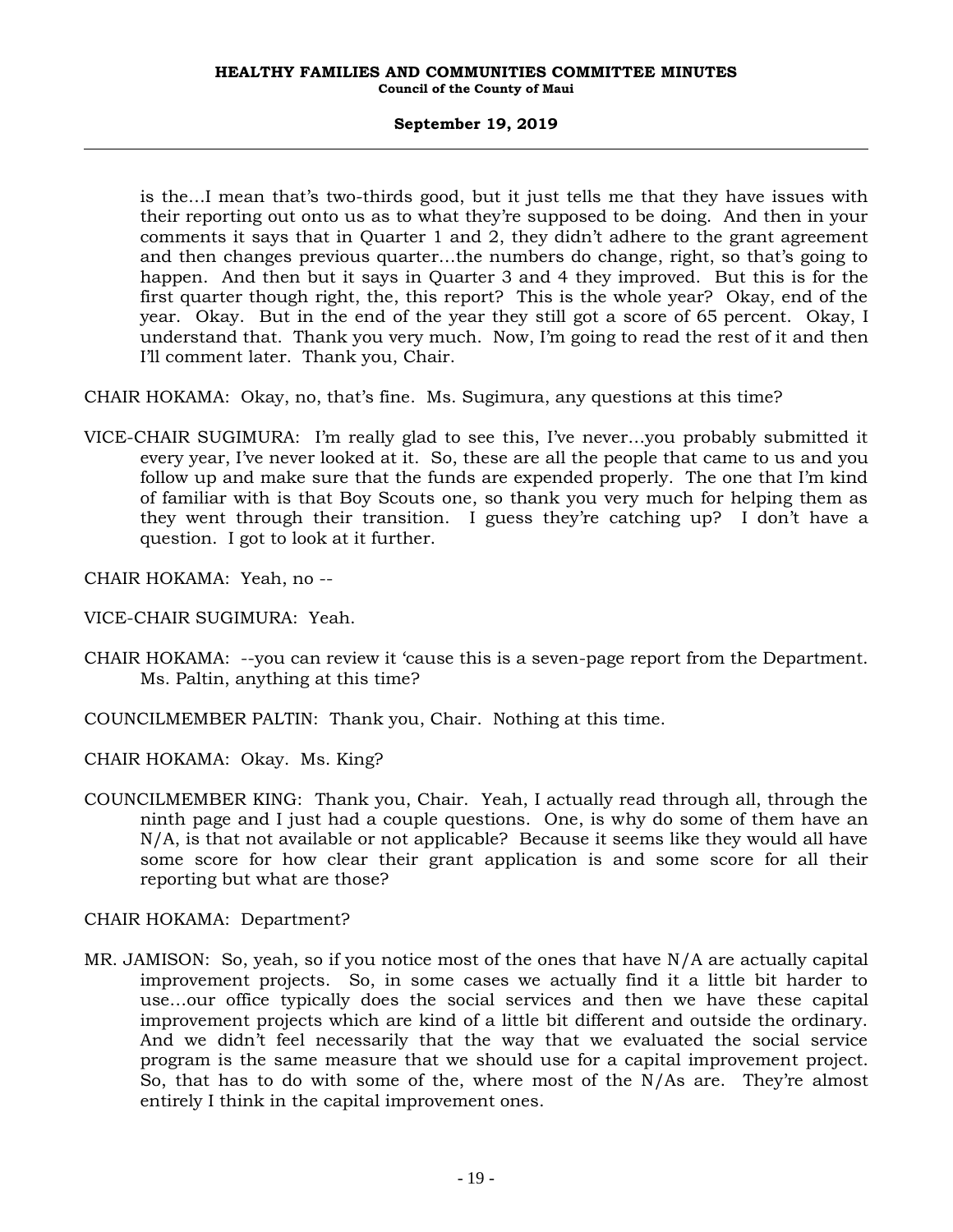- COUNCILMEMBER KING: Right. But some of them, you have a bunch of capital improvement projects on the first page and some of them have N/A under grant application, some of them have scores. So, how are you able to score some and not others?
- MR. JAMISON: The ones that don't have scores were ones that didn't come into our office to begin with, so we didn't actually see the initial application.

COUNCILMEMBER KING: Oh, okay.

MR. JAMISON: We kind of got it…

COUNCILMEMBER KING: So, you're able to give the money without seeing an application?

MR. JAMISON: Well, we saw the application after it was already evaluated and then it's been moving towards contracting.

COUNCILMEMBER KING: Okay. Where does it go if it doesn't go to you first?

MR. JAMISON: The application itself? They…

COUNCILMEMBER KING: Yeah, who's evaluating it?

MR. JAMISON: They came in before…most of our staff is young so we didn't…I've only been there for a little less than a year…I mean little more than a year now. And the other ones I think those are the ones that say in the comment that did not have an opportunity to review the initial application as they didn't…we can't find the record of the original application. So, we only have the ones that were used for contracting.

COUNCILMEMBER KING: Okay.

- MR. JAMISON: So, we're not sure…we have an application for contracting, but it's not necessarily the first one that comes into the office, but we use that…we felt that the application that we had was already contractible, but…I don't know if that makes sense. But we didn't see the very first one.
- COUNCILMEMBER KING: Well, it's just that it's not real consist because under responsiveness, you know, they all have scores. Under records and reporting, some of them have N/As, some of them have scores. I would think that all of them are supposed to be reporting so that there should be scores, because isn't that an ongoing, when they're reporting that's kind of, they don't just report once throughout the year, they don't they kind of on go…the reporting is ongoing. So, why would they not have a score there?
- MR. JAMISON: Yeah, so some of them the contracts have come out late and the projects haven't even started so there hasn't been a need for any reporting on them yet. They haven't submitted any or the timing of the grant project didn't come out. So, like for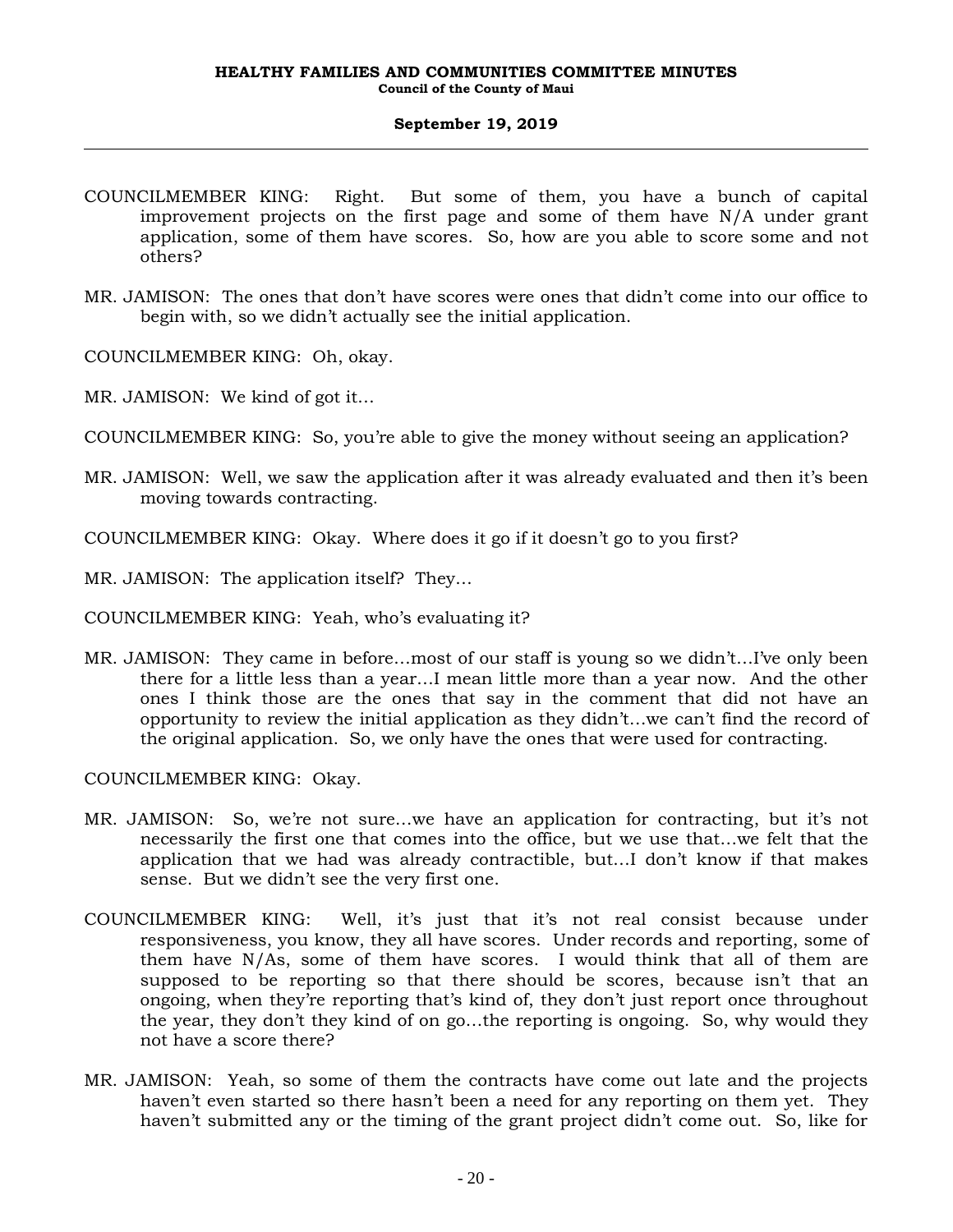example you brought up the one with the Boy Scouts of America, that one because of all the changes it got executed right at the end so by the time of this reporting process they actually weren't required to submit a report yet. So, we don't…we couldn't judge them on that process.

- COUNCILMEMBER KING: But they have…I mean aren't there time constraints on when they have to expend these monies by? So, if they don't then what happens, it just goes back into the General Fund?
- MR. JAMISON: If they don't expend the money and then --
- COUNCILMEMBER KING: Yeah.
- MR. JAMISON: --it'll lapse at the end if they don't use it, yeah.

COUNCILMEMBER KING: Okay.

- MR. JAMISON: So, we could…if we did this judging now, we would be able to say that because actually the next reporting period is going to be July…August…September, at the end of September, so that'll be the next time. So, by that time we'd have scores for all of them.
- COUNCILMEMBER KING: So, I was just kind of going through and noticing there were quite a few with comments that say repeated late reports, errors, outcomes unclear, things like that. So, what point, at what point do, does that affect them being able to get the grant or continue on with the grant, repeat the grant the following year? Or, you know, how do you respond to those kinds of…and some of them say implemented as funded, some of them say it's unclear how the funds were used. What is your…what does that mean to you when you look at either restating the fund the following year or continuing on the fund if you don't know what…if it's repeatedly, you know, late or errors or not being used as originally intended?

### CHAIR HOKAMA: Department?

MS. TSUHAKO: If…thank you, Mr. Chair. Thank you, Chair King. If funds weren't used as they were intended to be used then the agency would be forced to make up a repayment to the County, because that would be an inappropriate use of that funding. But what Mr. Jamison and his staff do is to work really closely with the grantees to address those areas that we see as deficient. So, if an agency submits a work plan that doesn't make any sense and doesn't align with the larger principle…so I'll give you an example. So, if we had a homeless service agency that was doing things contrary to a Housing First model which we as a County support then we would not approve that work plan, because it, that agency's work would be contrary to what the County and the community has agreed to is the best strategy to end homelessness. So, that work is done individually between the program specialists and the grantees. So, you can imagine the work that's involved in going back and forth and back and forth with numerous grantees but that's what they do.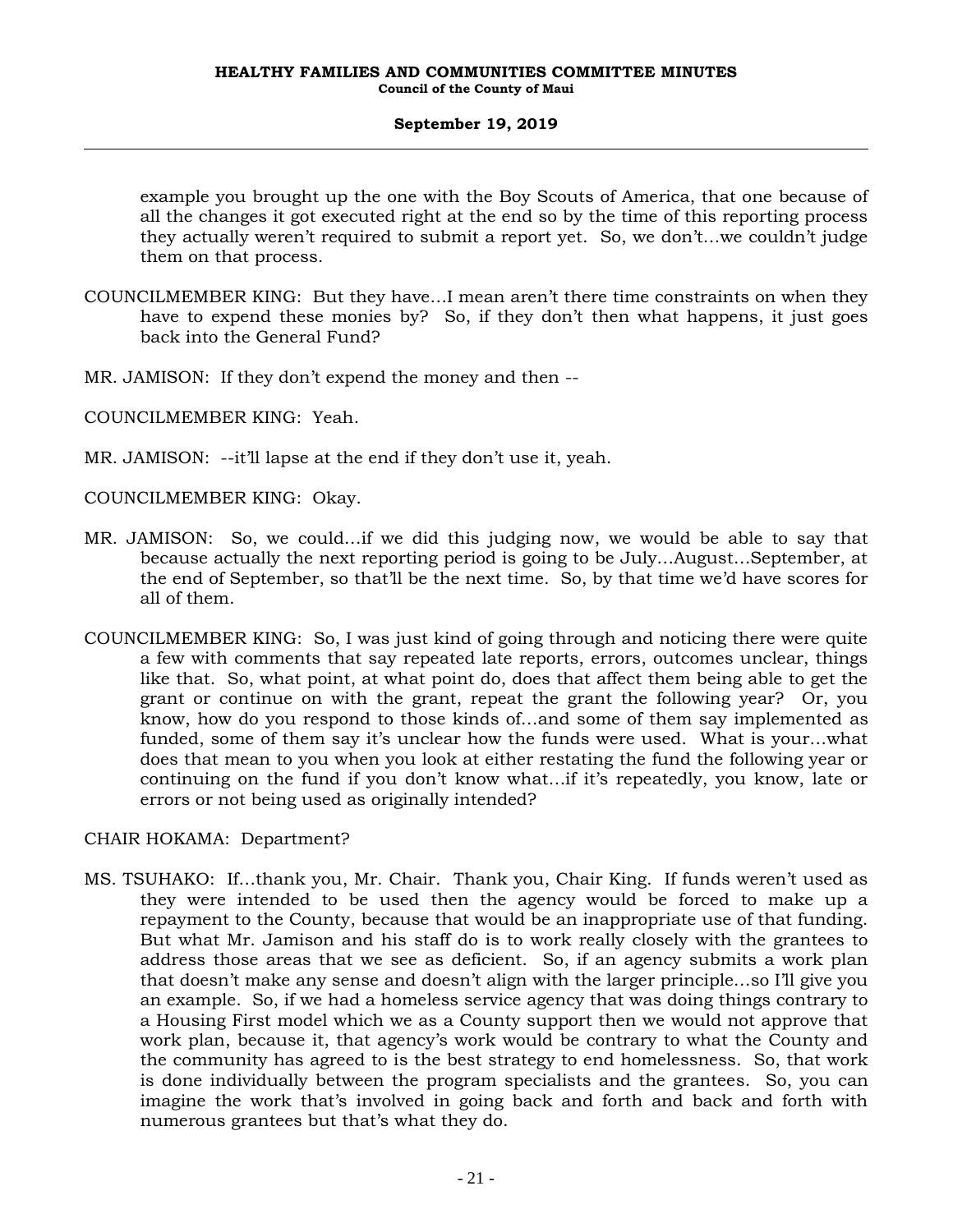- COUNCILMEMBER KING: Okay. No, I appreciate that because I haven't seen a report like this before. I'm just wondering how we move forward after this, because this is the end of the year so, you know, do you expect to have progress into the next year with these same people when you have some of them that say multiple issues that they have? So, you know, is there at some point, you know, we're not going to see the same agency at the end of 2020 with the same problems?
- MS. TSUHAKO: I very much hope not. I think having this opportunity to have Members review this data, having it available to the community, as well as having this opportunity for the agencies to get feedback directly…I mean they get feedback all through the year, right, but this is kind of like a final report card of your --

COUNCILMEMBER KING: Right.

MS. TSUHAKO: --senior year --

COUNCILMEMBER KING: Right.

MS. TSUHAKO: --and here's your report card. I think it should give moments of contemplation to the agencies, because, you know, as the Chair and I have discussed…and I think this body discussed it during the budget process is just because an agency gets money for this year or for the last 20 years does not entitle them to get money every year going forward. And, you know, Curtis noted we want to encourage agencies to diversify their funding so they're not totally dependent on the County. But at the very same time, I don't want agencies to feel entitled to that funding, 'cause we know that economic conditions can change, sometimes very rapidly. The last time that I was --

COUNCILMEMBER KING: Well…

- MS. TSUHAKO: --Director, it changed fast.
- COUNCILMEMBER KING: Yeah. And that's kind of why I bring it up, because I understand that, I understand that, you know, we may not have this kind of money next, you know, in future years. But when I look at the explanations and some of them apply to the grant application, so we've accepted a grant application that is…where it says application unclear, numbers do not calculate correctly, narrative unclear, text does not match annual goals. So, somehow we accepted that application with all those faults and we've allowed them to move forward. I mean at what point do you send the application back to them and say you need to fix these things?

### CHAIR HOKAMA: Department?

MR. JAMISON: Thank you. So, when the initial application comes in, a lot of times they're not refined yet, but we think that there's enough in there to award the funding to. We think the program has merits and things like…and will be able to address some of the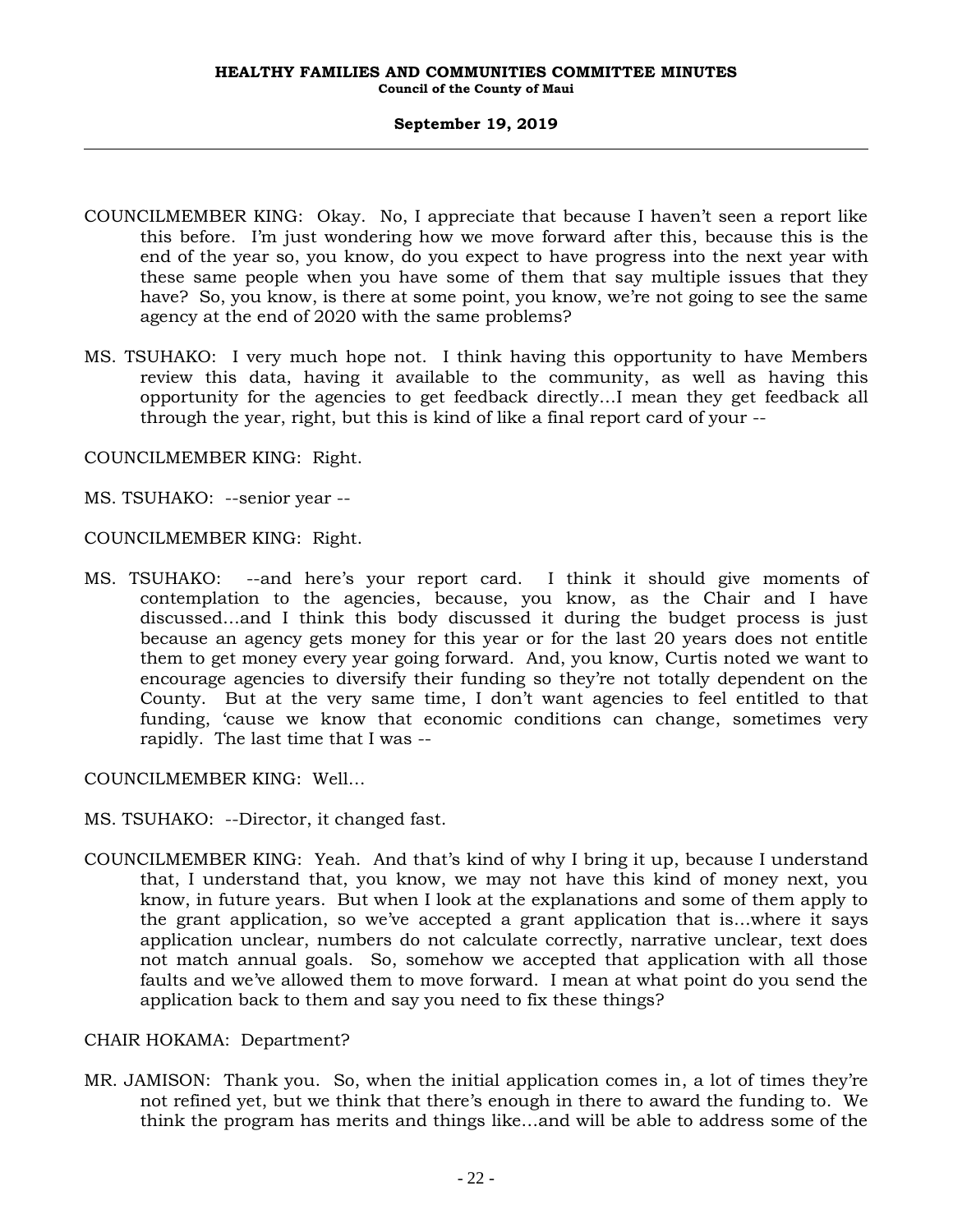#### **September 19, 2019**

identified needs. And then it kind of goes through a process of moving it from what is a good idea and does have enough clearly identified measures to one that is then contractible that we can also use for accountability and also enforceability in some ways, because we want to make sure that when we contract there's language in it that allows us to then come back and say you did or you didn't implement what you said. So with that, when the initial contracts come in, we won't recommend them for funding if we think it's poor enough that that program shouldn't be funded. But then through that process and because different grantees are at different places in their process…in their capacity, we'll help them work on how do you actually identify measures that will clearly provide a good evaluation of your program. So, the outputs and the outcomes and we try to help them move from not just output measures but to outcome measures so we can see the impact on the community. And the original application may not come in like that and then it takes us to work with them to move to that process. In that, while we do that, sometimes we realize oh, the program that you originally described is actually not what you're trying to measure. So, your narrative really isn't that good but this is already after we've decided to move with them, so then we provide technical assistance to them to help them develop a clearer narrative. So, what are you really doing, let's go ahead and identify that in your narrative and what are your objectives and your outcomes and outputs, and we help them work through that process. So, if we've awarded them and we felt that the initial one was one good enough then the next step is how do we help them get better at it.

### COUNCILMEMBER KING: Okay.

MR. JAMISON: And then with those, with the scores what we also use is we take those scores and then we use them for where we might do technical assistance. So, reporting was a big one this last round. Our technical assistance and our workshops we did in June focused a lot on reporting.

COUNCILMEMBER KING: Okay.

- MR. JAMISON: And we use that to help the grantees get better.
- COUNCILMEMBER KING: Okay, that's good to hear. I really appreciate you putting this together and requesting this, Chair, because it gives us a good idea where we're at. It's a little bothersome that some of these that are having problems with the grant applications we've been funding for years so you think that they would know how to write a grant application and be clear and write narratives by now, but maybe they haven't had the level of assistance that we're giving now that we're paying close attention. So, I think the reporting is really important. And hopefully as we move along, we'll be just putting our expectations out there that if this is, you know, you've been getting this funding…some of these have been getting this funding for ten years or more and they should know how to write a grant application and be clear on their narrative. So, thank you for this, I appreciate it.

CHAIR HOKAMA: No, I appreciate…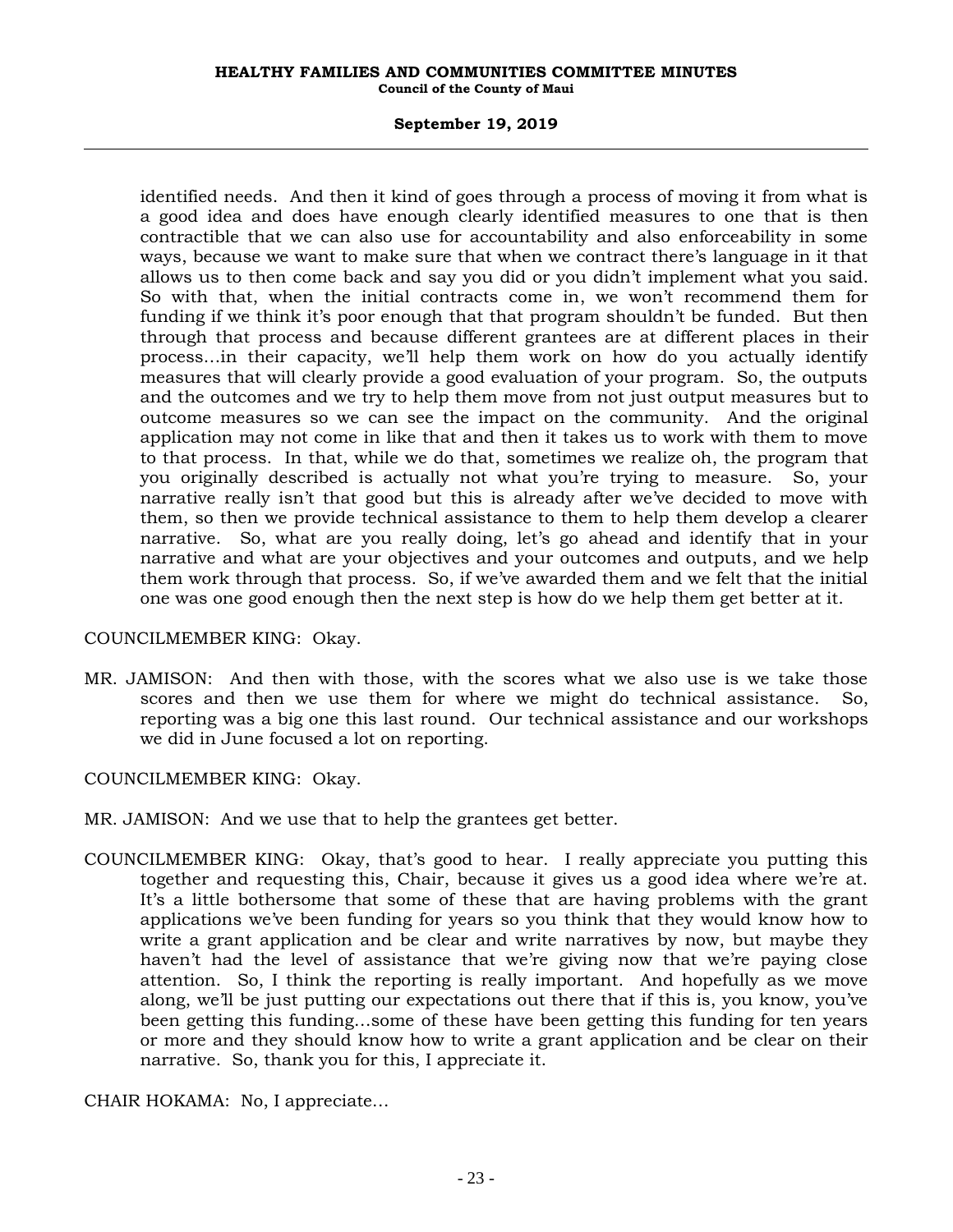COUNCILMEMBER KING: Thank you, Department.

CHAIR HOKAMA: Appreciate your comments, Ms. King. Ms. Rawlins-Fernandez?

COUNCILMEMBER RAWLINS-FERNANDEZ: Mahalo, Chair. And I'll echo that sentiment that mahalo for putting this on the agenda. I really appreciate, you know, us having this opportunity to review the performance and the level of transparency, so mahalo, I appreciate that.

CHAIR HOKAMA: Glasses.

COUNCILMEMBER RAWLINS-FERNANDEZ: Oh.

UNIDENTIFIED SPEAKER: *. . .(inaudible). . .*

COUNCILMEMBER RAWLINS-FERNANDEZ: No, I…

CHAIR HOKAMA: *. . .(inaudible). . .*

COUNCILMEMBER RAWLINS-FERNANDEZ: Actually I don't.

UNIDENTIFIED SPEAKER *. . .(inaudible). . .*

COUNCILMEMBER RAWLINS-FERNANDEZ: I'm not there yet. Pretty soon, I'm sure. Mahalo for this report, for the spreadsheet, for all the information. A lot of my questions Chair King asked. So, for this report is this the first time that the Council has received this, and is this kind of the format that you've used in the past or how long have you been using this type of reporting or monitoring?

CHAIR HOKAMA: Department?

MS. TSUHAKO: Thank you, Mr. Chair. Thank you, Member Rawlins-Fernandez. This is the first time that I as Director have submitted this report. I don't really know what happened previously in…or in what format it was submitted. Maybe…Chair King just shook her head like…

COUNCILMEMBER KING: I don't remember.

MS. TSUHAKO: Don't remember having seen it. But, you know, Curtis developed this format and I think that it gives a…not a real easy because it's tiny but a easy way to sort of understand how each of the grantees did in each area that we evaluate them in, right? So, if I'm one of these grantees and I see I have a two out of five, I know that that's something that I need to work on going forward, right? So, it's I think good feedback for them.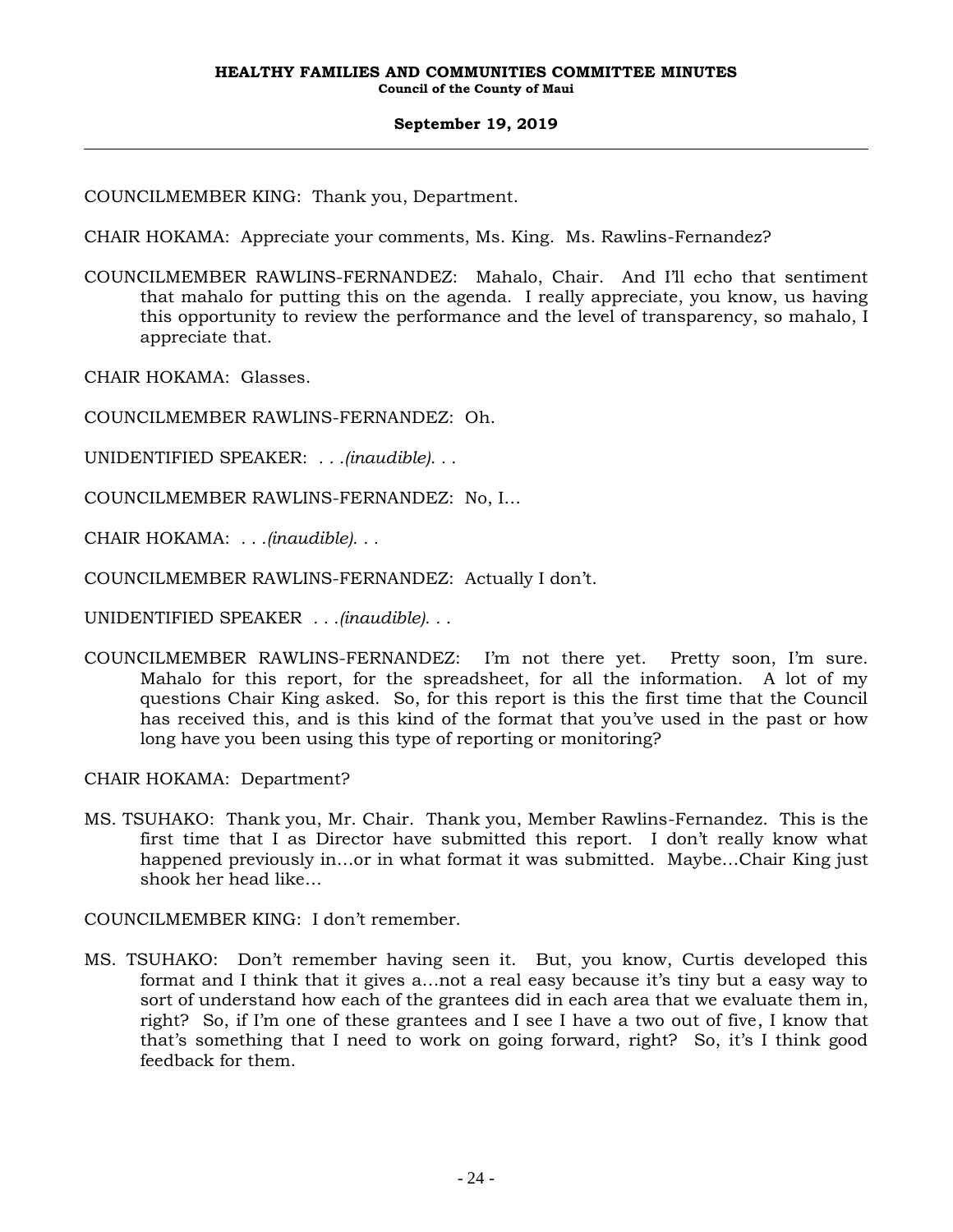- COUNCILMEMBER RAWLINS-FERNANDEZ: Mahalo for putting this together. Like I said, I think it's really helpful for all of us. So, will this spreadsheet be continued to be updated until it's complete all the way through?
- MS. TSUHAKO: Well, that represents the end of the Fiscal Year '19, so at the --

COUNCILMEMBER RAWLINS-FERNANDEZ: Yeah.

MS. TSUHAKO: --end of this current fiscal year, this body should be expecting to get an updated one for the entire Fiscal Year '18 --

COUNCILMEMBER RAWLINS-FERNANDEZ: Right.

- MS. TSUHAKO: --for all of the grantees we have, yeah.
- COUNCILMEMBER RAWLINS-FERNANDEZ: Oh you said Fiscal Year '18?

CHAIR HOKAMA: Yeah.

MS. TSUHAKO: That's '19 --

COUNCILMEMBER RAWLINS-FERNANDEZ: Yes.

MS. TSUHAKO: --and then so at the end of Fiscal Year '20 you should be getting an updated one.

COUNCILMEMBER RAWLINS-FERNANDEZ: Right, right, right, that wasn't my question.

MS. TSUHAKO: Yeah.

- COUNCILMEMBER RAWLINS-FERNANDEZ: My question is on Fiscal Year '19 some of them say it's incomplete and so my question is when it is complete…so is this the final, like we're…you're not going back to fill in the remarks that, you know, it…the grantee submitted the final missing documents or, you know, whatever the notes say? So, is this the end or will it be updated if incomplete, you know, portions of it become complete?
- MS. TSUHAKO: Yeah, I think that we would just move forward. I think those issues that were identified as incomplete or whatever were being worked on, because in order to get…so Fiscal Year '20 is the second year of a two-year granting period. So, in order to open a Fiscal Year '20 contract, a grant agreement, the grantee has to wrap up Fiscal Year '19. So, if one of these grantees has a comment that says, you know, something-something is incomplete, they have to complete that before they get a 2020 grant application started. So, I feel confident that that'll get done, but I don't anticipate that we'll go back into this document and say okay this was done. Because next year when you get the Fiscal Year 2020 end-of-the-year reporting, you'll get an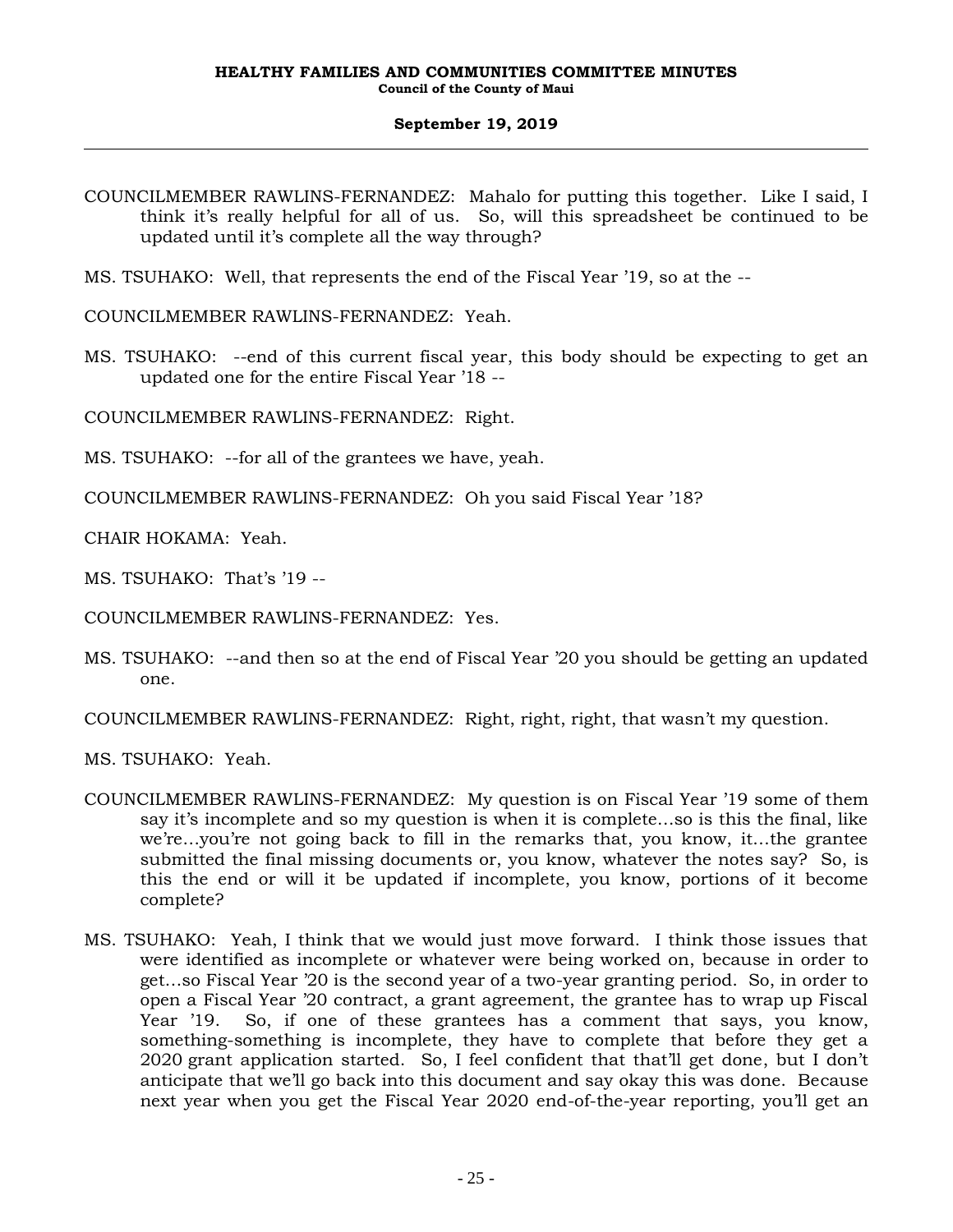update of their 2020 contract and that should only…that would only be executed after Fiscal Year '19 had been addressed.

- COUNCILMEMBER RAWLINS-FERNANDEZ: Okay, mahalo for the information. So, I just want to make sure that I understand completely. Okay, so where in the remarks if it says application missing budget pages, support documents, substantial explanation of activities, so this agency wouldn't be able to receive grant funding for Fiscal Year '20 until these things are completed?
- CHAIR HOKAMA: Department?
- MR. JAMISON: Thank you. So, normally that has to do with the score they would get for their grant application would be low for them if they had those, if they have those kinds of comments. We won't move to contracting until that is…until those elements are completed. So, they typically…in this sense, they all happened within Fiscal Year '19 so there's no judgment or no evaluation of anything happening for Fiscal Year '20 yet in this report. The Fiscal Year '20 report will include all of those. Does that…
- COUNCILMEMBER RAWLINS-FERNANDEZ: Will include all of those, what are those?
- MR. JAMISON: It will include anything dealing with Fiscal Year '20, so --
- COUNCILMEMBER RAWLINS-FERNANDEZ: Okay.
- MR. JAMISON: --if they're…if the application comes in for Fiscal Year '20 and it's a poor application then that will be reflected on our next evaluation.
- COUNCILMEMBER RAWLINS-FERNANDEZ: Okay. So, in the Fiscal Year '20 report, the agency that in this Fiscal Year '19 report said that there are missing items necessary to receive grant funding for Fiscal Year '20 and they don't receive funding then it'll say in the Fiscal Year '20 report in the remarks that they didn't receive funding because they didn't complete their application for Fiscal Year '19?
- MR. JAMISON: Not necessarily in this case. So, here if it said they didn't receive part of the budget that's why they got a low score for their application. We've already resolved that issue and we've had them submit, so then their initial application came in with an element of it that's incomplete in Fiscal Year '19.

COUNCILMEMBER RAWLINS-FERNANDEZ: Right.

MR. JAMISON: So, we're only talking about Fiscal Year '19 with these comments.

COUNCILMEMBER RAWLINS-FERNANDEZ: Yeah, I get that.

MR. JAMISON: Yeah.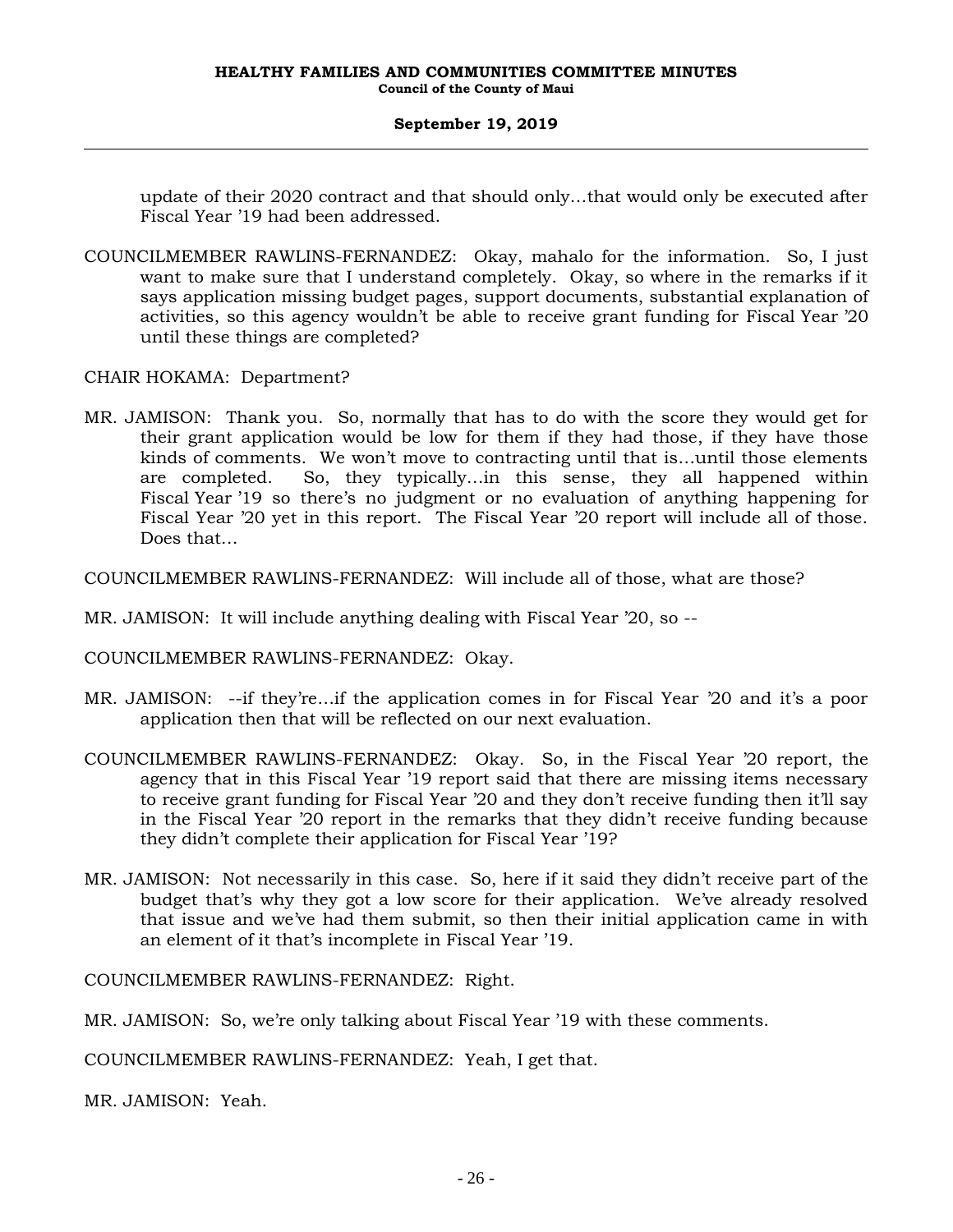### COUNCILMEMBER RAWLINS-FERNANDEZ: Yeah.

- MR. JAMISON: So, then we would resolve that issue with them so we'd have to go back to them and say your budget is missing elements to it, please submit a complete budget. They would submit that and then we would use that to move to contracting. So, then for Fiscal Year '20, we would assess what happens in Fiscal Year '20 on its own, so we'd have to look at what did they submit for Fiscal Year '20 and they would come up with their own contracts. When Lori was talking about if they didn't have a report, so reporting and the elements that you were talking about has to do with the setting up of before the contracting process. The reporting process, if they haven't completed a report, their fourth quarter report, we don't execute the Fiscal Year '20. But that necessarily won't carry forward into Fiscal Year '20 if it's something that happened in Fiscal Year '19 when we go into the evaluation form.
- COUNCILMEMBER RAWLINS-FERNANDEZ: Okay. So, the remarks is more of a reflection of the low score that they receive in each column?
- MR. JAMISON: Correct.
- COUNCILMEMBER RAWLINS-FERNANDEZ: And they…it could have been resolved but it remains…I don't know, the remarks, the comments of why they…I guess that's a little confusing 'cause then if it's…
- MS. TSUHAKO: Well, if I can, Councilmember, I think some of the comments like I'm just looking at Page 2 at the very bottom.
- COUNCILMEMBER RAWLINS-FERNANDEZ: Yeah, yeah.
- MS. TSUHAKO: And I won't necessarily name the --
- COUNCILMEMBER RAWLINS-FERNANDEZ: Yeah, I didn't name 'em.
- MS. TSUHAKO: --agency, but so the comment, the remarks are application missing budget pages, support documents, substantial explanation, blah, blah, blah. So, those reflect I think why the grant application score was relatively low compared to some of the other grantees, because those issues had to be mitigated initially. So, they already got to the point where some payment was issued, you can see the amount there in the third column, payments. So, you can assume that the grant agreement was processed and executed. So, the comments have to do with how the grant application came in as we're getting ready to go work on the grant agreement. And so, the specialist had to work with the agency to address those concerns and those deficiencies so their score was lower, but they got to an agreement because those issues were mitigated enough so that it could go into a formal agreement. And then…and that explains why some of the scores are relatively lower than other grantees.
- COUNCILMEMBER RAWLINS-FERNANDEZ: Okay, mahalo. Should I yield? I have more questions but I'm open to yielding the floor.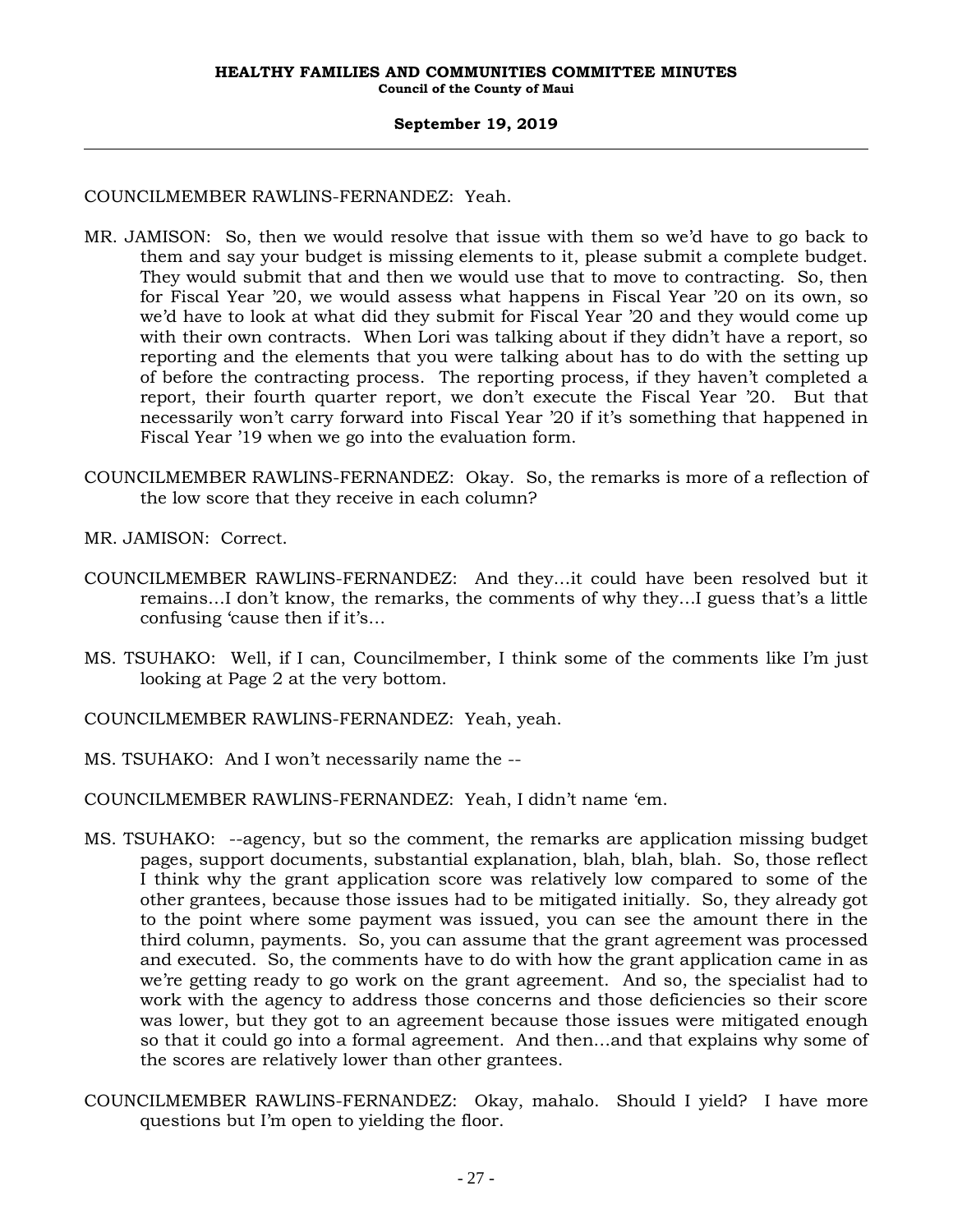CHAIR HOKAMA: Yeah, we'll let Mr. Molina have his turn --

COUNCILMEMBER RAWLINS-FERNANDEZ: Okay.

CHAIR HOKAMA: --then we'll come back to you.

COUNCILMEMBER RAWLINS-FERNANDEZ: Mahalo, Chair.

CHAIR HOKAMA: Thank you. Mr. Molina?

COUNCILMEMBER MOLINA: Thank you, Chairman. And thank you, Ms. Rawlins-Fernandez. I don't have that much 'cause I think Ms. King and also Ms. Rawlins-Fernandez asked a lot of the questions that I had mainly to do with the, why the low scores and especially the category relating to responsiveness. Timely responses to requests; demonstrates competence and understanding of programs and administration which I think is a critical area of evaluation of the grantees. And I appreciate the Department coming out and counseling, if you will, with those who have bad report cards as Ms. Tsuhako. And as we know from our schooldays yeah, Mr. Chairman, if you came home with a bad report card, there was consequences, you know. So…

CHAIR HOKAMA: Physical consequences.

- COUNCILMEMBER MOLINA: Yeah, yeah, yeah. So, but anyway the red flags if you will, if you can kind of describe your process, when you do these scorings, have you had any pushback from the grantees who disagree with your scoring and how do you address that?
- CHAIR HOKAMA: Department?
- MS. TSUHAKO: I defer to you, Curtis.
- MR. JAMISON: I wouldn't necessarily we've had any pushback on these ones yet. We have used elements of evaluation before, and in June at our workshops, we told everybody and we laid out what we're evaluating grantees on, and they kind of already knew this but we wanted to make sure that it was clear. So, we haven't really seen any pushback on them yet. What we have in the past done is based on our evaluation of grantees is when we start running into a program that repeatedly shows difficulty, we have had opportunities and we have gone through the process of not re-funding them again. So, we do hope that you use this and that you see this is kind of what we see on the backside of it administering the grants. But we have used it to compile if you want to say like put together a little bit of a case and we try to make it as objective as possible as to why a grantee might be performing and why we would recommend then to no longer fund that agency.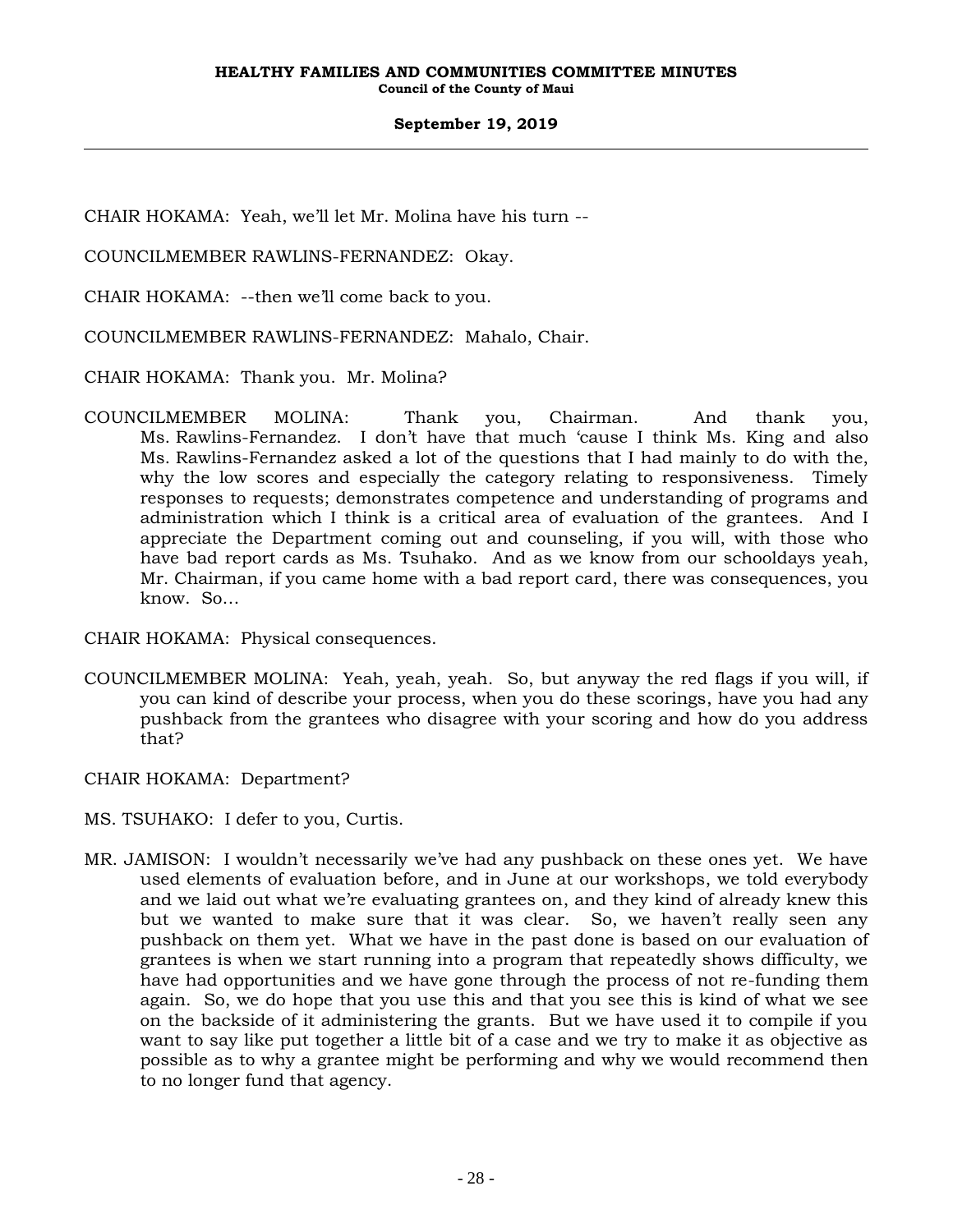- COUNCILMEMBER MOLINA: Good. And is it just you or are you part of a group that does these scorings or evaluations, is there like three or four people that does this from the Department or is it just you solely doing the scoring or assessments?
- MS. TSUHAKO: Thank you, Mr. Molina. The evaluations are conducted by the program specialists who work directly with the grantees, and those program specialists always confer with Curtis. If issues with the grantee's performance concern them enough, they bring those issues to the Department, and what the Director's Office has actually been very willing to do is to meet with the grantees or to issue letters to more formally state the Department's concern about the deficiencies or the lack of progress in mitigating those areas of concern. Because we don't want to keep funding programs that we cannot show work, yeah, so give grantees an opportunity to fix the issues that need to be fixed. And if they don't then we take more, I guess more severe measures.
- COUNCILMEMBER MOLINA: Okay, great. Well, thank you. This is a really good matrix, scoring matrix by the way. So, thank you very much, Department and Mr. Chair.
- CHAIR HOKAMA: Okay, thank you, Mr. Molina. So, we'll do one more round before we complete today regarding this item, Members. So, couple things I just want you to take into consideration, yeah. Use this as a tool. As the Director had indicated, I'm sure the grantees are using this as a tool knowing where their strengths and weaknesses are or where areas of improvement need to be considered. I think it helps their…the agency's board be able to assist the agency to improve by having the board members be able to understand how we're looking at it from a funder's standpoint. And again, for some of the concerns like Mr. Molina and Ms. Rawlins-Fernandez had, I can tell you that some of our sister counties have implemented a cycle. So, let's say their cycle is we'll fund you for three consecutive years, for the next two years you cannot have any government or County funds, then you can come back and ask for another three-year cycle of County funding. For some counties that works, I don't know if that would work for us, but there's ways of how those entities have brought compliance and performance back to the top, because the agencies know you cannot receive continuous annual funding. So, one of it is how do you seek funding for that fourth and fifth year that you will get no County support? Again, we can think about it, whether we recommend it to Council or not is another matter, but I can just let you know that people are watching how we provide support for the nonprofit sector and whether or not which many of us believe we do have the benefit of funding them, the concern again comes to a point where some people have told me I rather not give you my tax money for you to give as my donation. They would rather give their donations directly and says you have one big benefit, you can claim that on your taxes your donation. You cannot write off taxes and have the County give your donation. Yeah. Simple. Okay, and I know that even like me I don't agree to everybody we give with my tax money. So, something to think about, Members. I would say this matrix has also made me look at the Lanai entities, and I'm going to be talking to them about their need to improve, because I'm surprised at some of the agencies on the timeliness, the scores are bad and yet I know they have received County support for decades, decades, 30 years. Okay. So, I am like you, I expect a little bit better score from those type of entities. Pretty disappointed that some of them do it very well and some of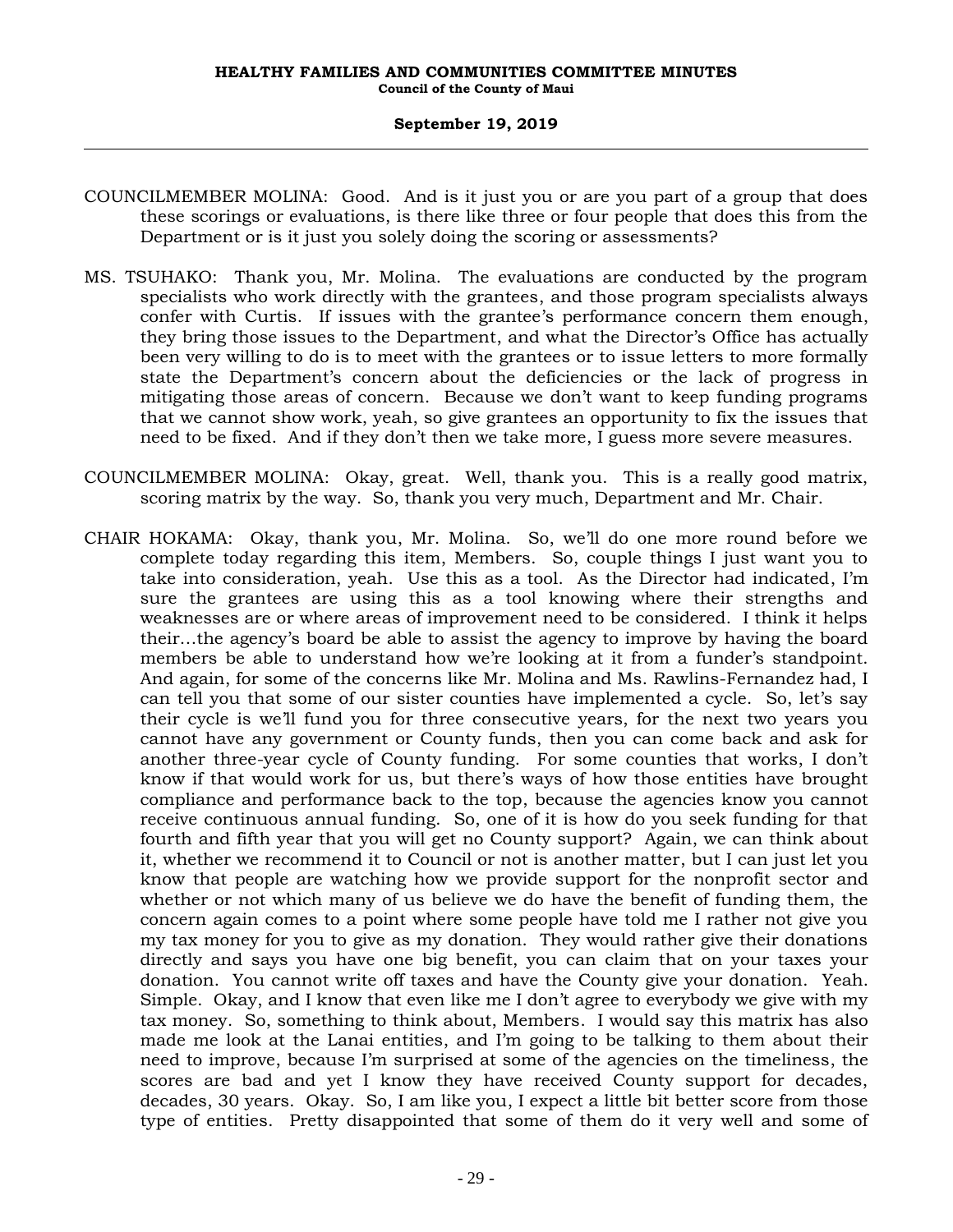#### **September 19, 2019**

them…and again I don't know if maybe that's one of the requirements, Department, you might want to consider. I know that the board needs to go through a fiscal training of what their fiduciary responsibilities are as board directors to a nonprofit, especially that receives governmental funding. Normally they are required to go through some training of their responsibility as a board member and potential liabilities. Maybe, I don't know, you folks need to consider whether or not you want us to require the agencies too, to also be required to go through an annual grant qualification program or something whereby they cannot later say we didn't understand reporting, we didn't understand progress payment, receipt requirements, and all of this kind of things. Maybe you might want to have those agencies have an employee that is certified to do the work, because I have a hard time when they say incomplete. I'm going well, then who is not doing their job? And it is not for you to do the agency's job. Okay, I will support you on that, that's not your job to do the agency's work. Any comments?

- MS. TSUHAKO: Thank you, Mr. Chair. I think everything that we can do collectively to raise the capacity of the agencies, to use taxpayer funds in the right way for the right services benefits us all. You know I don't think that there's a downside to that. So, I know that Curtis and his staff do a lot of work on capacity building. We, you know, we've invited nonprofit partners to go to trainings through other means. And I…we also talked this morning actually about perhaps sponsoring more training to address, you know, fiscal responsibility, timeliness, all those issues that, you know, come up regularly during the administration of these grants. So, we're going to discuss that as we prepare our budget for next year is what kind of resources can we offer so that we can collectively help more agencies.
- CHAIR HOKAMA: Thank you for that comment. You know you guys brought up a good example on that bottom of Page 2. So, when you deal with a grant that is coming from…a grant…a total that is, has multiple sources, so let's say as an example the last one has some General Fund but you also have some liquor funds. What is the role of those other departments or agencies that are also providing you financial resource, do they participate with the grant management or review, or it is solely under your Grant Division responsibility? Okay, 'cause some others will have water funds for the grant, some will have, you know, so when you have multiple grant funding into this one program, you guys will always be the lead agency regarding management and reporting?
- MR. JAMISON: Thank you for the question. I think it's case by case to find the best house for that entity and, you know, who might have the best, the lead stake in that. In this case with Liquor Commission, the, it comes through the Liquor Education Fund. We've worked with them to sort it out, and in that case, they've decided that the best place to house it is with us.

CHAIR HOKAMA: Okay.

MR. JAMISON: So, we kind of try to…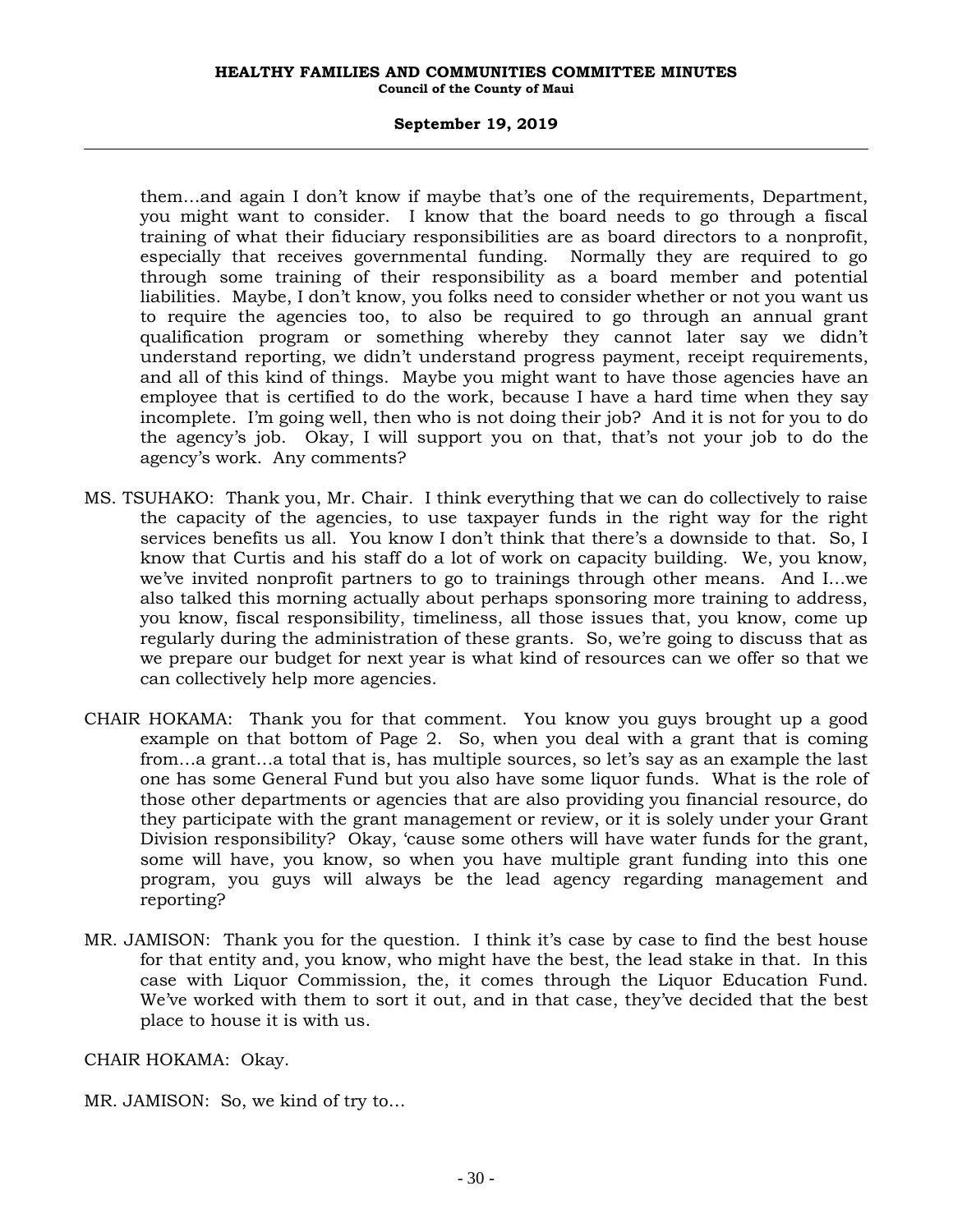CHAIR HOKAMA: So, they have issues they deal with you, they don't contact the grantee?

MR. JAMISON: No, in this case they come through us.

CHAIR HOKAMA: No, no, we just want to be clear on --

MR. JAMISON: Yeah.

- CHAIR HOKAMA: --how those other sources get administered and accounted for. Okay, okay. Ms. Rawlins-Fernandez, you have an additional question you'd like to pose?
- COUNCILMEMBER RAWLINS-FERNANDEZ: I do. Mahalo, Chair. Okay, so I think, like I said I think this is great, a great first start. For the columns, max score of 30, how was the 5 points determined and is there like a…so how did you determine only 5? 'Cause five is hard; the bigger the number is, like if it's 10 then there's more wiggle room for, you know, error without it reflecting really poorly on your final score. And how were the numbers in the columns determined? Was there like a score sheet or, you know, I just I like everything to be structured, and I just…or was it kind of like arbitrarily determined, like…yeah, I'll let you answer.

### CHAIR HOKAMA: Department?

- MR. JAMISON: Yeah, good question. The…I think in the discussion we just decided the five points for our office would be the most appropriate. And we did have the discussion of ten would give you more range to give kind of…what's the difference between a seven and a five and that's why we moved to a point system, so 2.5, to allow that. So, we just felt that that was kind of the best way to do it for that side. Within each category it wasn't arbitrary in that sense that, you know, they just used their judgment, we tried to give standards. So, like reporting was how many of the reports came in late or how many times did we have to return the report to the agency for correction. So, we looked at the first quarter and the second quarter, and some of them they went back and changed the first quarter numbers on their second quarter. So, we're like well that no match, so we would send it back to them. So, how many times did we have to send it back to them, elements like that? If there's a missing component to the application it wasn't enough to not fund the program, but there needs to be clarity in this so it might just be a couple lines within the budget that lack clarity. So, we tried to figure out how many different things were dinged, if you want to call it that, in those processes. So, each one of them had a level of scoring for them. So, it wasn't just the grant specialist saying they get one five, I like them, they get one three. It wasn't that at all, so.
- COUNCILMEMBER RAWLINS-FERNANDEZ: Mahalo for that response. So, I know you told Chair King that there's an opportunity for TA, technical assistance on areas that they performed bad or I guess just reporting for TA, yeah? And so, I heard you say that the grantees do get this information and you are providing assistance to those for reporting. And but I was wondering if…will they receive, the grantees receive that score sheet within each of the columns? So, are…within each category that they're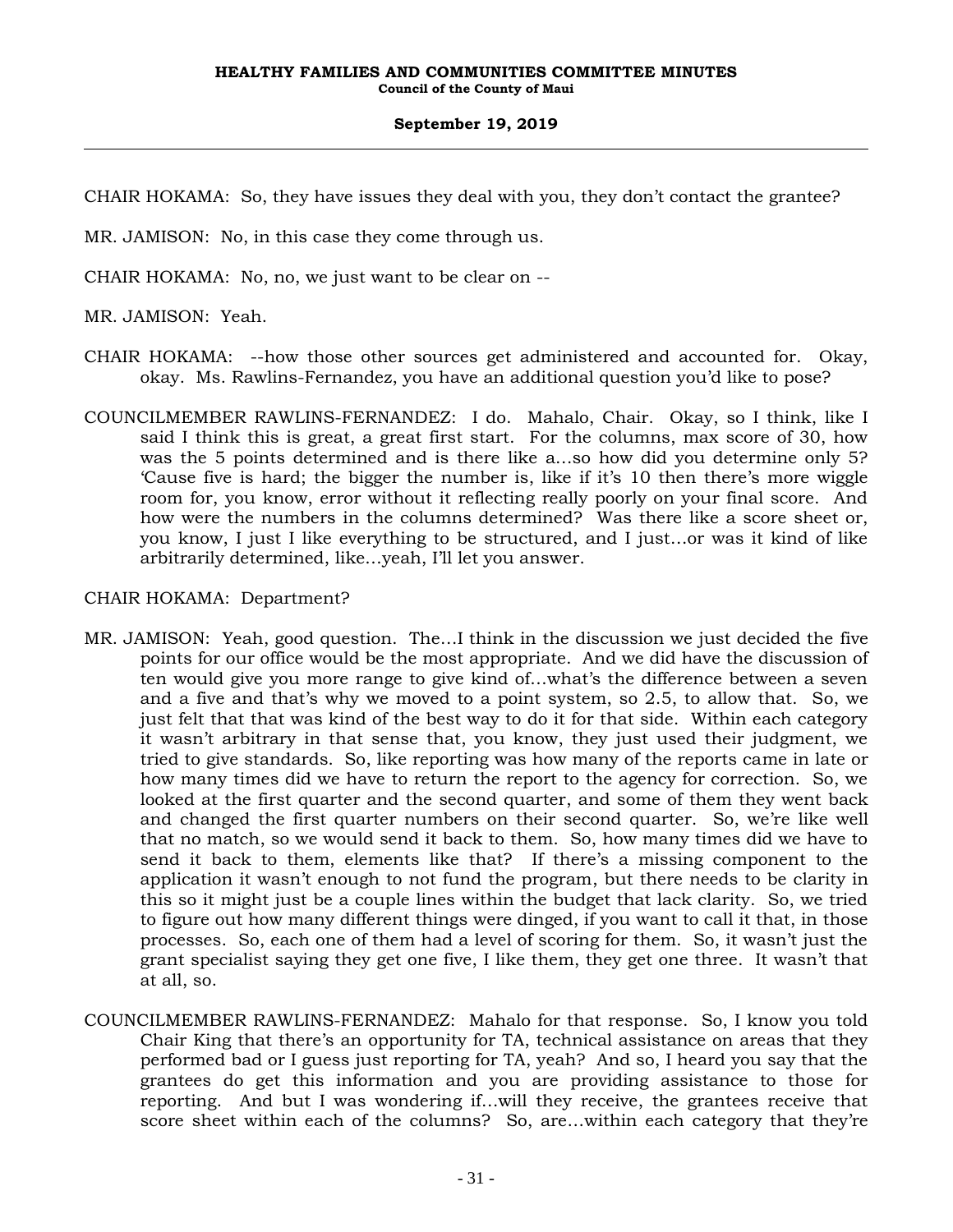scored so that they themselves can hold themselves accountable to ensure that they're not, you know, unnecessarily dinging themselves by not responding or having to send things back, you know, repeatedly or, you know, whatever the problem is so that they have an understanding of what it is that you as a Department will be watching for?

#### CHAIR HOKAMA: Department, any comments?

- MR. JAMISON: Yeah, so a couple ones. We do provide technical assistance beyond just reporting, we do also help them come up with…if we don't feel that their outcomes are appropriate to the description of their narrative, we'll help them with that. Or the narrative is not clear, we'll work with them to develop clarity. So, we provide technical assistance, basically we try to across all the board. If there's elements like responsiveness, we'll even figure out a way, 'cause some agencies are structured differently, what's the best way to actually engage with that agency. Some of them it's sit down with them, some of them it's bring them to our office or us go to their office, so it just depends on…but we do provide technical assistance across the board with it. It wasn't our intention to give them the breakdown of the scores that they got. At the meetings in June, we informed them that these were the elements you're being judged on or evaluated on and that those will be submitted per the Code to the Mayor and then into the Council and that they can access all of that the same way because it's a public document. So, but it wasn't our intention to send them the specific breakdown of all them. We continuously work with grantees that just by nature of our collaboration with them as the funder on areas that they have problems. In some elements it does get to the point where kind of like Mr. Hokama was saying that it's no longer our responsibility to fix some of these things, it's the grantee's responsibility, but we make sure that they clearly understand what they need to work on for those. So, if it's a case of a missing supporting document, a lot of clarity to make sure they know exactly what…and then we try to work with them to give them ample time to meet those requirements. So…yeah.
- COUNCILMEMBER RAWLINS-FERNANDEZ: Mahalo. So, I know this is new and you hadn't intended to share the scoring sheet with the grantees but will you consider it? Is that something you would consider? Like I think it might be helpful. I mean it'll be helpful. It, I could see it being helpful to me if I was an executive director of one of these agencies. Okay. Oh, great.
- MR. JAMISON: Yeah.
- COUNCILMEMBER RAWLINS-FERNANDEZ: Okay.
- MR. JAMISON: Yeah, we can consider that.
- COUNCILMEMBER RAWLINS-FERNANDEZ: Okay. And then my last question is I guess it looks like it's mostly just on the front page that the CIPs are and so maybe it's not necessary. But do you think that it might be better to…or who's responsible for monitoring the CIPs, is it you folks? Okay. So, maybe a…or are you considering looking at a different kind of scoring sheet for CIPs?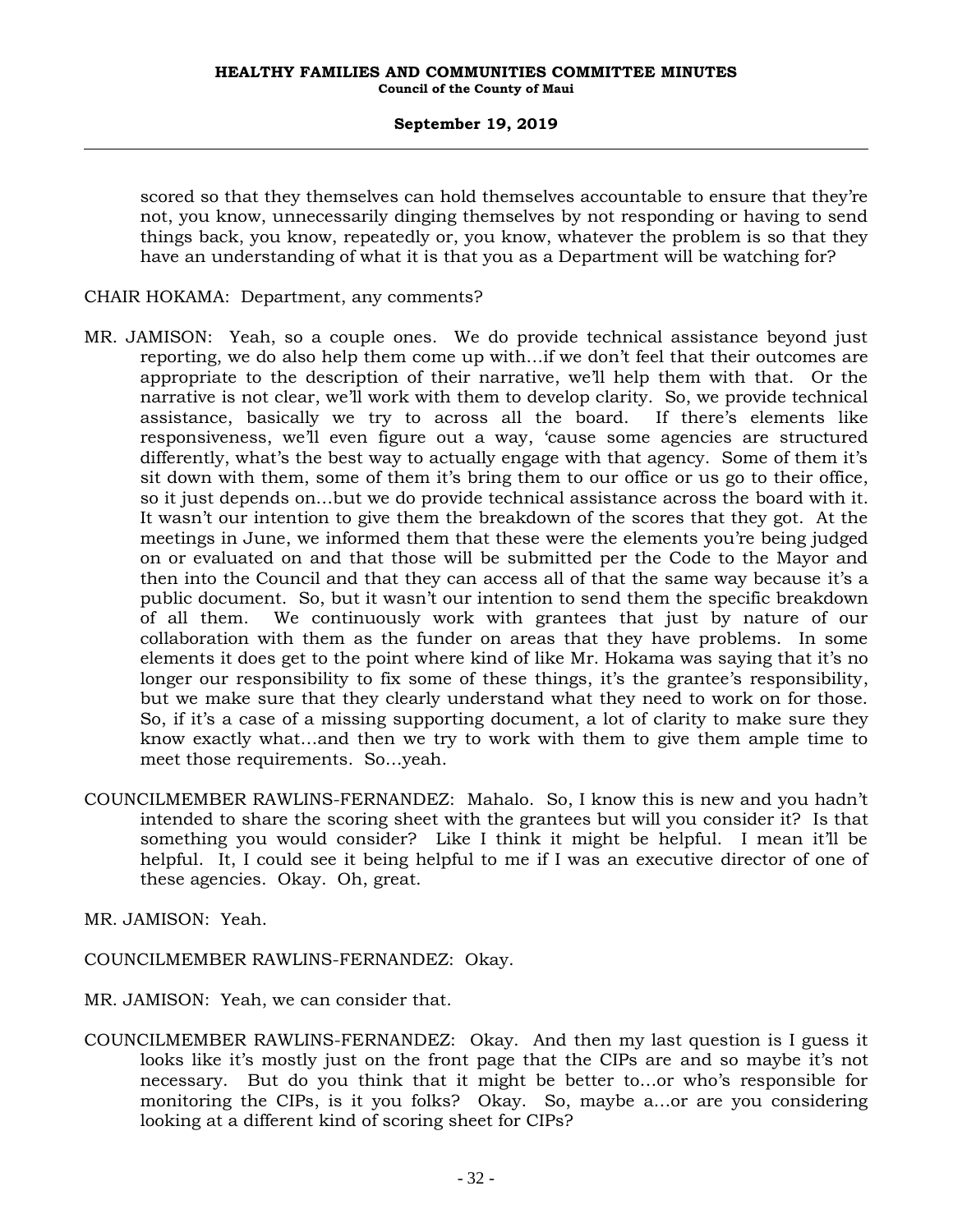#### **September 19, 2019**

MS. TSUHAKO: Thank you for your question. So, our…the challenge that we've had as a Department with Grants Management is that these guys are specialists with programs, they're not specialists with CIP projects, we don't have that expertise. And so, Curtis and his colleagues have had to reach out to others in the County Administration who have that expertise and get feedback and training and support from some of those folks. I think some of these CIP projects end up in the Department because of the nonprofit who gets them. So…right? So, it's like if it's a human service thing, it ends up with us even though we don't really have the capacity to do CIP projects. So, that's been a, I think that's been a challenge ongoing. They're not engineers, they're not project coordinators of that nature. Knowing when, you know, having to go through Davis-Bacon on payroll things is a challenge for them when they're used to doing programmatic audits. They have recently developed a different application format for CIP projects, because they realize that the normal programmatic grant application is totally not appropriate for CIP projects, so they've done that. And I think that they can consider over the next year, a way to evaluate those CIP projects which is very different from doing social service programmatic evaluation, because you're looking at development milestones versus performance of a social service program. So, we'll have to work out that and I think we're going to need some assistance from, you know, people who have more familiarity and experience with CIP projects to be able to do that. But I hope that we'll be able to do a better job of that.

COUNCILMEMBER RAWLINS-FERNANDEZ: Great, mahalo. Mahalo, Chair.

- CHAIR HOKAMA: Okay, thank you. We're going to let all the Members have one more opportunity to ask questions. But before I move to the next Member, I will tell you that the Chair is going to put in a request for an RFP, 'cause one thing I do know, depending on department, grant management is not consistent throughout the County as my 20 years of experience. So, I am going to put a RFP out to adjust the Code that maybe this report would be the template for all other grant reporting and measurements to the Council and that this is what we expect off of the…currently we only require the annual fiscal year report so we don't have quarterlies or anything like you do for CIPs and others, Ms. Rawlins-Fernandez. But I think we can bring clarity, we can bring improvement by having all grants be administered in a fair and consistent manner regardless of department. So, if you get a Water grant, Parks grant, Human Concerns grant, Housing grant, Police grant, we'll do it the same way, and then I believe this reports would also says Budget Committee when appropriate to consider grant funding for certain requests. So, that is one of my ideas, Ms. Rawlins-Fernandez.
- COUNCILMEMBER RAWLINS-FERNANDEZ: I think it's great. I speak in strong support of that idea. Mahalo, Chair.

CHAIR HOKAMA: Okay, thank you. Mr. Molina, for your second, any questions?

COUNCILMEMBER MOLINA: No.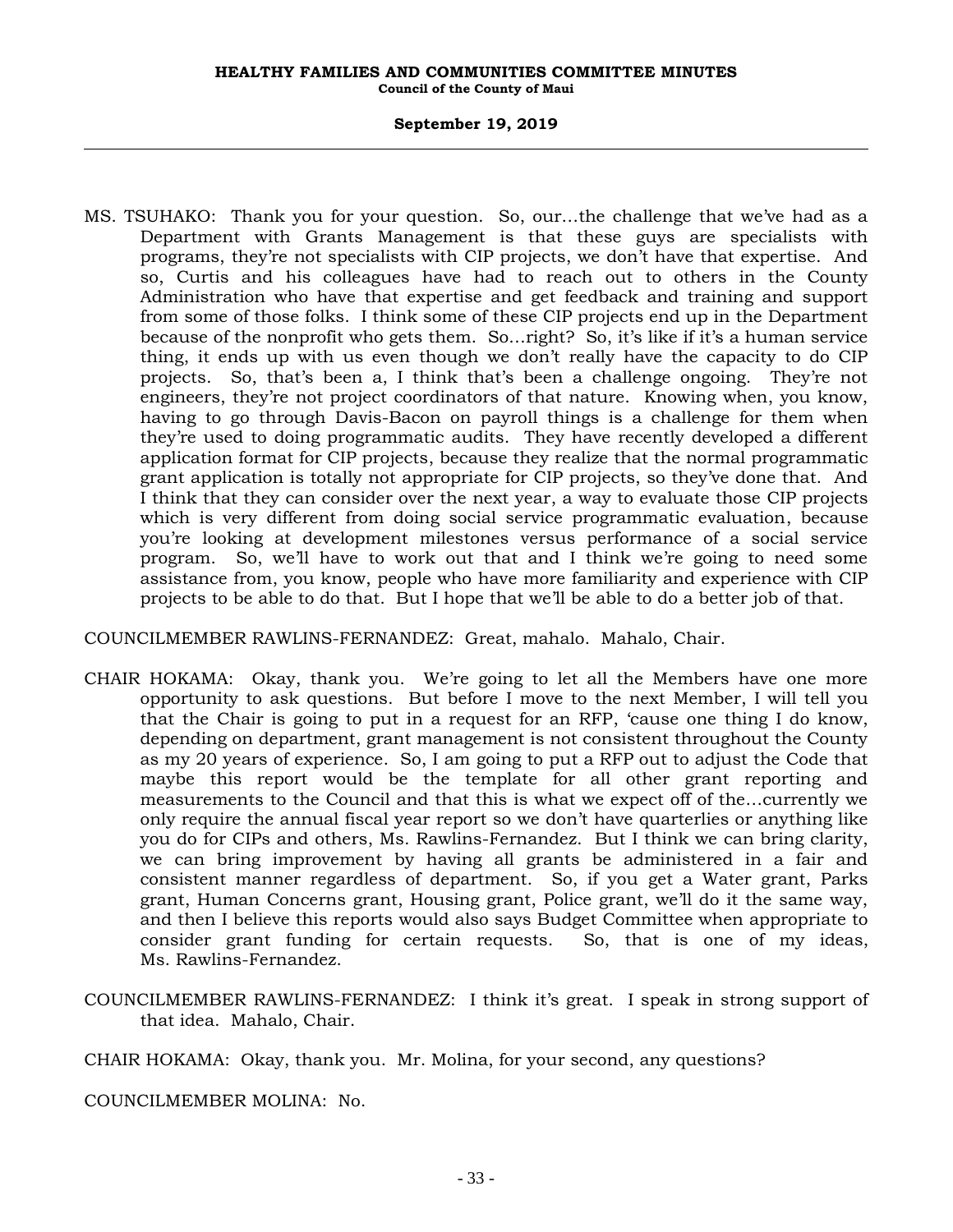CHAIR HOKAMA: Okay, thank you. Ms. Kama?

- COUNCILMEMBER KAMA: Thank you, Chair, for being so gracious because I was looking for a second quarter report already and only because as we enter into our budget, right, and I look at all of this and I'm thinking if these programs had been receiving funding and year after year and grant program after…I mean grant application after grantee…it's the same things that keep coming up. And you keep having to go back and repeat to them what you probably told them the year before. It's like when will they ever learn? And if we continue to do this then we're just enabling them, right? So, I was looking for something sooner than an end-of-the-year report so that at the next funding cycle we can say sorry, because of this, this, and this, you know, we're no longer going to fund you. But that was…okay, so I'm going to go along with your annual report.
- CHAIR HOKAMA: No, but what I will do though, yeah, and it's my intention is to instead of filing this, I plan to defer this matter and then work with our Director and our administrator, and if appropriate we'll repost to get a status update.
- COUNCILMEMBER KAMA: Because there's…some of them that I'm reading that says that you're looking for funding after our funding is gone and some of them are just solely dependent upon the County. And did that…did we want that to happen or did we want to help them to move on and to become self-sufficient?
- CHAIR HOKAMA: We wanted to help them but we are not into creating an entitlement mentality --

COUNCILMEMBER KAMA: Yeah.

- CHAIR HOKAMA: --that you're guaranteed every year funding.
- COUNCILMEMBER KAMA: Right.
- CHAIR HOKAMA: Because we have a lot of needs and limited resources so we need to prioritize, and those that do not perform --

COUNCILMEMBER KAMA: Yeah.

CHAIR HOKAMA: --I'm sorry, we're going to provide another opportunity for another agency that could perform. Or as discussed in the past, Ms. Rawlins-Fernandez's Committee can consider creating pots of funds in specific program areas and have all agencies compete from that pot for their funding instead of line item requests. Therefore, if your agency doesn't know how to write a grant, doesn't know how to administer a grant, how to report the grant, you're out of luck because more than likely you will not be a qualified applicant from that pot of money.

COUNCILMEMBER KAMA: Good.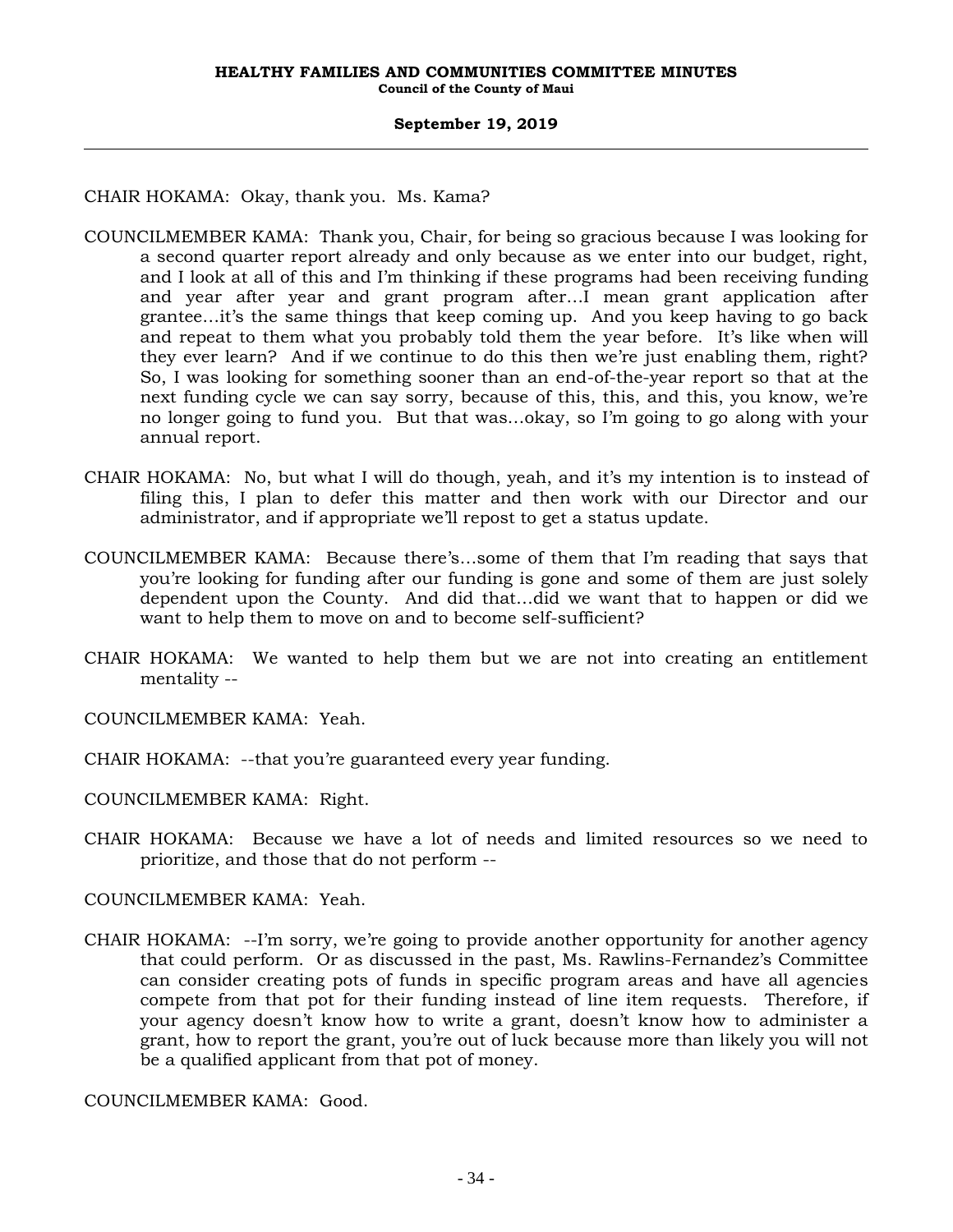CHAIR HOKAMA: So, again there's ways we could do it. And again, when budget time, we'll allow our Chair to consider options and adjustments on how we *. . .(inaudible). . .* But that was one of the ways we had hoped to get away from line items, and then we did the grant distribution component and we had mixed results --

COUNCILMEMBER KAMA: Right.

CHAIR HOKAMA: --on that too. So, we're open to ways, Ms. Kama.

COUNCILMEMBER KAMA: Okay. Well, thank you, Chair.

CHAIR HOKAMA: Okay. Ms. Sugimura?

VICE-CHAIR SUGIMURA: So, I'm…I was just going to talk about the next fiscal year budget cycle and how does…we get a list from, for your Department of the different nonprofits and different categories that…and recommended amounts to support. So, do you then look at this and decide yes, they get on the list? And then on our side, we have these nonprofits coming to us asking us for funding, and in most cases they know what they ask for, they don't know what the Mayor is going to put in his budget oftentimes. But how big of a decision does this play to what ends up in the final budget?

#### CHAIR HOKAMA: Department?

MS. TSUHAKO: Thank you, Mr. Chair. Thank you for your question, Councilmember. The Division is ready to send out a notice about the two-year funding cycle that's upcoming, so Fiscal Year '21-Fiscal Year '22. We expect that many of the same agencies that are reflected in this report card will be submitting a preliminary request for funding. We'll go through first with Grants Management and then in the Director's Office go through those requests and make recommendations. Those recommendations for funding the agency as well as the funding amount go through the Mayor and the Budget Office, and we have some opportunity to talk there and discuss that. The final decision for what is submitted as the Administration's budget is with the Mayor. And then, you know, this body I'm sure entertains many of those nonprofits coming to advocate on their own behalf with you guys for funding. And then after your decisions…after the discussion and the decisions are made here and if the budget goes into effect then we get it and we have to institute those grant agreements. So, the control is not a lot because I think every step of the way, the Department as well as the Mayor's Office as well as this body have feedback and input into that process. So, we deal with the aftermath of all of it.

CHAIR HOKAMA: Okay, thank you very much. Ms. Paltin?

COUNCILMEMBER PALTIN: Thank you. I had a few questions. You know these grants that we're giving out, is it like an…are they coming up with their idea of what they want to do or are we putting out like an RFS or an RFP of a situation that we…needs to get addressed like homeless or whatever it is, do they come up with the idea of the service they provide or do we put something out there and say there's money available?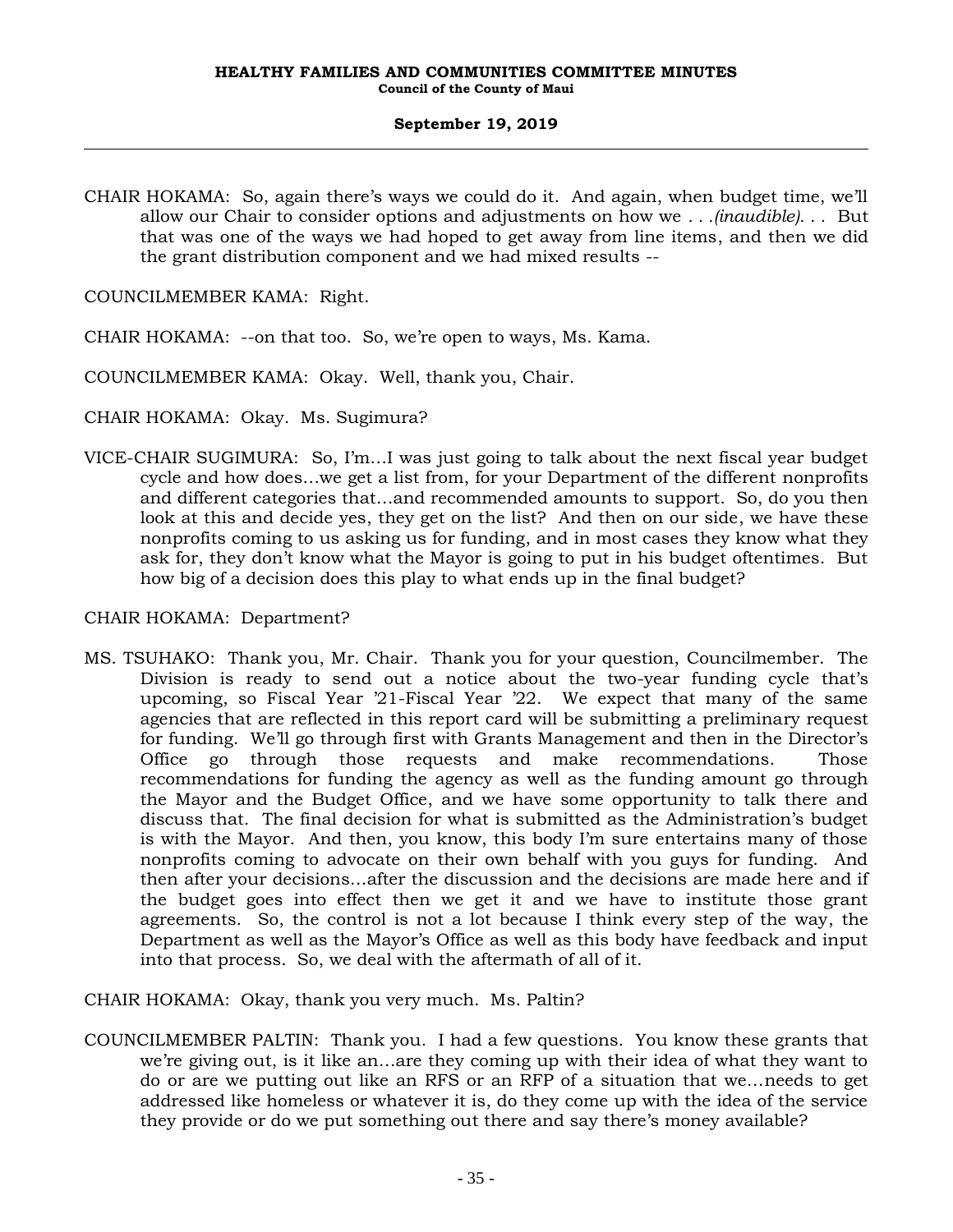#### **September 19, 2019**

### CHAIR HOKAMA: Department?

- MS. TSUHAKO: Thank you, Mr. Chair. Thank you for your question. We have, the Department's budget has certain allocations so we have substance abuse allocation, we have early childhood allocation, we have homeless allocations. And so, those, the funding for those different allocations are a little bit easier because they're within the parameters of that focus, right? So, for example as I mentioned earlier in, within the homeless allocation we can say your program has to be in alignment with the Housing First philosophy and strategy, because it doesn't make sense for us to fund something that's different from that. In substance abuse, we should be funding programs that are evidence-based programs. So, it's not just something that somebody thought of that might be good, but it's been researched and proven to be effective in that arena of treatment or prevention of substance abuse. I think the challenge with multiple line items as the Chair has discussed is that we don't have control over that either, right? So, I think in general it's offered as the budget process is starting and you can apply, but there's not, in terms of those line items and stuff there's not a whole lot of parameters that the Department puts upon. But for those allocations where we know that certain programs like evidence-based programs will work best and it's best to fund those.
- COUNCILMEMBER PALTIN: If you were to put a number of score percentage that returning grantees needed to hit, would it be 90 percent or 80 percent, like where…what numbers are you thinking, or passing, failing, don't come back, come back?
- CHAIR HOKAMA: Department, if…answer that as best you can because that's a hard question, I understand that.
- MS. TSUHAKO: Yeah, that's a really hard question to answer, Councilmember. I think we have to be judicious with how we evaluate that in terms of the percentages, because as a funder which the County is, my expectations are that these grantees should be receiving scores that are in the 90s. So, if I were a teacher, a 90 would be an A, yeah, 90 and above would be an A. Sixtyish is a D or F, right, below 60 is definitely failing. But I think that that's almost too simplistic a way of looking at it, right? I would say that collectively, all of us because we're all taxpayers collectively, we should be saying to the nonprofit community that's receiving funding from the County, you need to do better, this is a wakeup call, you need to do better.
- COUNCILMEMBER PALTIN: And, you know, maybe public posting would be an incentive. This is all on Granicus so it's available for folks to check it out. But I was wondering too, like maybe some of the areas, specialized areas like you said substance abuse or Housing First, is there a broad range of folks to choose from? Is it like 200 folks competing or is it kind of a small amount of providers?
- MS. TSUHAKO: Thank you for the question. It's a small number of providers but that just speaks to our community, you know. On Oahu if you put out an RFP for homeless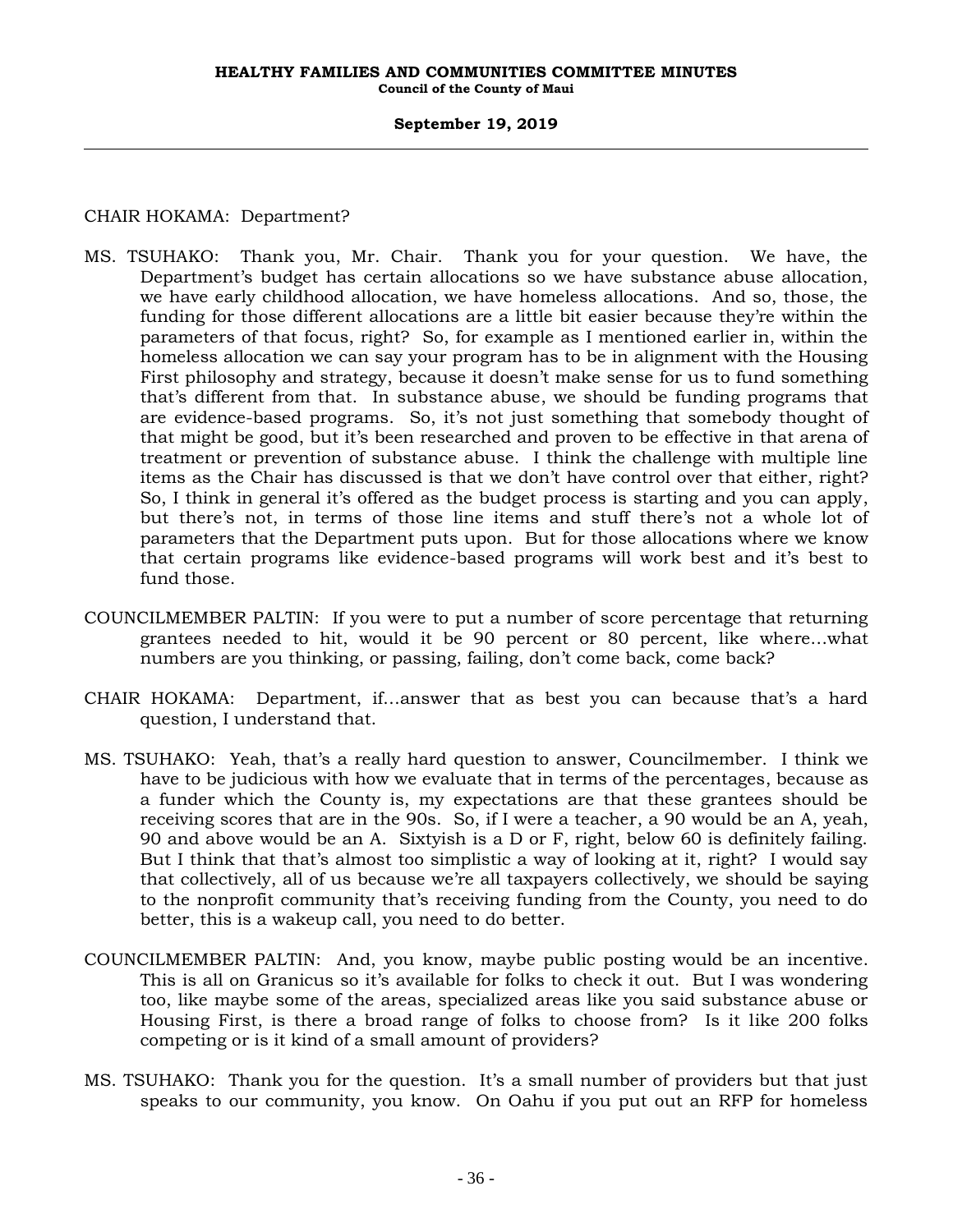services, you probably get 12, 15 different providers applying, here it might be three or four at the most. So, our options for service providers are more limited here.

- COUNCILMEMBER PALTIN: And then your columns, do you think that there…they should all be equally weighted? Like for me if I see somebody that's meeting the needs of the community, like a five but say their reporting is a three, it's more important to me that they've met the needs of the community. Is there…I mean looking forward on this template, is there any weighting of scores anticipated, or are you looking to refine the template and maybe Chair Hokama's recommendation could be provide this at a minimum, but you can refine it and say like, you know, what effects are we really trying to see in our community, what's the most important thing, and make sure they're hitting those for sure. And then the other things that maybe don't matter quite as much as, you know, how they use the funds, if they're meeting the needs, really work on hitting those areas while you're bringing up the other areas too. And then maybe having folks learn from each other from getting a more tight process in the awarding and distributing and ranking of their performance can also help them to broaden their horizons of looking at other grants by like raising their confidence level. Like oh. I got through the County process, let me try the HTA process or let me try, you know, the Atherton Foundation 'cause there's plenty of other funding sources besides the County of Maui. 'Cause you figure this County gives nonprofits probably the most of all counties so what do the other counties do? They look to the outside sources. So, if we're continuing to fund at this level and we're raising the quality of the applicants to go out and get the outside funding sources then everybody wins. So, I mean kind of like as you're doing your training sessions to meet your requirements, maybe have the trainer just take a look at some of the other requirements for like say HT…I mean I think Mr. Mossman or something works with the HTA grants, and, you know, have him in come in and say like oh, if you're applying for this area of County grant, maybe there's funding at HTA or like the folks that write the grants they're usually a small amount of people and if they can all learn from each other like what's out there. And I know it's kind of competitive but just raises the level of Maui County grant writers, you know.
- MS. TSUHAKO: Thank you very much for that suggestion. I do think that most agencies here have access to development coordinators so that would be…or they call them grant writers, but now they changed the name into development coordinator. So, a lot of them have development coordinators on staff and many of them have contractual development coordinators. And that is I think a skill set that's particular. Some people have that, some people don't. But it's, it needs to be geared toward each individual agency. So, I think that during the course of any technical assistance that's provided by Grants Management, that idea of looking into the development of other funding sources is always going to be a baseline message to the grantees. I thank you for raising the question about weighting each of the criteria and looking at that. My initial reaction just because I'm kind of like um about that is that I agree that meeting the need of the community is a very important piece of what we ask our nonprofit partners to do, but I'm also very, very focused on trying to hold everybody who gets taxpayer funds accountable for how those monies are spent. So, and part of how we do that in the grant-making process is through the reporting, is through the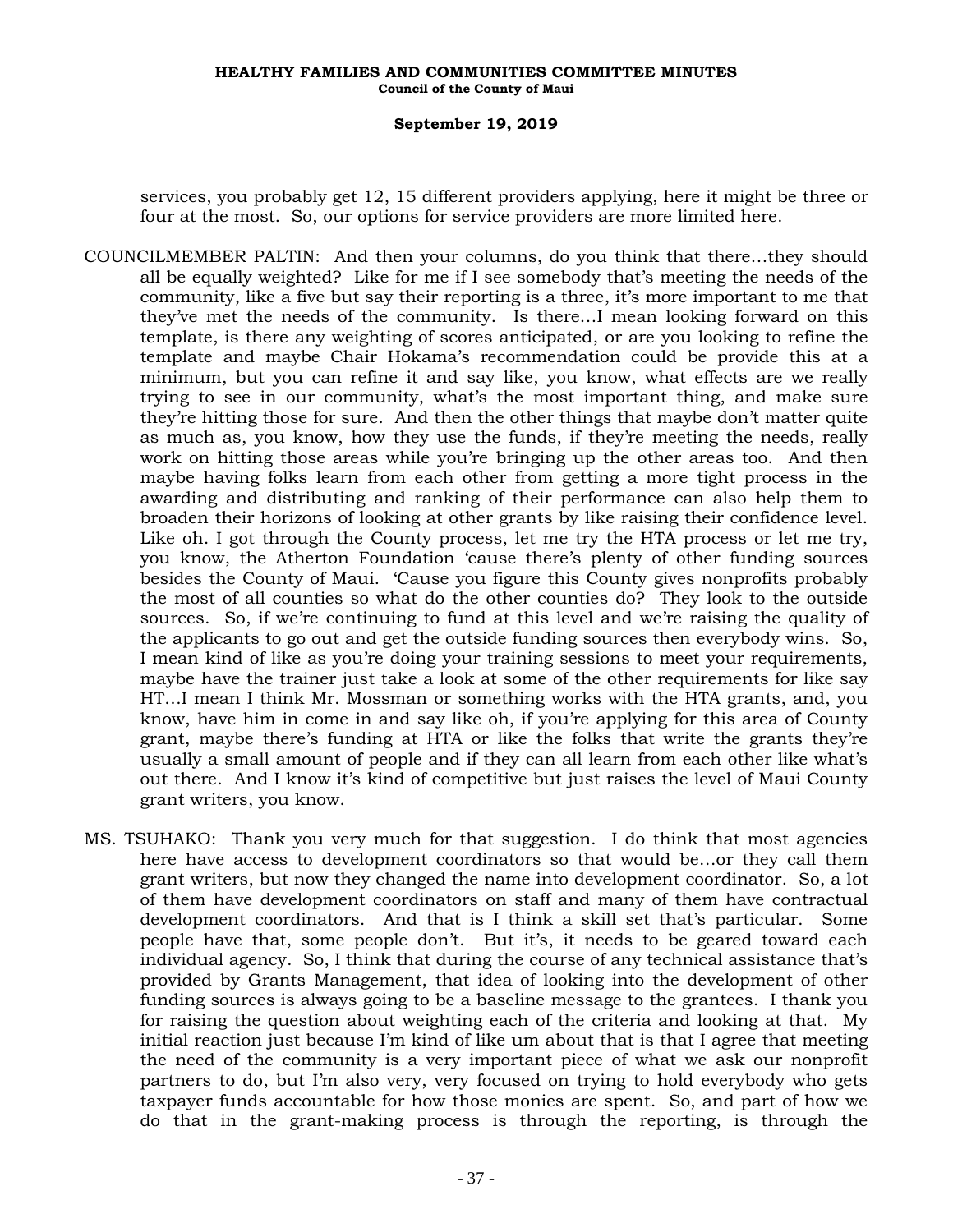expression of those outcome measures and things like that. So, I'm a little bit reluctant as the Director to say yeah, we will do this and we would say you can work on this part later, because I do believe as I said earlier that it's both areas have to be addressed simultaneously. The service has to be good, it has to be useful, it has to be what's needed, and it has to be as described and agreed to, and the administrative part also has to be upheld. We cannot have one or the other.

- COUNCILMEMBER PALTIN: I understand that, that's why too it's good to have each of the categories and then you can kind of make your own assessment, like you can look at the total score and you can compare 'em up and you say like hey, these all look good but then is one is real bad in one area. So, it's good to just look at the whole set of data to get the full picture. But I think definitely it's good to have all the criteria listed out and their scores so you can see for yourself like what things might be more important to you personally. So, that's, I can appreciate that answer. Thank you, Chair.
- CHAIR HOKAMA: Okay, thank you. Members, what I am, your Chair's going to do is, Members, one, defer this item. I think the Department has been requested to consider some very good recommendations or suggestions that I will follow up with the Director Tsuhako and Mr. Jamison. I will also work with your…our Committee Staff and consider drafting possible legislation to require fiscal training or certification from the entity or the agency. My understanding and again this is how good our Staff is, my understanding is we are, there is being planned a grant accounting training workshop soon. Is that correct, Director or Mr. Jamison? Are you aware of a grant accounting training workshop that's coming to Maui in the near future?
- MS. TSUHAKO: Mr. Chair, I'm not aware of that.
- CHAIR HOKAMA: Okay. We'll…my understanding is that is something, that's something being planned for us. I will try and get more specific information and share that with the Committee Members as well as the Department. But I believe this is to assist in maintaining records accurately and ensuring proper internal controls of said reporting which I think we all could be a benefit of. So, that's the intent of where I would like to continue on with this item. So, Members, with no objection to the deferral?

**COUNCILMEMBERS VOICED NO OBJECTIONS.** (Excused: KK, MM)

# **ACTION: DEFER PENDING FURTHER DISCUSSION.**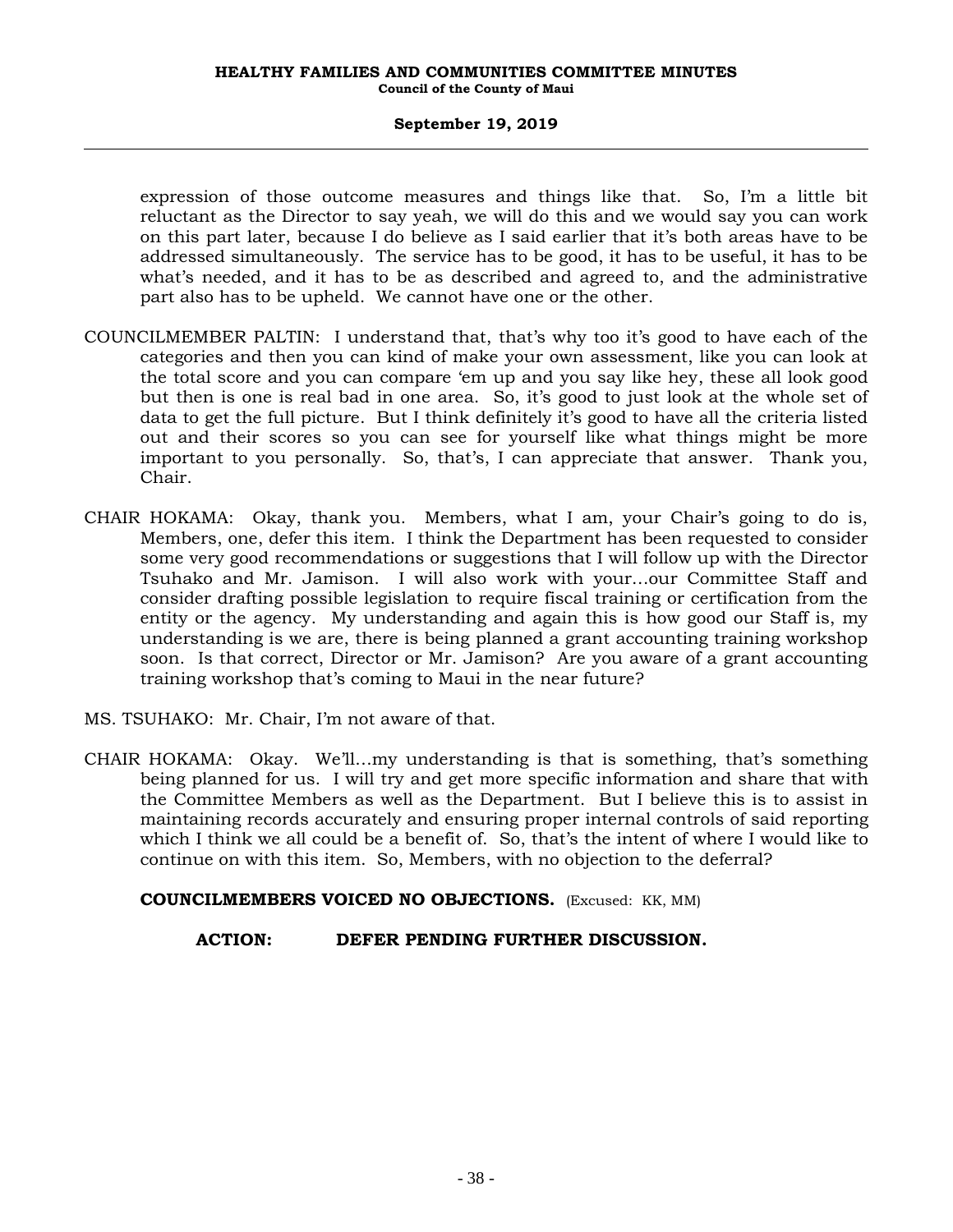CHAIR HOKAMA: Okay. I appreciate your time, I know we've had a long week so far and tomorrow will be another long day. So, if there's nothing else, we are done, Members. We are adjourned. . . *. (gavel)* . . .

**ADJOURN:** 3:34 p.m.

APPROVED:

Plan Hoham PPROVED:<br> *Johan*<br>
HOKAMA, Chair

Healthy Families and Communities Committee

hfc:min: 190919:ds Transcribed by: Daniel Schoenbeck